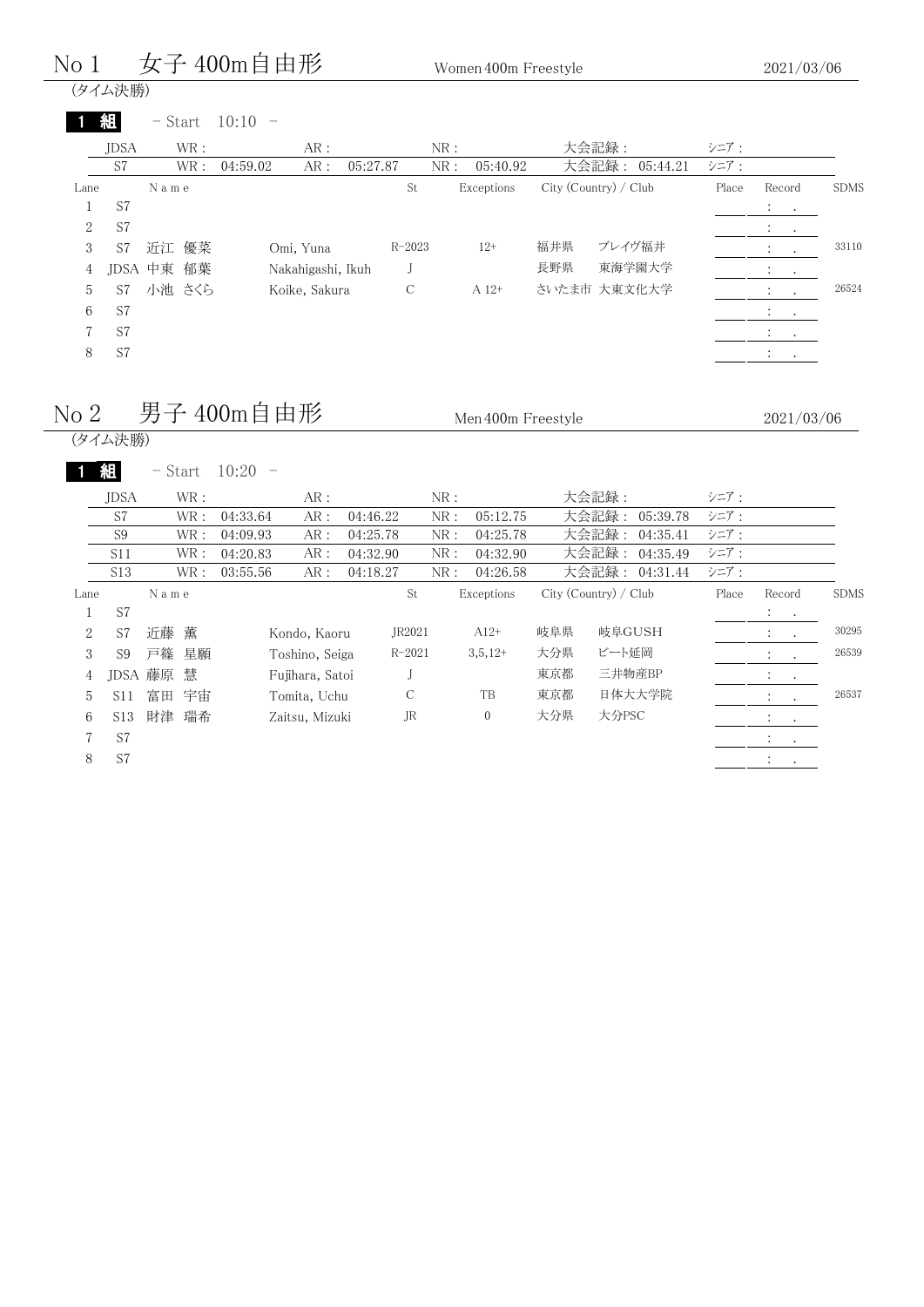#### No 3 女子 200m個人メドレー Women 200m I.Medley

(タイム決勝)

|                | 組               |      | $-$ Start   | 10:30    |                  |          |            |     |            |      |                       |       |                                                         |           |             |
|----------------|-----------------|------|-------------|----------|------------------|----------|------------|-----|------------|------|-----------------------|-------|---------------------------------------------------------|-----------|-------------|
|                | SM <sub>5</sub> |      | WR :        | 03:13.43 | AR:              | 03:25.13 |            | NR: |            |      | 大会記録:<br>03:52.02     | シニア:  |                                                         |           |             |
|                | SM <sub>9</sub> |      | WR:         | 02:25.22 | AR:              | 02:35.64 |            | NR: | 02:40.25   |      | 大会記録:<br>02:45.34     | シニア:  |                                                         |           |             |
|                | SM10            |      | WR :        | 02:24.90 | AR:              | 02:32.02 |            | NR: | 02:35.74   |      | 大会記録:<br>02:39.22     | シニア:  |                                                         |           |             |
|                | SM14            |      | WR :        | 02:18.37 | AR:              | 02:30.69 |            | NR: | 02:37.41   |      | 大会記録:                 | シニア:  |                                                         |           |             |
| Lane           |                 | Name |             |          |                  |          | St         |     | Exceptions |      | City (Country) / Club | Place | Record                                                  |           | <b>SDMS</b> |
|                | SM10            |      |             |          |                  |          |            |     |            |      |                       |       | <b>Service</b>                                          |           |             |
| $\overline{2}$ | SM10 松永         |      | 琴寧          |          | Matsunaga, Koton |          | JR2024     |     | 8          |      | さいたま市 個人(さいたま市)       |       | All Controllers                                         |           |             |
|                |                 |      | SM14 木村 倖彩  |          | Kimura, Saaya    |          |            |     |            | 愛媛県  | 個人                    |       | $\bullet$                                               | $\bullet$ |             |
| 4              | SM9             | 福田   | 果音          |          | Fukuda, Kanon    |          | JR2020     |     | 1,3,5      | 北九州市 | アクアダッシュ               |       | $\sim 100$ km s $^{-1}$                                 |           | 44018       |
| 5.             | SM14 坂本         |      | 杏           |          | Sakamoto, Anzu   |          |            |     |            | 茨城県  | 茨城TKSC                |       | $\mathbf{A}$ and $\mathbf{A}$                           |           |             |
| 6.             |                 |      | SM14 箕浦 のどか |          | Minoura, Nodoka  |          |            |     |            | 大阪市  | 大阪泳ごう会                |       | $\mathcal{L}^{\text{max}}$ , $\mathcal{L}^{\text{max}}$ |           |             |
|                | SM5             |      | 由井 真緒里      |          | Yui, Maori       |          | $R - 2021$ |     | A 12       | 群馬県  | 前橋西高校                 |       | D.                                                      | $\cdot$   | 30507       |
| 8              | SM10            |      |             |          |                  |          |            |     |            |      |                       |       | $\bullet$                                               | $\bullet$ |             |

2 組

- Start 10:35 -

|        | <b>JDSA</b>     |      | WR:         |          | AR:            |          |            | NR: |            |     | 大会記録:                 | シニア:  |                             |               |             |
|--------|-----------------|------|-------------|----------|----------------|----------|------------|-----|------------|-----|-----------------------|-------|-----------------------------|---------------|-------------|
|        | SM9             |      | WR:         | 02:25.22 | AR:            | 02:35.64 |            | NR: | 02:40.25   |     | 大会記録:<br>02:45.34     | シニア:  |                             |               |             |
|        | SM10            |      | WR:         | 02:24.90 | AR:            | 02:32.02 |            | NR: | 02:35.74   |     | 大会記録:<br>02:39.22     | シニア:  |                             |               |             |
|        | SM14            |      | WR:         | 02:18.37 | AR:            | 02:30.69 |            | NR: | 02:37.41   |     | 大会記録:                 | シニア:  |                             |               |             |
| Lane   |                 | Name |             |          |                |          | St         |     | Exceptions |     | City (Country) / Club | Place | Record                      |               | <b>SDMS</b> |
|        | SM14 服部 綾香      |      |             |          | Hattori, Ayaka |          |            |     |            | 岐阜県 | すくすく岐阜                |       | $\mathcal{A}=\mathcal{A}$ . |               |             |
| $^{2}$ | SM14 安藤 渉       |      |             |          | Ando, Ayumi    |          |            |     |            | 千葉県 | 個人                    |       | <b>Contract</b>             |               |             |
| 3      | SM14 福井         |      | 香澄          |          | Fukui, Kasumi  |          | С          |     |            | 滋賀県 | 滋賀友泳会                 |       | <b>Contract</b>             |               | 34348       |
| 4      | JDSA 齋藤 京香      |      |             |          | Saito, Kyoka   |          |            |     |            | 山梨県 | 山梨学院大学                |       | <b>Contract</b>             |               |             |
| 5      | SM14 井上 舞美      |      |             |          | Inoue, Mami    |          | С          |     |            | 滋賀県 | イトマン大津                |       |                             |               | 33203       |
| 6      | SM9             |      | 宇津木 美都      |          | Utsugi, Mikuni |          | $R - 2021$ |     | 1,3,5      | 京都市 | 京都文教高校                |       | $\ddot{\cdot}$              |               | 30293       |
|        |                 |      | SM10 和泉 かのこ |          | Izumi, Kanoko  |          |            |     | $12+$      | 福岡市 | [LAVA]東京              |       | $\ddot{\phantom{0}}$        | $\sim$ $\sim$ |             |
| 8      | SM <sub>9</sub> | 前田   | 恵麻          |          | Maeda, Ema     |          | $R - 2025$ |     | 1,3,5      | 福井県 | 福工大福井中                |       | $\ddot{\cdot}$              |               | 42260       |
|        |                 |      |             |          |                |          |            |     |            |     |                       |       |                             |               |             |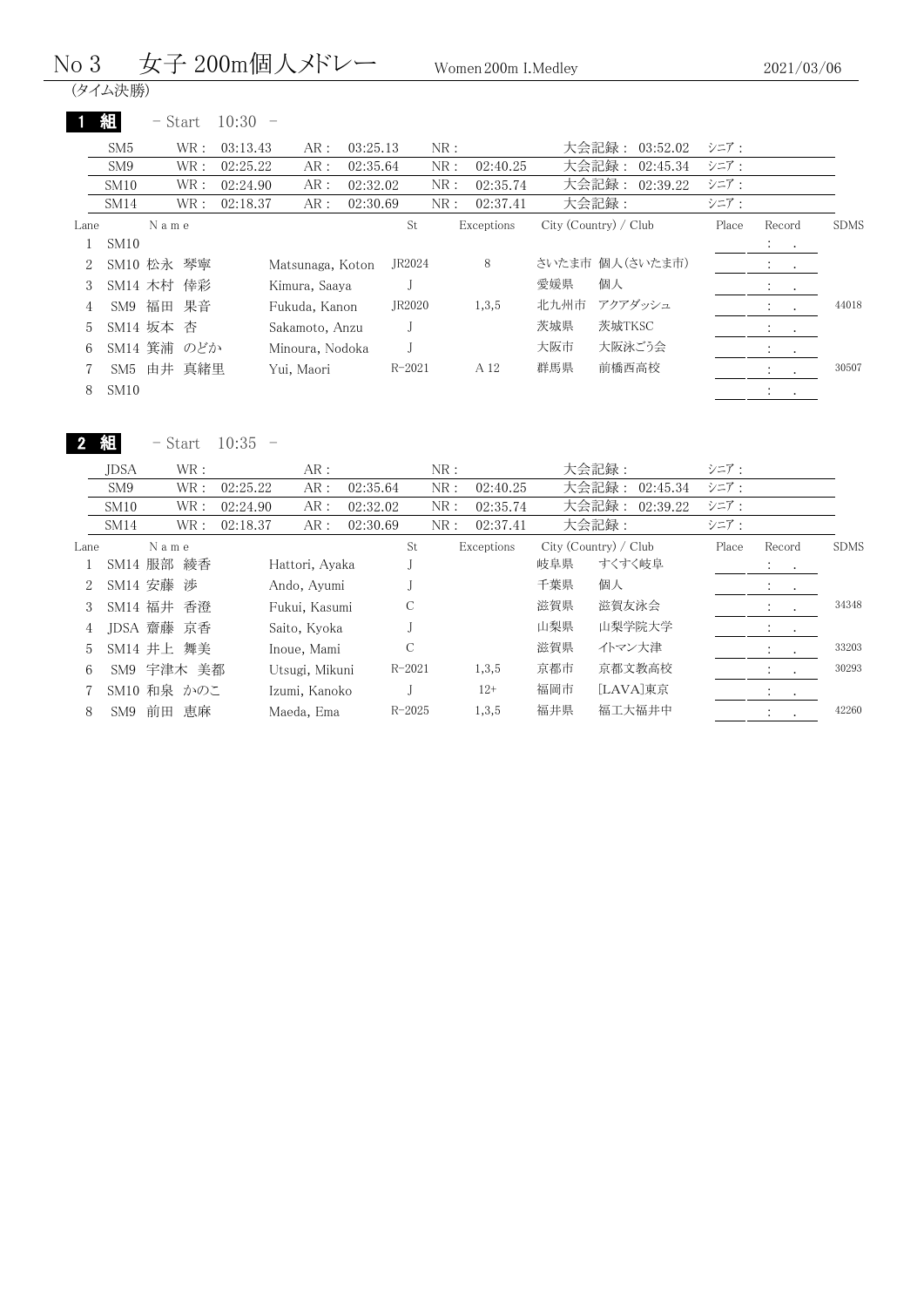#### No 4 男子 200m個人メドレー Men 200m I.Medley

(タイム決勝)

|      | 組               | - Start |      | 10:40    |                 |          |        |     |            |      |                       |       |                                                               |               |             |
|------|-----------------|---------|------|----------|-----------------|----------|--------|-----|------------|------|-----------------------|-------|---------------------------------------------------------------|---------------|-------------|
|      | SM5             |         | WR:  | 02:48.02 | AR:             | 03:00.92 |        | NR: | 03:37.40   |      | 大会記録:<br>03:48.52     | シニア:  |                                                               |               |             |
|      | SM <sub>6</sub> |         | WR : | 02:38.47 | AR:             | 02:38.62 |        | NR: | 03:11.15   |      | 大会記録:<br>03:37.26     | シニア:  |                                                               |               |             |
|      | SM7             |         | WR : | 02:30.72 | AR:             | 02:38.30 |        | NR: | 02:51.17   |      | 大会記録:<br>02:56.51     | シニア:  |                                                               |               |             |
|      | SM10            |         | WR:  | 02:05.63 | AR:             | 02:22.99 |        | NR: | 02:27.82   |      | 大会記録:<br>02:47.37     | シニア:  |                                                               |               |             |
| Lane |                 | Name    |      |          |                 |          | St     |     | Exceptions |      | City (Country) / Club | Place | Record                                                        |               | <b>SDMS</b> |
|      | SM7             |         |      |          |                 |          |        |     |            |      |                       |       | $\mathcal{A}^{\mathcal{A}}$ , and $\mathcal{A}^{\mathcal{A}}$ |               |             |
| 2    | SM7             |         |      |          |                 |          |        |     |            |      |                       |       | $\mathcal{L}_{\text{max}}$ .                                  |               |             |
| 3    | SM7             | 近藤      | 薫    |          | Kondo, Kaoru    |          | JR2021 |     | $A12+$     | 岐阜県  | 岐阜GUSH                |       | $1 - 1$                                                       |               | 30295       |
| 4    | SM10 井戸         |         | 夢翔   |          | Ido, Yumeto     |          | JR2021 |     | 3,5        | 岐阜県  | 岐阜GUSH                |       | $\mathcal{L}_{\rm{max}}$                                      |               |             |
| 5    | SM6             | 冨樫      | 航太郎  |          | Togashi, Kotaro |          | R      |     | $12+$      | 東京都  | 国士舘大学PST              |       | $\ddot{\cdot}$                                                | $\cdot$       | 20914       |
| 6    | SM5             | 田中      | 映伍   |          | Tanaka, Eigo    |          |        |     | AEY7       | 神奈川県 | 個人(神奈川県)              |       | $\ddot{\phantom{0}}$                                          |               |             |
|      | SM7             |         |      |          |                 |          |        |     |            |      |                       |       | $\ddot{\phantom{0}}$                                          | $\sim$ $\sim$ |             |
| 8    | SM7             |         |      |          |                 |          |        |     |            |      |                       |       | $\cdot$                                                       |               |             |

2 組 - Start 10:46 -

|               | SM <sub>8</sub>  |      | WR :        | 02:20.01 | AR:                | 02:20.19 |               | NR: | 02:36.55   |      | 大会記録:<br>02:53.68     | シニア:  |                      |                  |             |
|---------------|------------------|------|-------------|----------|--------------------|----------|---------------|-----|------------|------|-----------------------|-------|----------------------|------------------|-------------|
|               | SM <sub>10</sub> |      | WR:         | 02:05.63 | AR :               | 02:22.99 |               | NR: | 02:27.82   |      | 大会記録: 02:47.37        | シニア:  |                      |                  |             |
|               | SM11             |      | WR:         | 02:22.02 | AR :               | 02:22.40 |               | NR: | 02:26.04   |      | 大会記録:<br>02:26.69     | シニア:  |                      |                  |             |
|               | SM14             |      | WR :        | 02:08.16 | AR:                | 02:08.16 |               | NR: | 02:08.16   |      | 大会記録:                 | シニア:  |                      |                  |             |
| Lane          |                  | Name |             |          |                    |          | St            |     | Exceptions |      | City (Country) / Club | Place | Record               |                  | <b>SDMS</b> |
|               | SM11 山本 浩二       |      |             |          | Yamamoto, Koji     |          | $R - 2019$    |     | TB         | 北海道  | 個人(北海道)               |       | $\bullet$            | $\sim$           | 22600       |
| $\mathcal{L}$ | SM14 市川 良        |      |             |          | Ichikawa, Ryo      |          |               |     |            | 愛知県  | 個人                    |       | $\bullet$            | $\sim$           |             |
|               | SM14 吉野 裕斗       |      |             |          | Yoshino, Yuto      |          | N             |     |            | 名古屋市 | ぴぃ~すSC                |       | $\ddot{\phantom{0}}$ | $\sim$           | 35214       |
| 4             | SM14 三好 将典       |      |             |          | Miyoshi, Masanori  |          | R             |     |            | 山口県  | 防長SC                  |       | $\cdot$              | $\sim$           | 26350       |
| 5.            | SM14 砂生          |      | 陸玖          |          | Saso, Riku         |          |               |     |            | 名古屋市 | ぴぃ~すSC                |       | $\sim$<br>$\bullet$  |                  |             |
| 6             |                  |      | SM8 荻原 虎太郎  |          | Ogiwara, Kotaro    |          | $\mathcal{C}$ |     | 1,2,4      | 千葉市  | セントラルスポーツ             |       | $\colon$             | $\cdot$          | 36120       |
|               |                  |      | SM14 五十嵐 幸宏 |          | Igarashi, Yukihiro |          |               |     |            | 浜松市  | エスポ袋井                 |       | $\bullet$            | $\sim$ 100 $\pm$ |             |
| 8             | SM10 村本 暁彦       |      |             |          | Muramoto, Akihik   |          | $\mathbb R$   |     | 1,3,5      | 兵庫県  | 神戸楽泳会                 |       | $\cdot$              | $\bullet$        |             |
|               |                  |      |             |          |                    |          |               |     |            |      |                       |       |                      |                  |             |

3 組 - Start 10:51 -

|      | SM10       |      | WR : | 02:05.63 | AR:              | 02:22.99 |    | NR: | 02:27.82        |     | 大会記録:<br>02:47.37     | シニア:  |                                                                                         |           |             |
|------|------------|------|------|----------|------------------|----------|----|-----|-----------------|-----|-----------------------|-------|-----------------------------------------------------------------------------------------|-----------|-------------|
|      | SM11       |      | WR : | 02:22.02 | AR:              | 02:22.40 |    | NR: | 02:26.04        |     | 大会記録:<br>02:26.69     | シニア:  |                                                                                         |           |             |
|      | SM14       |      | WR : | 02:08.16 | AR:              | 02:08.16 |    | NR: | 02:08.16        |     | 大会記録:                 | シニア:  |                                                                                         |           |             |
| Lane |            | Name |      |          |                  |          | St |     | Exceptions      |     | City (Country) / Club | Place | Record                                                                                  |           | <b>SDMS</b> |
|      | SM14 石田 真一 |      |      |          | Ishida, Shinichi |          | N  |     |                 | 兵庫県 | 個人                    |       | $\mathcal{L}^{\text{max}}$                                                              |           | 10957       |
| 2    | SM14 村松 諒  |      |      |          | Muramatsu, Ryo   |          | R  |     |                 | 浜松市 | ぺんぎん村                 |       | $\mathcal{I}^{\mathcal{I}}$ , $\mathcal{I}^{\mathcal{I}}$ , $\mathcal{I}^{\mathcal{I}}$ |           | 8676        |
| 3    | SM14 上村 温  |      |      |          | Uemura, Haruhi   |          |    |     |                 | 千葉県 | 個人                    |       | $\sim$ $\sim$                                                                           |           |             |
| 4    | SM11 木村 敬一 |      |      |          | Kimura, Keiichi  |          | С  |     | TB <sub>0</sub> | 東京都 | 東京ガス(株)               |       |                                                                                         |           | 6597        |
| 5    | SM10 川原 渓青 |      |      |          | Kawahara, Keisei |          |    |     | 9               | 川崎市 | 国士舘大学PST              |       | $\ddot{\cdot}$                                                                          | $\bullet$ | 44580       |
| 6    | SM14 髙柳 春貴 |      |      |          | Takayanagi, Haru |          | R  |     |                 | 浜松市 | ぺんぎん村                 |       | $\mathcal{I}^{\mathcal{I}}$ , $\mathcal{I}^{\mathcal{I}}$ , $\mathcal{I}^{\mathcal{I}}$ |           | 8680        |
|      | SM14 岩田 章史 |      |      |          | Iwata, Akifumi   |          |    |     |                 | 横浜市 | 宮前ドルフィン               |       | <b>Service</b>                                                                          |           |             |
| 8    | SM14 齋藤 正樹 |      |      |          | Saito, Masaki    |          |    |     |                 | 東京都 | 335C                  |       | $\mathbb{Z}^n$                                                                          | $\cdot$   |             |
|      |            |      |      |          |                  |          |    |     |                 |     |                       |       |                                                                                         |           |             |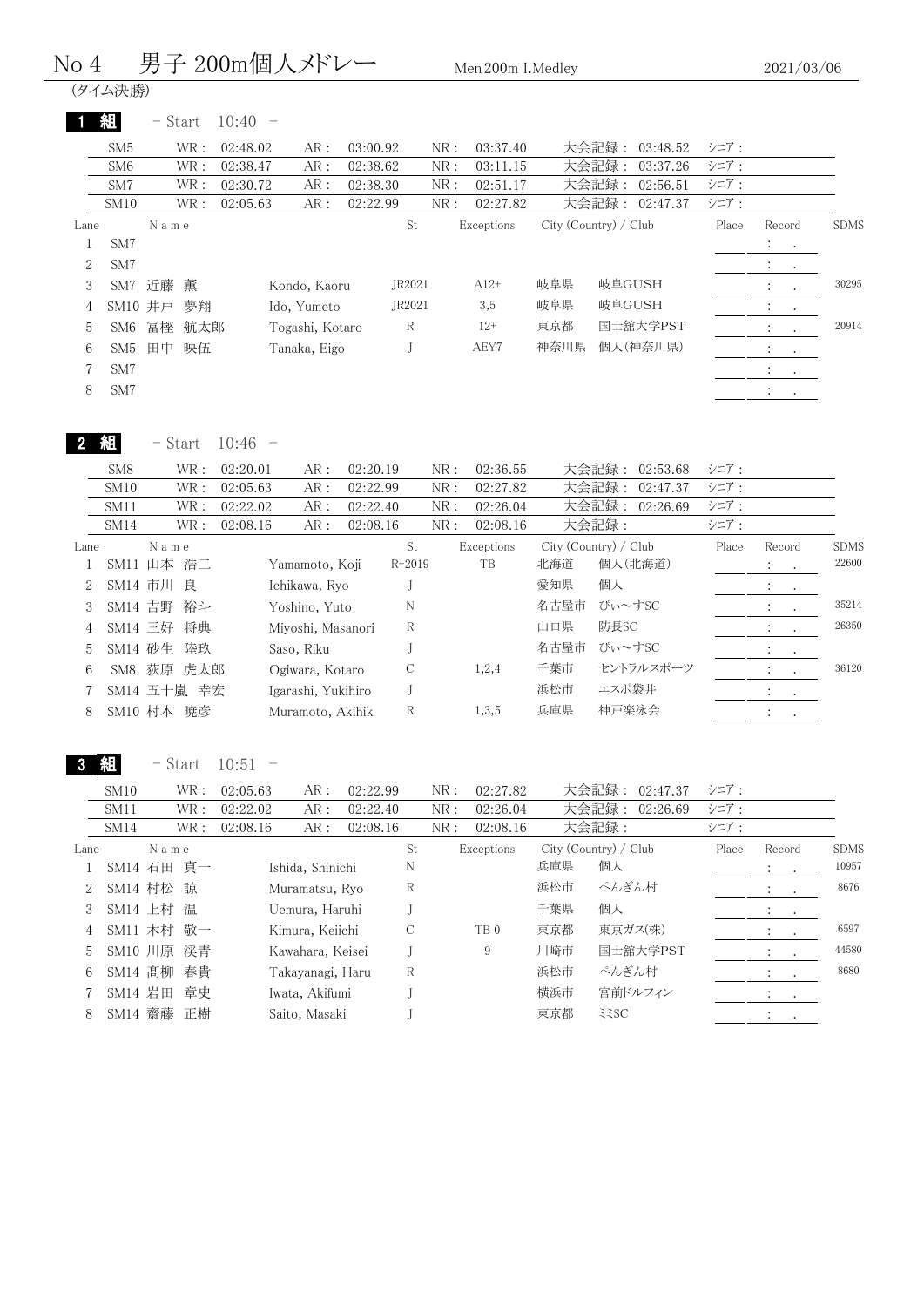| Start | 10:56 |  |
|-------|-------|--|
|-------|-------|--|

組

|      | JDSA      | WR:        |          | AR:               |          |            | NR: |              |      | 大会記録:                 | シニア:  |                      |                  |             |
|------|-----------|------------|----------|-------------------|----------|------------|-----|--------------|------|-----------------------|-------|----------------------|------------------|-------------|
|      | SM13      | WR :       | 02:03.79 | AR:               | 02:15.30 |            | NR: | 02:19.13     |      | 大会記録:<br>02:18.11     | シニア:  |                      |                  |             |
|      | SM14      | WR :       | 02:08.16 | AR:               | 02:08.16 |            | NR: | 02:08.16     |      | 大会記録:                 | シニア:  |                      |                  |             |
| Lane |           | Name       |          |                   |          | St         |     | Exceptions   |      | City (Country) / Club | Place | Record               |                  | <b>SDMS</b> |
|      |           | SM14 坂倉 航季 |          | Sakakura, Koki    |          | С          |     |              | 三重県  | 津トップSC                |       | $\cdot$              | $\sim$           | 29906       |
| 2    |           | SM13 齋藤 元希 |          | Saito, Genki      |          | $R - 2022$ |     | $\mathbf{0}$ | 東京都  | 国士舘大学PST              |       | $\ddot{\phantom{1}}$ | $\sim$ 100 $\pm$ | 36502       |
| 3    |           | SM14 東海林 大 |          | Tokairin, Dai     |          | С          |     |              | 山形県  | 三菱商事                  |       | $\cdot$              | $\cdot$          | 28497       |
| 4    |           | JDSA 茨 隆太郎 |          | Ibara, Ryutaro    |          |            |     |              | 神奈川県 | SMBC日興証券              |       |                      |                  |             |
| 5    |           | JDSA 金持 義和 |          | Kanaji, Yoshikazu |          |            |     |              | 堺市   | mercari               |       | $\cdot$              | $\bullet$        |             |
| 6    | SM14 中島   | 啓智         |          | Nakajima, Keichi  |          | С          |     |              | 千葉県  | あいおいニッセイ              |       |                      | $\cdot$          | 23756       |
|      | $SM14$ 山口 | 尚秀         |          | Yamaguchi, Naohi  |          | R          |     |              | 愛媛県  | 四国ガス                  |       |                      | $\cdot$          | 41361       |
| 8    | SM14 勝部   | 颯馬         |          | Katsube, Soma     |          |            |     |              | 大阪府  | 大阪泳ごう会                |       |                      |                  |             |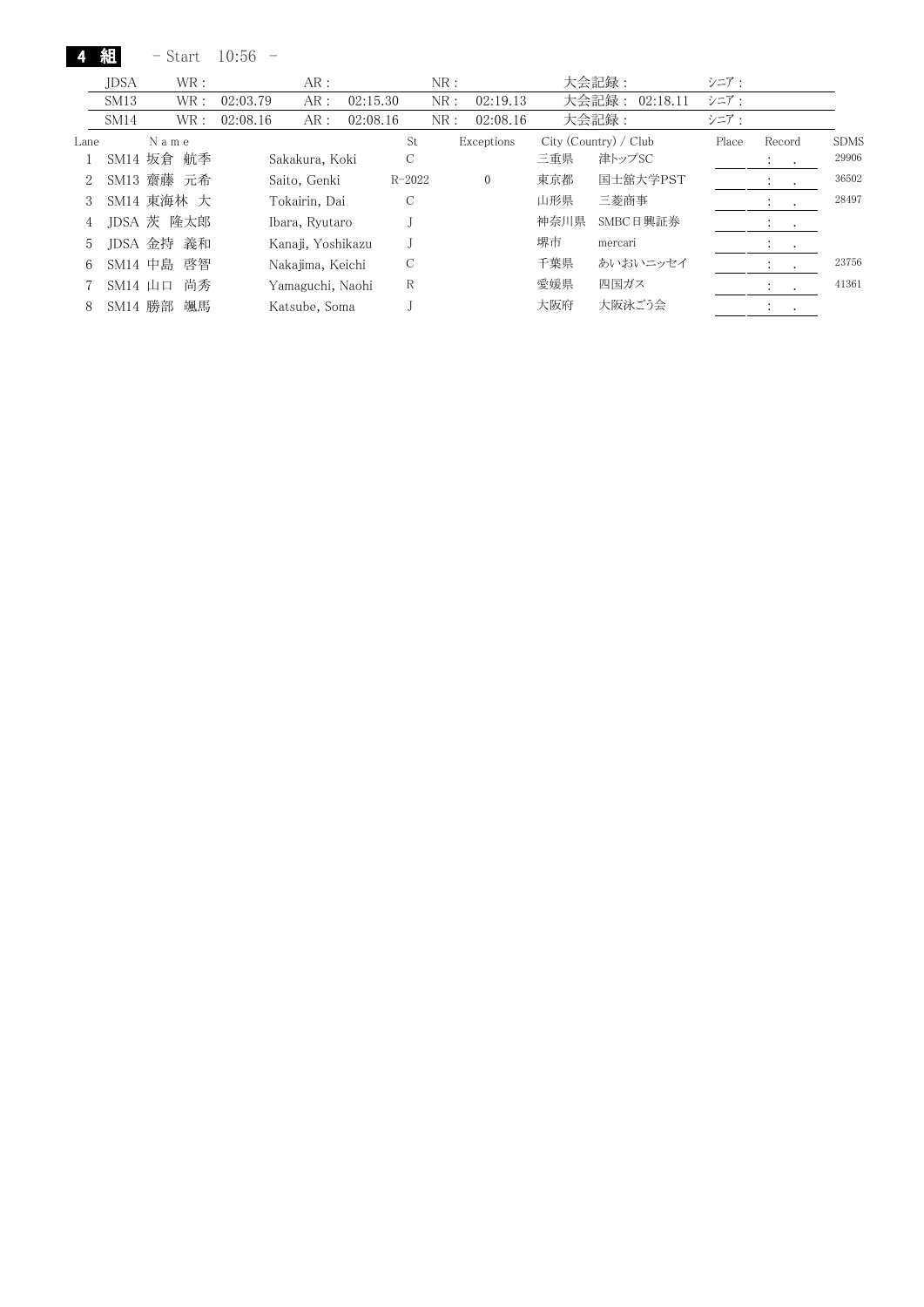|     | No 7           |                 |                              | 女子 50m背泳ぎ |                  |             |              | Women 50m Backstroke |     |                       |                |       | 2021/03/06                  |             |
|-----|----------------|-----------------|------------------------------|-----------|------------------|-------------|--------------|----------------------|-----|-----------------------|----------------|-------|-----------------------------|-------------|
|     | (タイム決勝)        |                 |                              |           |                  |             |              |                      |     |                       |                |       |                             |             |
|     |                | 組               | - Start                      | 11:20     |                  |             |              |                      |     |                       |                |       |                             |             |
|     |                | S <sub>3</sub>  | WR :                         | 00:48.49  | AR:              | 00:48.49    | NR:          | 01:11.06             |     | 大会記録:                 | 01:12.08       | シニア:  |                             |             |
|     |                | S <sub>4</sub>  | $\operatorname{WR}$ :        | 00:46.51  | AR :             | 00:46.51    | ${\rm NR}$ : | 01:31.32             |     | 大会記録:                 | 01:12.09       | シニア:  |                             |             |
|     |                | S <sub>6</sub>  | WR:                          | 00:38.17  | AR :             | 00:38.17    | ${\rm NR}$ : | 00:57.79             |     | 大会記録:                 | 00:57.79       | シニア:  | 01:13.09                    |             |
|     | Lane           |                 | N a m e                      |           |                  | St          |              | Exceptions           |     | City (Country) / Club |                | Place | Record                      | <b>SDMS</b> |
|     | $\mathbf{1}$   | S <sub>3</sub>  |                              |           |                  |             |              |                      |     |                       |                |       | $\ddot{\cdot}$              |             |
|     | $\overline{2}$ | S <sub>3</sub>  |                              |           |                  |             |              |                      |     |                       |                |       | $\ddot{\cdot}$<br>$\bullet$ |             |
|     | 3              | S <sub>3</sub>  | 鈴木 晶子                        |           | Suzuki, Akiko    | L           |              | A,12                 | 愛知県 |                       | 個人(愛知県)        |       | $\ddot{\cdot}$              |             |
|     | 4              | S4              | 山本 律子                        |           | Yamamoto, Ritsuk | J           |              | YEA3, 5, 12+         | 広島市 |                       | 広島ドルフィン        |       |                             |             |
|     | 5              | S6              | 稟珠<br>柏田                     |           | Kashida, Riju    | L           |              | A12                  | 奈良県 |                       | 大阪シーホース        |       |                             |             |
|     | 6              | S <sub>3</sub>  |                              |           |                  |             |              |                      |     |                       |                |       | $\ddot{\cdot}$              |             |
|     | 7              | S <sub>3</sub>  |                              |           |                  |             |              |                      |     |                       |                |       | $\ddot{\phantom{a}}$        |             |
|     | 8              | S <sub>3</sub>  |                              |           |                  |             |              |                      |     |                       |                |       |                             |             |
|     |                |                 |                              |           |                  |             |              |                      |     |                       |                |       |                             |             |
|     | 組              |                 | $-$ Start                    | $11:25 -$ |                  |             |              |                      |     |                       |                |       |                             |             |
|     |                | S <sub>2</sub>  | WR :                         | 00:59.38  | AR:              | 00:59.38    | NR:          | 01:11.25             |     | 大会記録:                 | 02:41.28       | シニア:  |                             |             |
|     |                | S <sub>3</sub>  | WR :                         | 00:48.49  | AR :             | 00:48.49    | NR:          | 01:11.06             |     | 大会記録:                 | 01:12.08       | シニア:  |                             |             |
|     |                | S <sub>5</sub>  | $\operatorname{WR}$ :        | 00:38.68  | AR:              | 00:44.68    | ${\rm NR}$ : | 00:46.74             |     | 大会記録:                 | 00:48.15       | シニア:  |                             |             |
|     |                | S <sub>6</sub>  | WR :                         | 00:38.17  | AR:              | 00:38.17    | NR:          | 00:57.79             |     | 大会記録:                 | 00:57.79       | シニア:  | 01:13.09                    |             |
|     |                | S7              | $\operatorname{WR}$ :        | 00:38.00  | AR:              | 00:38.32    | NR:          | 00:45.70             |     | 大会記録:                 | 00:54.82       | シニア:  | 01:13.63                    |             |
|     |                | S <sub>9</sub>  | WR:                          | 00:32.30  | AR :             | 00:35.57    | NR:          | 00:36.02             |     | 大会記録:                 | 00:40.89       | シニア:  | 01:04.16                    |             |
|     | Lane           |                 | N a m e                      |           |                  | St          |              | Exceptions           |     | City (Country) / Club |                | Place | Record                      | <b>SDMS</b> |
|     | $\mathbf{1}$   | S7              |                              |           |                  |             |              |                      |     |                       |                |       | $\ddot{\cdot}$              |             |
|     | $\mathbf{2}$   | S7              | 本橋 純子                        |           | Motohashi, Junko | J           |              | $A3,4,12+$           | 東京都 | 東京DAC                 |                |       |                             |             |
| シニア | 3              | S6              | 真澄<br>吉川                     |           | Yoshikawa, Masu  | $\Gamma$    |              | $A1,2,4,12+$         | 兵庫県 | 光都SC                  |                |       | $\ddot{\cdot}$              |             |
|     | 4              | S <sub>2</sub>  | 美幸<br>山田                     |           | Yamada, Miyuki   | R2024       |              | AEY7,12+             | 新潟県 | WS新潟                  |                |       | $\ddot{\cdot}$              | 44562       |
| シニア | 5              | S <sub>9</sub>  | 山岸<br>啓子                     |           | Yamagishi, Keiko | L           |              | $3,4,12+$            | 東京都 |                       | 個人(東京都)        |       | $\ddot{\cdot}$              |             |
|     | 6              | S <sub>3</sub>  | 大向<br>優貴                     |           | Omukai, Yuki     | $\mathbf R$ |              | A 3,5,12             | 大阪府 | フジ住宅                  |                |       |                             | 33191       |
|     |                |                 |                              |           |                  | JR2022      |              |                      | 広島県 |                       | 広島ドルフィン        |       |                             |             |
|     | 7              | S <sub>5</sub>  | 由佳<br>中野                     |           | Nakano, Yuka     |             |              | A3,5,12              |     |                       |                |       | $\ddot{\cdot}$<br>$\bullet$ |             |
|     | 8              | S7              |                              |           |                  |             |              |                      |     |                       |                |       | $\ddot{\cdot}$<br>$\bullet$ |             |
|     |                | 紺               | $-$ Start                    | $11:28 -$ |                  |             |              |                      |     |                       |                |       |                             |             |
|     |                | S <sub>5</sub>  | WR:                          | 00:38.68  | AR:              | 00:44.68    | NR:          | 00:46.74             |     | 大会記録:                 | 00:48.15       | シニア:  |                             |             |
|     |                | S7              | $\operatorname{WR}$ :        | 00:38.00  | AR :             | 00:38.32    | NR:          | 00:45.70             |     | 大会記録:                 | 00:54.82       | シニア:  | 01:13.63                    |             |
|     |                | S8              | $\operatorname{WR}$ :        | 00:32.01  | AR :             | 00:37.96    | NR:          | 00:49.55             |     | 大会記録:                 | 00:49.55       | シニア:  | 01:07.46                    |             |
|     |                | S <sub>9</sub>  | WR:                          | 00:32.30  | AR :             | 00:35.57    | NR:          | 00:36.02             |     | 大会記録:                 | 00:40.89       | シニア:  | 01:04.16                    |             |
|     |                | S10             | WR:                          | 00:31.67  | AR :             | 00:33.85    | NR:          | 00:33.85             |     | 大会記録:                 | 00:39.48       | シニア:  | 00:51.28                    |             |
|     |                | S13             | WR:                          | 00:30.72  | AR:              | 00:36.20    | NR:          | 00:35.89             |     |                       | 大会記録: 00:36.20 | シニア:  |                             |             |
|     | Lane           |                 | $\mathcal N$ a m $\mathbf e$ |           |                  | St          |              | Exceptions           |     | City (Country) / Club |                | Place | Record                      | <b>SDMS</b> |
|     | 1              | S <sub>8</sub>  | 山東 ひかり                       |           | Santo, Hikari    | LR          |              | $12+$                | 大阪府 |                       | 大阪シーホース        |       | ÷<br>$\bullet$              |             |
|     | $\overline{2}$ | S5              | 成田 真由美                       |           | Narita, Mayumi   | C           |              | A 3,5,12             | 川崎市 | 横浜サクラ                 |                |       | $\ddot{\cdot}$<br>$\bullet$ | 3827        |
|     | 3              | S <sub>9</sub>  | 伊藤 沙也加                       |           | Ito, Sayaka      | $\mathbf R$ |              | 1,3,5                | 静岡県 |                       | 静岡ぱしどる         |       |                             |             |
|     | 4              | S <sub>13</sub> | 笠本 明里                        |           | Kasamoto, Akari  | $R - 2019$  |              | $\mathbf T$          | 神戸市 | 神戸楽泳会                 |                |       | $\bullet$                   | 6975        |
|     | 5              | S10             | 児玉 愛美                        |           | Kodama, Manami   | $\mathbf R$ |              | $3,5,12+$            | 大分県 | 大分PSC                 |                |       | $\ddot{\cdot}$              |             |
|     | 6              | S <sub>8</sub>  | 花岡<br>恵梨香                    |           | Hanaoka, Erika   | JR          |              | $A1, 2, 4, 12+$      | 東京都 | 清水建設                  |                |       | $\div$                      |             |
|     | 7              | S7              | 小池 早由里                       |           | Koike, Sayuri    | JL          |              | $12\,$               | 山梨県 |                       | 個人(山梨県)        |       | $\ddot{\cdot}$              |             |
|     |                |                 |                              |           |                  | LR2022      |              | $A12+$               | 静岡県 |                       | 静岡ぱしどる         |       |                             |             |
|     | 8              |                 | S10 小梁 ひなの                   |           | Kohari, Hinano   |             |              |                      |     |                       |                |       |                             |             |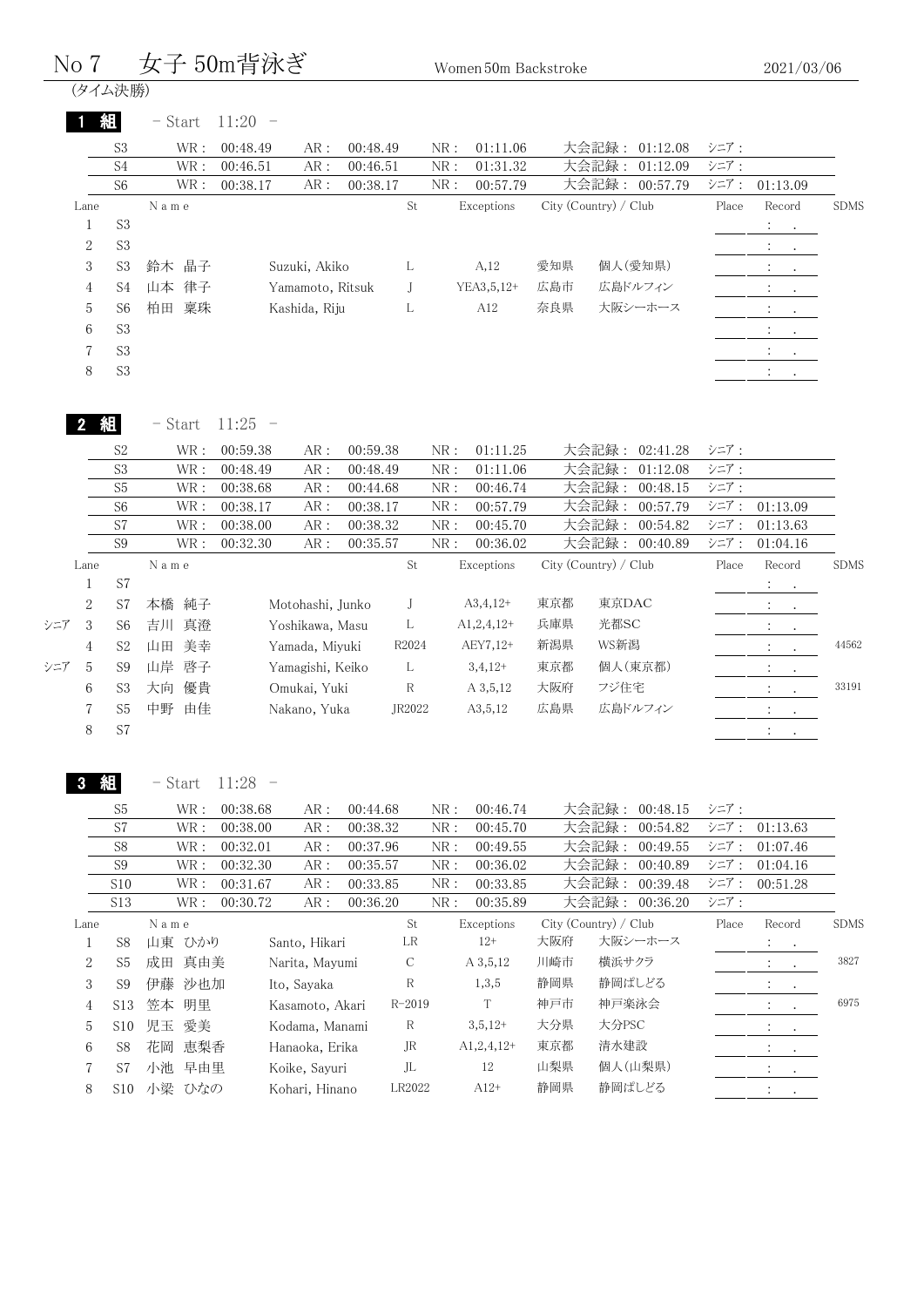### $No 8$  男子  $50m$ 背泳ぎ  $M_{en,50m}$  Backstroke

|     |                |                                        | ╱┙                           |                                                         |                                  |               |                   | ivich ovih Dacksti okc           |                       |                         |                                  |                      | 4041/00/00                                            |             |
|-----|----------------|----------------------------------------|------------------------------|---------------------------------------------------------|----------------------------------|---------------|-------------------|----------------------------------|-----------------------|-------------------------|----------------------------------|----------------------|-------------------------------------------------------|-------------|
|     |                | (タイム決勝)                                |                              |                                                         |                                  |               |                   |                                  |                       |                         |                                  |                      |                                                       |             |
|     |                | 組                                      | $-$ Start                    | $11:31 -$                                               |                                  |               |                   |                                  |                       |                         |                                  |                      |                                                       |             |
|     |                | S <sub>2</sub>                         | WR :                         | 00:47.17<br>$AR:$                                       | 00:47.17                         |               | NR:               | 01:28.07                         |                       |                         | 大会記録: 01:28.07                   | シニア:                 | 01:32.66                                              |             |
|     |                | S <sub>3</sub>                         | WR:                          | 00:42.21<br>${\sf AR}$ :                                | 00:42.21                         |               | NR:               | 01:13.81                         |                       | 大会記録:                   | 01:14.88                         | シニア:                 | 01:24.73                                              |             |
|     |                | S4                                     | WR :                         | 00:41.50<br>AR:                                         | 00:44.42                         |               | NR:               | 00:49.77                         |                       | 大会記録:                   | 00:49.77                         | シニア:                 | 01:46.13                                              |             |
|     |                | S <sub>5</sub>                         | $\operatorname{WR}$ :        | 00:32.59<br>AR:                                         | 00:32.59                         |               | NR:               | 00:41.53                         |                       | 大会記録:                   | 00:40.79                         | シニア:                 | 01:08.42                                              |             |
|     |                | S <sub>8</sub>                         | $\operatorname{WR}$ :        | ${\sf AR}$ :<br>00:29.97                                | 00:32.72                         |               | NR:               | 00:35.23                         |                       | 大会記録:                   | 00:47.98                         | シニア:                 | 00:53.53                                              |             |
|     | Lane           |                                        | N a m e                      |                                                         |                                  | St            |                   | Exceptions                       | City (Country) / Club |                         |                                  | Place                | Record                                                | <b>SDMS</b> |
|     | $\mathbf{1}$   | S4                                     | 米内 勝宣                        | Yonai, Katsunori                                        |                                  | J             |                   | $*A, 12$                         | 愛知県                   |                         | 岡崎竜城 SC                          |                      | $\ddot{\phantom{a}}$<br>$\cdot$                       |             |
| シニア | $\overline{2}$ | S8                                     | 北村 政国                        | Kitamura, Masaku                                        |                                  | L             |                   | $*12+$                           | 兵庫県                   | 兵庫SC                    |                                  |                      | $\ddot{\phantom{a}}$<br>$\sim 10^{-10}$               |             |
|     | 3              | S <sub>5</sub>                         | 横倉<br>広行                     | Yokokura, Hiroyu                                        |                                  | ${\mathbf R}$ |                   | A12                              | 茨城県                   | 茨城DOSC                  |                                  |                      | $\ddot{\ddot{}}$ .<br>$\bullet$                       |             |
|     | 4              | S3                                     | 佐藤<br>博輝                     | Sato, Hiroki                                            |                                  | $R - 2021$    |                   | AE 3,12                          | 東京都                   |                         | 個人(東京都)                          |                      | $\pm$<br>$\bullet$                                    | 41258       |
|     | 5              | S8                                     | 三木 英紀                        | Miki, Hidenori                                          |                                  | LR            |                   | $3,5,12+$                        | 広島市                   |                         | 広島ドルフィン                          |                      | $\mathbb{C}^{\times}$<br>$\sim 10^{-11}$              |             |
|     | 6              | S <sub>5</sub>                         | 作本 建一                        | Sakumoto, Kenichi                                       |                                  | J             |                   | $12\,$                           | 東京都                   | 東京DAC                   |                                  |                      | $1\leq i\leq n$                                       |             |
|     | $\sqrt{2}$     | S <sub>2</sub>                         | 粂田 幸仁                        | Kumeta, Yukihito                                        |                                  | $\mathcal{C}$ |                   | A 12                             | 静岡県                   | 静岡ぱしどる                  |                                  |                      | $\ddot{\ddot{}}$ .                                    | 3337        |
|     | 8              | S4                                     | 小林 健三                        | Kobayashi, Kenzo                                        |                                  | R             |                   | $A\,3,5,12+$                     | 浜松市                   | ぺんぎん村                   |                                  |                      | $\ddot{\ddot{}}$ .<br>$\ddot{\phantom{0}}$            | 3477        |
|     |                | S <sub>5</sub><br>S7<br>S <sub>8</sub> | $\text{WR}$ :<br>WR :<br>WR: | 00:32.59<br>AR:<br>00:32.56<br>AR:<br>00:29.97<br>$AR:$ | 00:32.59<br>00:35.32<br>00:32.72 |               | NR:<br>NR:<br>NR: | 00:41.53<br>00:34.20<br>00:35.23 |                       | 大会記録:<br>大会記録:<br>大会記録: | 00:40.79<br>00:35.15<br>00:47.98 | シニア:<br>シニア:<br>シニア: | 01:08.42<br>00:44.37<br>00:53.53                      |             |
|     |                | S10                                    | $\operatorname{WR}$ :        | 00:27.86<br>AR:                                         | 00:32.85                         |               | NR:               | 00:32.97                         |                       |                         | 大会記録: 00:32.97                   | シニア:                 | 00:43.50                                              |             |
|     | Lane           |                                        | N a m e                      |                                                         |                                  | St            |                   | Exceptions                       | City (Country) / Club |                         |                                  | Place                | Record                                                | <b>SDMS</b> |
| シニア | $\mathbf{1}$   | S7                                     | 塩出 秀男                        | Shiode, Hideo                                           |                                  | J             |                   | $*1,3,12+$                       | 愛媛県                   |                         | 伊予かんえい会                          |                      | $\mathbb{Z}^n \times \mathbb{Z}^n$                    |             |
| シニア | $\overline{2}$ | S <sub>8</sub>                         | 石井 克利                        | Ishii, Kastutoshi                                       |                                  | L             |                   | $3,5,12+$                        | 千葉県                   |                         | チバミラクルズ                          |                      | $\mathbb{Z}^{\mathbb{Z}^n}$<br>$\cdot$                |             |
| シニア | 3              | S10                                    | 大政 秀之                        | Omasa, Hideyuki                                         |                                  | L             |                   | $*9$                             | 愛媛県                   |                         | 伊予かんえい会                          |                      | $\ddot{\phantom{a}}$<br>$\blacksquare$                |             |
|     | $\overline{4}$ | S8                                     | 馬越<br>善大                     | Umakoshi, Yoshihi                                       |                                  | LR2020        |                   | $A12+$                           | 北九州市                  | アクアダッシュ                 |                                  |                      | $\ddot{\cdot}$<br>$\ddot{\phantom{a}}$                |             |
|     | $\mathbf 5$    | S8                                     | 野間 由雅                        | Noma, Yukimasa                                          |                                  | $\,$ R        |                   | 1,2,4                            | 茨城県                   |                         | 個人(茨城県)                          |                      | $\mathcal{I}^{\mathcal{I}}$ .<br>$\ddot{\phantom{a}}$ |             |
|     | 6              | S7                                     | 海老塚 主税                       | Ebizuka, Chikara                                        |                                  | L             |                   | A12                              | 横浜市                   |                         | 宮前ドルフィン                          |                      | $\ddot{\cdot}$<br>$\sim$                              |             |
|     | $\sqrt{7}$     | S7                                     | 津久井 大地                       | Tsukui, Daichi                                          |                                  | LR2021        |                   | YA1,3.4,12+                      | 埼玉県                   |                         | 個人(埼玉県)                          |                      | $\ddot{\phantom{a}}$<br>$\sim$                        |             |
|     | 8              | S <sub>5</sub>                         | 坂口 潔                         | Sakaguchi, Kiyosh                                       |                                  | J             |                   | $A1,2,4,12+$                     | 群馬県                   | ぐんま障水協                  |                                  |                      | $\mathcal{I}^{\mathcal{I}}$ .<br>$\sim$ $\sim$        |             |
|     | 3 組            |                                        | $-$ Start                    | 11:38<br>$\overline{\phantom{0}}$                       |                                  |               |                   |                                  |                       |                         |                                  |                      |                                                       |             |
|     |                | S8                                     | WR :                         | 00:29.97<br>AR:                                         | 00:32.72                         |               | NR:               | 00:35.23                         |                       | 大会記録:                   | 00:47.98                         | シニア:                 | 00:53.53                                              |             |
|     |                | S <sub>9</sub>                         | $\text{WR}$ :                | 00:27.81<br>AR:                                         | 00:30.71                         |               | NR:               | 00:33.38                         |                       | 大会記録:                   | 00:35.66                         | シニア:                 | 00:41.84                                              |             |
|     |                | S10                                    | WR :                         | 00:27.86<br>AR:                                         | 00:32.85                         |               | NR:               | 00:32.97                         |                       | 大会記録:                   | 00:32.97                         | シニア:                 | 00:43.50                                              |             |
|     |                | S13                                    | WR :                         | 00:26.21<br>AR:                                         | 00:28.89                         |               | NR:               | 00:32.22                         |                       | 大会記録:                   | 00:37.37                         | シニア:                 | 00:50.73                                              |             |
|     |                | C1E                                    | $\overline{\text{M/D}}$ .    | $AD$ .                                                  |                                  |               | ND.               |                                  |                       |                         | 十个封得, 00:29 51                   | ミルマー                 | 00.44.99                                              |             |

|             | ◡▴◡             | <b>vvit.</b> | 0.40.41<br>$\cdots$<br>00.40.0 <i>0</i> |        | $\cdots$<br>00.04.44 |      | ノヘムコロジハー<br>00.01.01  |       | 00.00.10  |             |
|-------------|-----------------|--------------|-----------------------------------------|--------|----------------------|------|-----------------------|-------|-----------|-------------|
|             | S15             | WR:          | AR:                                     |        | NR:                  |      | 大会記録:<br>00:32.51     | シニア:  | 00:44.32  |             |
| Lane        |                 | Name         |                                         | St     | Exceptions           |      | City (Country) / Club | Place | Record    | <b>SDMS</b> |
|             | S15             | 玉造 珠宇        | Tamatsukuri, Syu                        | L      |                      | 東京都  | 個人(東京都)               |       | $\sim$    |             |
| 2           | S <sub>10</sub> | 湖巴<br>石橋     | Ishibashi, Kohaku                       | LR2023 | 1,3,5                | 北九州市 | 個人(北九州市)              |       | $\cdot$   |             |
| 3           | S9              | 中根 暖         | Nakane, Hinata                          | L      | 1,2,4                | 愛知県  | 個人(愛知県)               |       | $\bullet$ |             |
| 4           | S <sub>10</sub> | 徹<br>江下      | Eshita, Toru                            |        | 3,5,9                | 兵庫県  | 兵庫SC                  |       |           |             |
| $5^{\circ}$ | S9              | 松井 絢大郎       | Mastui, Kentaro                         | JR2017 | $12+$                | 横浜市  | 宮前ドルフィン               |       | $\sim$    |             |
| 6           | S10             | 村上 貴則        | Murakami, Takano                        | L.     | 1,3,5                | 静岡県  | 静岡ぱしどる                |       |           |             |
| シニア         | S <sub>13</sub> | 清見 文昭        | Seimi, Fumiaki                          |        | $\mathbf{0}$         | 広島市  | 広島ドルフィン               |       | $\cdot$   |             |
| シニア<br>8    | S8              | 氏家<br>智明     | Ujike, Tomoaki                          |        | 1,2,4                | 大阪府  | 大阪シーホース               |       |           |             |
|             |                 |              |                                         |        |                      |      |                       |       |           |             |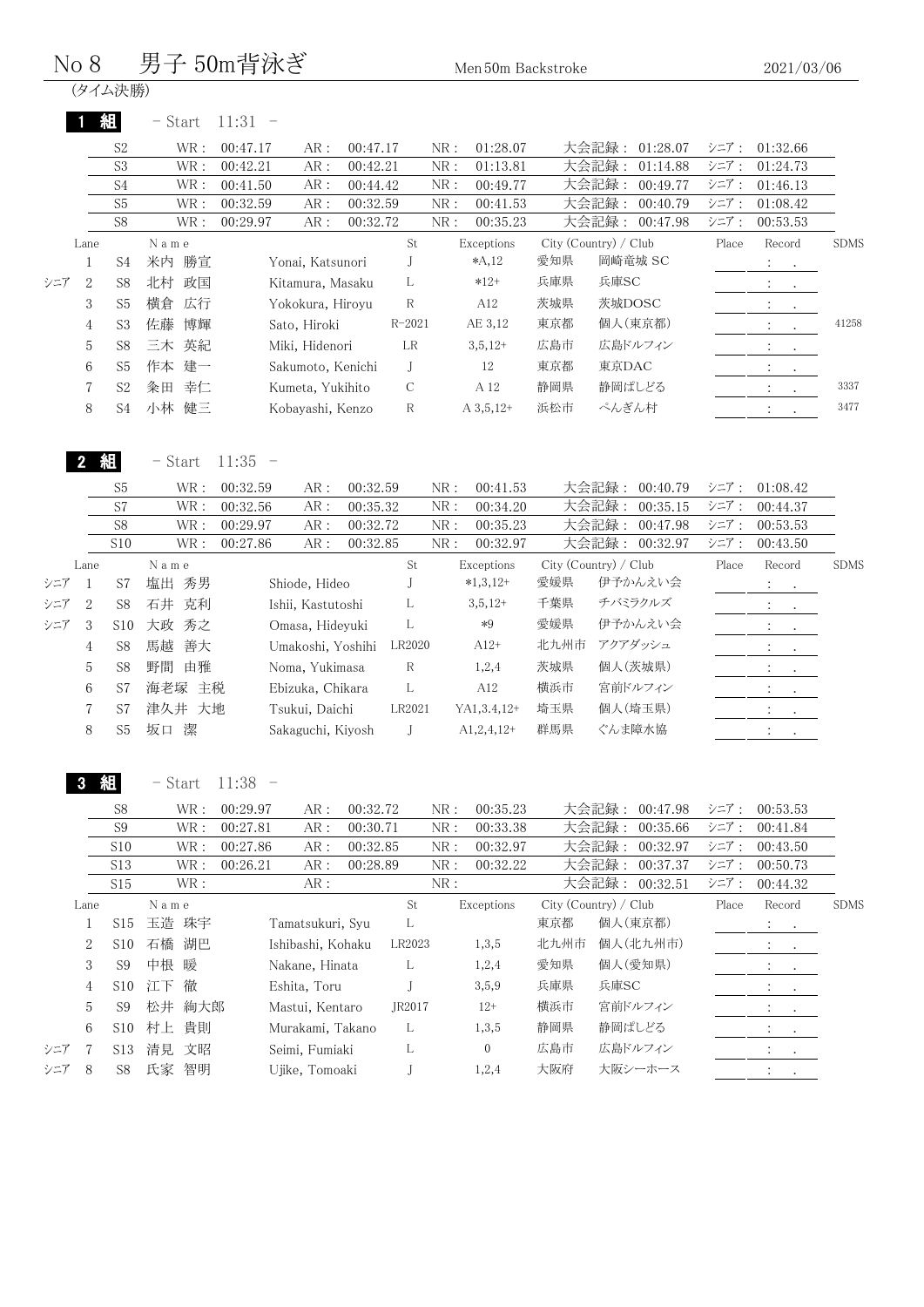|          |                |                 | - Start |       | 11:41    |                   |          |     |     |             |     |                       |          |       |                                          |           |             |
|----------|----------------|-----------------|---------|-------|----------|-------------------|----------|-----|-----|-------------|-----|-----------------------|----------|-------|------------------------------------------|-----------|-------------|
|          |                | JDSA            |         | WR:   |          | AR :              |          |     | NR: |             |     | 大会記録:                 |          | シニア:  |                                          |           |             |
|          |                | S <sub>5</sub>  |         | WR:   | 00:32.59 | AR :              | 00:32.59 |     | NR: | 00:41.53    |     | 大会記録                  | 00:40.79 | シニア:  | 01:08.42                                 |           |             |
|          |                | S7              |         | WR :  | 00:32.56 | AR :              | 00:35.32 |     | NR: | 00:34.20    |     | 大会記録                  | 00:35.15 | シニア:  | 00:44.37                                 |           |             |
|          |                | S <sub>8</sub>  |         | WR :  | 00:29.97 | AR :              | 00:32.72 |     | NR: | 00:35.23    |     | 大会記録                  | 00:47.98 | シニア:  | 00:53.53                                 |           |             |
|          |                | S <sub>9</sub>  |         | WR :  | 00:27.81 | AR:               | 00:30.71 |     | NR: | 00:33.38    |     | 大会記録:                 | 00:35.66 | シニア:  | 00:41.84                                 |           |             |
|          |                | S10             |         | WR:   | 00:27.86 | AR:               | 00:32.85 |     | NR: | 00:32.97    |     | 大会記録:                 | 00:32.97 | シニア:  | 00:43.50                                 |           |             |
| Lane     |                |                 | N a m e |       |          |                   |          | St  |     | Exceptions  |     | City (Country) / Club |          | Place | Record                                   |           | <b>SDMS</b> |
| シニア      |                | S7              | 新谷      | 雄一    |          | Shintani, Yuichi  |          |     |     | $12+$       | 千葉県 | チバミラクルズ               |          |       | <b>Allen Artists</b>                     |           |             |
|          | $\overline{2}$ | S <sub>9</sub>  |         | 仙代 圭紀 |          | Sendai, Yoshinori |          | JR. |     | $A12+$      | 東京都 | チバミラクルズ               |          |       | $\bullet$<br>$\bullet$                   |           |             |
|          | 3              | S <sub>5</sub>  | 菅原      | 紘汰    |          | Sugawara, Kota    |          | C   |     | AYE 7       | 秋田県 | ミラクルスイミー              |          |       |                                          |           | 42555       |
|          | 4              | <b>IDSA</b>     | 金持      | 義和    |          | Kanaji, Yoshikazu |          |     |     |             | 堺市  | mercari               |          |       | $\ddot{\phantom{a}}$<br>$\sim$ 100 $\pm$ |           |             |
|          | 5              | S <sub>9</sub>  | 神谷      | 和志    |          | Kamiya, Kazushi   |          |     |     | $12+$       | 岐阜県 | 個人(岐阜県)               |          |       | $\cdot$                                  | $\bullet$ |             |
|          | 6              | S7              | 津上      | 和也    |          | Tsugami, Kazuya   |          |     |     | $1,3,5,12+$ | 佐賀県 | 名村造船所                 |          |       | $\ddot{\phantom{0}}$                     | $\bullet$ |             |
| 7<br>シニア |                | S <sub>10</sub> | 佐相      | 和希    |          | Saso, Kazuki      |          | R   |     | 9           | 愛媛県 |                       | 伊予かんえい会  |       | $\bullet$<br>$\bullet$                   |           |             |
| 8        |                | S <sub>8</sub>  | 古川      | 修哉    |          | Furukawa, Shuya   |          | L   |     | 1,3,5       | 兵庫県 | 光都SC                  |          |       | $\ddot{\phantom{a}}$<br>$\bullet$        |           |             |
|          |                |                 |         |       |          |                   |          |     |     |             |     |                       |          |       |                                          |           |             |

#### No 9 女子 50mバタフライ Women 50m Butterfly

2021/03/06

(タイム決勝)

|     |      |                 | – Start    |      | 11:53           |          |            |     |             |     |                       |       |                                                                     |             |
|-----|------|-----------------|------------|------|-----------------|----------|------------|-----|-------------|-----|-----------------------|-------|---------------------------------------------------------------------|-------------|
|     |      | <b>JDSA</b>     |            | WR : | AR:             |          |            | NR: |             |     | 大会記録:                 | シニア:  |                                                                     |             |
|     |      | S7              |            | WR:  | 00:33.81<br>AR: | 00:34.47 |            | NR: | 00:38.65    |     | 大会記録:<br>00:39.73     | シニア:  | 01:13.34                                                            |             |
|     |      | S <sub>10</sub> |            | WR : | 00:28.38<br>AR: | 00:30.95 |            | NR: | 00:30.95    |     | 大会記録:<br>00:31.28     | シニア:  | 00:42.15                                                            |             |
|     |      | S <sub>15</sub> |            | WR : | AR:             |          |            | NR: |             |     | 大会記録:<br>00:32.71     | シニア:  | 01:02.99                                                            |             |
|     |      | S <sub>21</sub> |            | WR : | AR:             |          |            | NR: |             |     | 大会記録: 00:35.73        | シニア:  | 00:49.23                                                            |             |
|     | Lane |                 | Name       |      |                 |          | St         |     | Exceptions  |     | City (Country) / Club | Place | Record                                                              | <b>SDMS</b> |
|     |      | S <sub>21</sub> |            |      |                 |          |            |     |             |     |                       |       | $\frac{1}{2}$ , $\frac{1}{2}$                                       |             |
| シニア | 2    | S <sub>21</sub> | 朝野         | 由貴   | Asano, Yuki     |          | JR         |     | $A12+$      | 大阪市 | ダイハツディーゼル             |       | $1 - 1$                                                             |             |
|     | 3    | S7              | 西田         | 杏    | Nishida, An     |          | $R - 2021$ |     | $1,3,5,12+$ | 埼玉県 | 三菱商事                  |       | $\sim$                                                              | 19803       |
|     | 4    | JDSA 吉田         |            | 琉那   | Yoshida, Runa   |          |            |     |             | 愛知県 | <b>JDSA</b>           |       | 2.0011                                                              |             |
|     | 5    |                 | JDSA 吉瀬 千咲 |      | Kise, Chisaki   |          |            |     |             | 埼玉県 | JDSA                  |       | $\mathbb{E}[\mathbf{z}^{\top} \mathbf{z}^{\top} \mathbf{z}^{\top}]$ |             |
|     | 6    | S15             | 加藤 万季      |      | Kato, Maki      |          |            |     |             | 静岡県 | 静岡ぱしどる                |       | 2.0011                                                              |             |
| シニア | - 7  | S10             | 玉川         | 佳世   | Tamagawa, Kayo  |          | L          |     | 9           | 仙台市 | 仙台チャレンジ               |       | $\mathcal{L} = \mathcal{L}$                                         |             |
|     | 8    | S <sub>21</sub> |            |      |                 |          |            |     |             |     |                       |       | $1 - 1$                                                             |             |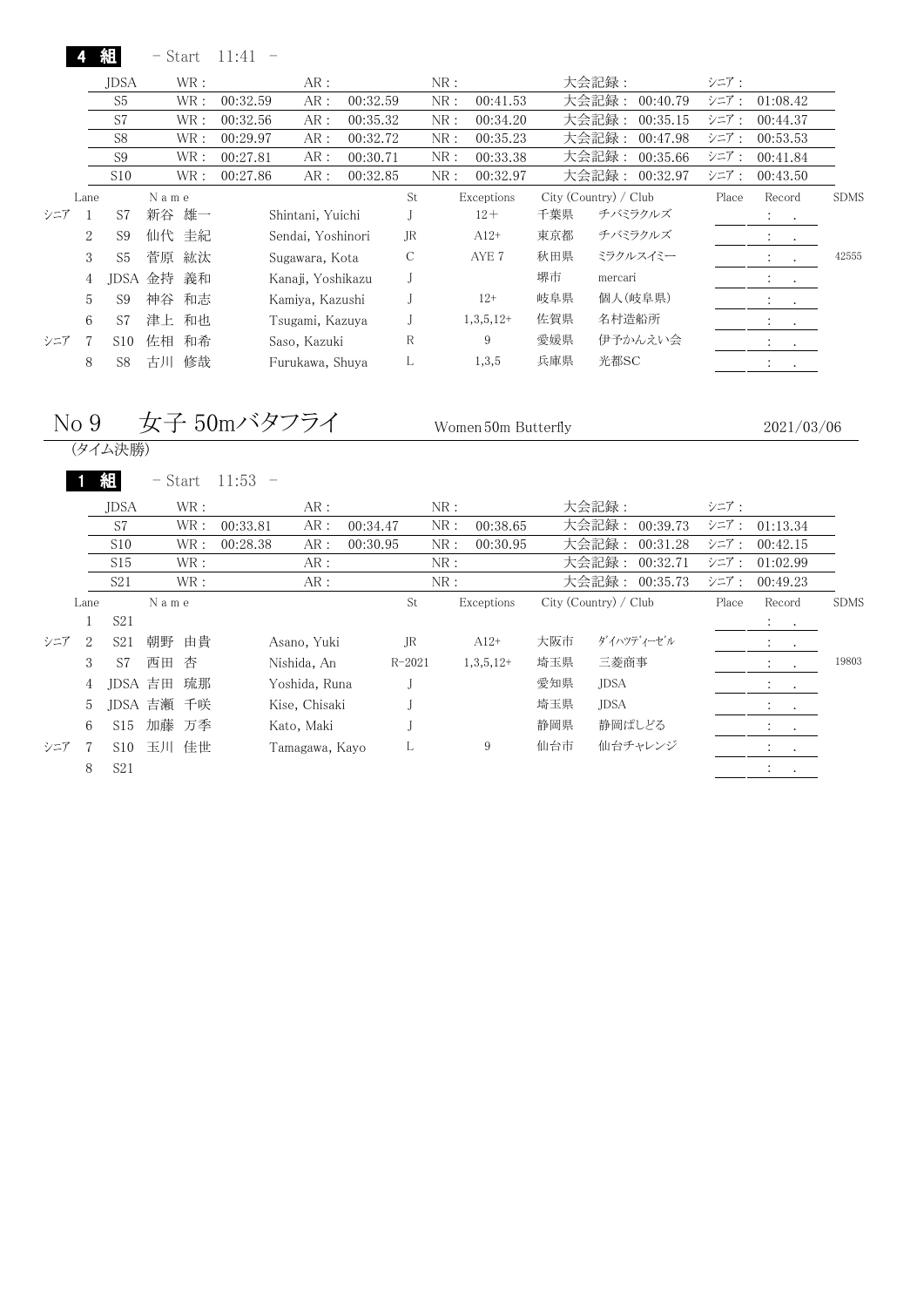|     | No 10          |                                  |                                                | 男子 50mバタフライ                                 |                      |              | Men 50m Butterfly    |      |                                        |              | 2021/03/06                              |             |
|-----|----------------|----------------------------------|------------------------------------------------|---------------------------------------------|----------------------|--------------|----------------------|------|----------------------------------------|--------------|-----------------------------------------|-------------|
|     |                | (タイム決勝)                          |                                                |                                             |                      |              |                      |      |                                        |              |                                         |             |
|     |                | 組                                | $-$ Start                                      | $11:56 -$                                   |                      |              |                      |      |                                        |              |                                         |             |
|     |                | S <sub>6</sub>                   | $\operatorname{WR}$ :                          | 00:29.89<br>AR:                             | 00:29.89             | NR:          | 00:31.01             |      | 大会記録:<br>00:33.08                      | シニア:         | 00:45.97                                |             |
|     |                | S8                               | WR:                                            | 00:27.67<br>$\text{AR}$ :                   | 00:28.17             | ${\rm NR}$ : | 00:29.83             |      | 大会記録:<br>00:29.83                      | シニア:         | 00:44.11                                |             |
|     |                | S10                              | WR:                                            | ${\sf AR}$ :<br>00:24.87                    | 00:28.73             | NR:          | 00:31.68             |      | 大会記録:<br>00:31.68                      | シニア:         | 00:46.45                                |             |
|     | Lane           |                                  | Name                                           |                                             | St                   |              | Exceptions           |      | City (Country) / Club                  | Place        | Record                                  | <b>SDMS</b> |
|     | 1              | ${\rm S}8$                       |                                                |                                             |                      |              |                      |      |                                        |              | $\mathbb{L}$<br>$\sim 100$ km s $^{-1}$ |             |
|     | $\sqrt{2}$     | S8                               |                                                |                                             |                      |              |                      |      |                                        |              | $\ddot{\phantom{a}}$<br>$\bullet$       |             |
| シニア | 3              | S8                               | 聡志<br>田中                                       | Tanaka, Satoshi                             | L                    |              | $A1,3,4,12+$         | 東京都  | 東京トリトン                                 |              | $\ddot{\cdot}$<br>$\bullet$             |             |
| シニア | $\overline{4}$ | S <sub>6</sub>                   | 豊実<br>山田                                       | Yamada, Toyomi                              | JR                   |              | $A1,2,4,12+$         | 青森県  | 青森鶴田SC                                 |              | $\ddot{\phantom{a}}$<br>$\bullet$       |             |
| シニア | 5              | S10                              | 寛<br>松原                                        | Mastubara, Hirosh                           | L                    |              | $*8$                 | 奈良県  | 個人(奈良県)                                |              |                                         |             |
|     | 6              | ${\rm S}8$                       |                                                |                                             |                      |              |                      |      |                                        |              |                                         |             |
|     | $\sqrt{7}$     | S8                               |                                                |                                             |                      |              |                      |      |                                        |              | $\mathcal{X} \subset \mathcal{X}$ .     |             |
|     | 8              | S8                               |                                                |                                             |                      |              |                      |      |                                        |              | $\mathcal{I}^{\mathcal{I}}$ .           |             |
|     |                |                                  | $-$ Start                                      | $11:59 -$                                   |                      |              |                      |      |                                        |              |                                         |             |
|     |                | 組                                |                                                |                                             |                      |              |                      |      |                                        |              |                                         |             |
|     |                | S <sub>5</sub><br>S <sub>6</sub> | $\operatorname{WR}$ :<br>$\operatorname{WR}$ : | 00:31.52<br>AR:<br>00:29.89<br>${\sf AR}$ : | 00:31.52<br>00:29.89 | NR:<br>NR:   | 00:38.48<br>00:31.01 |      | 大会記録:<br>00:41.74<br>大会記録:<br>00:33.08 | シニア:<br>シニア: | 01:13.66<br>00:45.97                    |             |
|     |                | S7                               | $\operatorname{WR}$ :                          | 00:28.41<br>${\sf AR}$ :                    | 00:28.41             | NR:          | 00:31.99             |      | 大会記録:<br>00:32.36                      | シニア:         | 01:09.41                                |             |
|     |                | S10                              | $\operatorname{WR}$ :                          | 00:24.87<br>${\sf AR}$ :                    | 00:28.73             | NR:          | 00:31.68             |      | 大会記録:<br>00:31.68                      | シニア:         | 00:46.45                                |             |
|     |                | S15                              | WR:                                            | $\text{AR}$ :                               |                      | NR:          |                      |      | 大会記録: 00:28.33                         | シニア:         | 00:32.02                                |             |
|     | Lane           |                                  | N a m e                                        |                                             | St                   |              | Exceptions           |      | City (Country) / Club                  | Place        | Record                                  | <b>SDMS</b> |
|     | $\mathbf{1}$   | S7                               | 近藤<br>薫                                        | Kondo, Kaoru                                | JR2021               |              | $A12+$               | 岐阜県  | 岐阜GUSH                                 |              | $\ddot{\cdot}$<br>$\bullet$             | 30295       |
|     | $\mathbf{2}$   | S <sub>5</sub>                   | 田中<br>映伍                                       | Tanaka, Eigo                                | J                    |              | AEY7                 | 神奈川県 | 個人(神奈川県)                               |              |                                         |             |
|     | 3              | S <sub>6</sub>                   | 冨樫<br>航太郎                                      | Togashi, Kotaro                             | R                    |              | $12+$                | 東京都  | 国士舘大学PST                               |              | $\blacksquare$                          | 20914       |
|     | $\overline{4}$ | S <sub>6</sub>                   | 大谷 康矩                                          | Otani, Yasunori                             | J                    |              | $A1, 2, 4, 12+$      | 山口県  | 山口県庁                                   |              | $\ddot{\cdot}$                          |             |
|     | 5              | S10                              | 佐藤<br>雄祐                                       | Sato, Yusuke                                | J                    |              | $\boldsymbol{0}$     | 千葉県  | チバミラクルズ                                |              | $\mathcal{L}^{\mathcal{L}}$<br>$\cdot$  |             |
|     | $\,6$          | S <sub>5</sub>                   | 阿部 正太                                          | Abe, Shota                                  | J                    |              | AEY7,9               | 東京都  | 個人(東京都)                                |              |                                         |             |
| シニア | 7              | S10                              | 隆<br>後藤                                        | Goto, Takashi                               | L                    |              | 8                    | 東京都  | 個人(東京都)                                |              |                                         |             |
|     | 8              | S15                              | 玉造 珠宇                                          | Tamatsukuri, Syu                            | L                    |              |                      | 東京都  | 個人(東京都)                                |              | $\ddot{\phantom{a}}$<br>$\bullet$       |             |
|     |                | 組                                | - Start                                        | $12:02 -$                                   |                      |              |                      |      |                                        |              |                                         |             |
|     |                |                                  |                                                |                                             |                      |              |                      |      |                                        |              |                                         |             |
|     |                | S <sub>5</sub><br>S <sub>6</sub> | $\operatorname{WR}$ :<br>WR:                   | 00:31.52<br>AR:<br>00:29.89<br>${\sf AR}$ : | 00:31.52<br>00:29.89 | NR:<br>NR:   | 00:38.48<br>00:31.01 |      | 大会記録:<br>00:41.74<br>大会記録:<br>00:33.08 | シニア:<br>シニア: | 01:13.66<br>00:45.97                    |             |
|     |                | S7                               | WR :                                           | 00:28.41<br>${\sf AR}$ :                    | 00:28.41             | NR:          | 00:31.99             |      | 大会記録:<br>00:32.36                      | シニア:         | 01:09.41                                |             |
|     |                | S8                               | $\operatorname{WR}$ :                          | 00:27.67<br>AR:                             | 00:28.17             | NR:          | 00:29.83             |      | 大会記録:<br>00:29.83                      | シニア:         | 00:44.11                                |             |
|     |                | S10                              | $\operatorname{WR}$ :                          | 00:24.87<br>AR:                             | 00:28.73             | NR:          | 00:31.68             |      | 大会記録:<br>00:31.68                      | シニア:         | 00:46.45                                |             |
|     |                | S12                              | $\operatorname{WR}$ :                          | 00:25.24<br>${\sf AR}$ :                    | 00:27.50             | NR:          | 00:31.69             |      | 大会記録:<br>00:31.69                      | シニア:         | 00:32.89                                |             |
|     |                | S13                              | WR:                                            | 00:24.53<br>AR:                             | 00:24.92             | ${\rm NR}$ : | 00:29.87             |      | 大会記録: 00:30.70                         | シニア:         |                                         |             |
|     | Lane           |                                  | N a m e                                        |                                             | $\operatorname{St}$  |              | Exceptions           |      | City (Country) / Club                  | Place        | Record                                  | <b>SDMS</b> |
|     | $\mathbf{1}$   | S7                               | 作田 祐也                                          | Sakuda, Yuya                                | R                    |              | $1,3,5,12+$          | 熊本県  | あいおいニッセイ                               |              | $\cdot$                                 | 15092       |
|     | $\sqrt{2}$     | S <sub>6</sub>                   | 浜本 純矢                                          | Hamamoto, Junya                             | C                    |              | AY 7                 | 神奈川県 | 東海大学                                   |              | $\ddot{\cdot}$                          | 22602       |
|     | 3              | S8                               | 羽賀 昭徒                                          | Haga, Akito                                 | R                    |              | 1,2,4                | 岐阜県  | 個人(岐阜県)                                |              | $\ddot{\cdot}$<br>$\bullet$             | 5269        |
|     | $\overline{4}$ | S13                              | 清水 滉太                                          | Shimizu, Kota                               | $R - 2021$           |              | $\boldsymbol{0}$     | 東京都  | 国士舘大学PST                               |              |                                         | 33189       |
|     | 5              | S12                              | 角野 正樹                                          | Kakuno, Masaki                              | $\mathbf R$          |              | $\boldsymbol{0}$     | 東京都  | 東京DAC                                  |              |                                         |             |
|     | 6              | S10                              | 滝口<br>義光                                       | Takiguchi, Yoshim                           | J                    |              | 9                    | 仙台市  | 仙台チャレンジ                                |              |                                         |             |
|     | 7              | S10                              | 小城 琉夏                                          | Kojo, Ruka                                  | JR2021               |              | 1,3,5                | 大阪市  | 関大一中                                   |              | $\ddot{\cdot}$<br>$\bullet$             |             |
|     |                |                                  | 日向 楓                                           |                                             |                      |              |                      |      | 宮前ドルフィン                                |              |                                         | 42261       |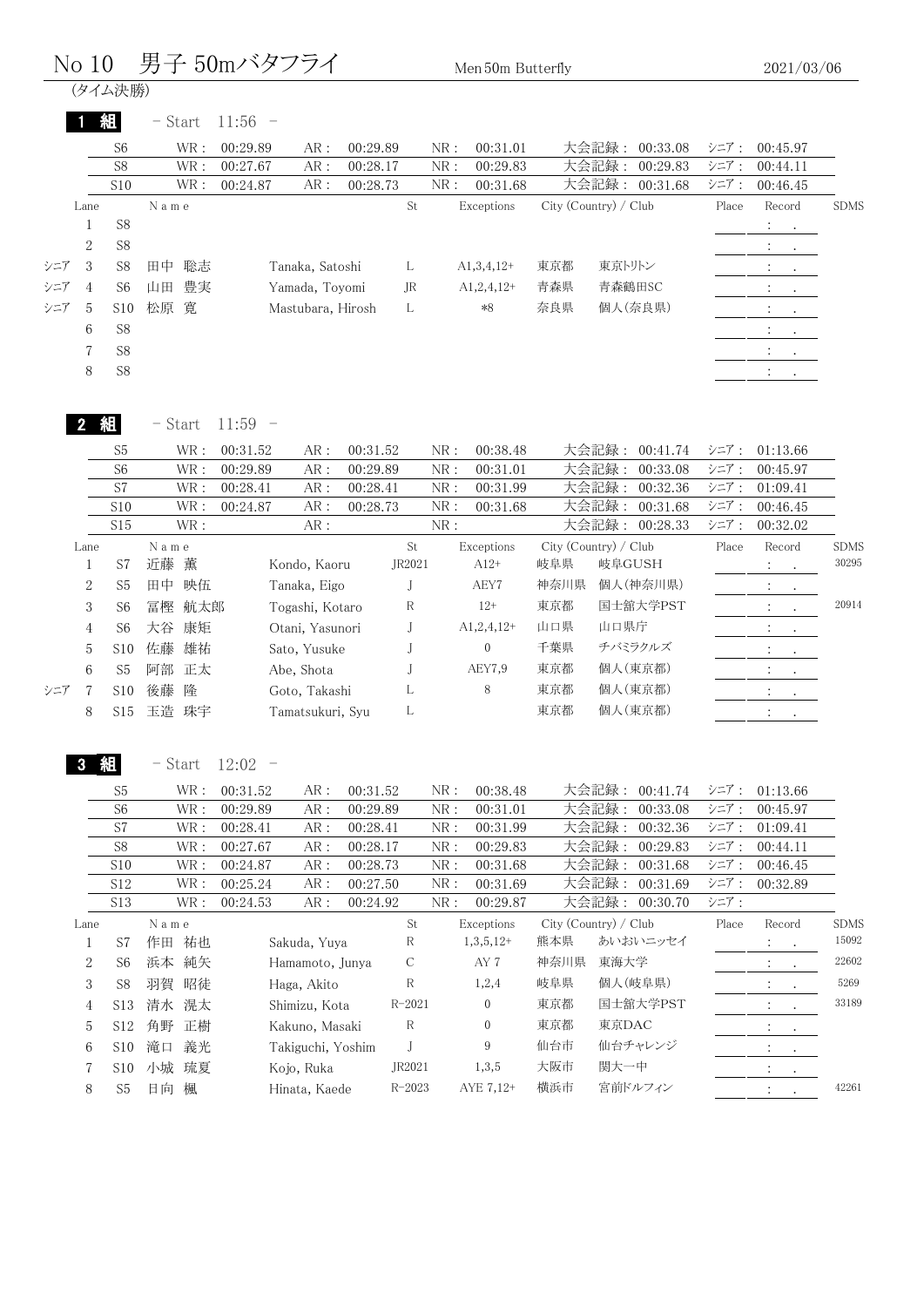#### No 11 女子 100m自由形 Women 100m Freestyle

(タイム決勝)

|                | 組              | $-$ Start | 13:30    |              |          |     |             |     |                       |       |                                                             |             |
|----------------|----------------|-----------|----------|--------------|----------|-----|-------------|-----|-----------------------|-------|-------------------------------------------------------------|-------------|
|                | S <sub>3</sub> | WR :      | 01:30.07 | AR:          | 01:30.07 | NR: | 01:57.38    |     | 大会記録: 01:58.85        | シニア:  |                                                             |             |
|                | S <sub>4</sub> | WR :      | 01:25.42 | AR:          | 01:31.61 | NR: | 01:45.60    |     | 大会記録:<br>02:50.14     | シニア:  |                                                             |             |
|                | S8             | WR :      | 01:03.66 | AR:          | 01:11.69 | NR: | 01:16.60    |     | 大会記録: 01:17.08        | シニア:  |                                                             |             |
| Lane           |                | Name      |          |              | St       |     | Exceptions  |     | City (Country) / Club | Place | Record                                                      | <b>SDMS</b> |
|                | S <sub>3</sub> |           |          |              |          |     |             |     |                       |       | $\mathcal{L}^{\text{max}}$                                  |             |
| 2              | S <sub>3</sub> |           |          |              |          |     |             |     |                       |       | $\mathcal{L}_{\rm{max}}$ .                                  |             |
| 3              | S3             | 優貴<br>大向  |          | Omukai, Yuki | R        |     | $A\,3,5,12$ | 大阪府 | フジ住宅                  |       | $\mathcal{I}^{\mathcal{I}}$ and $\mathcal{I}^{\mathcal{I}}$ | 33191       |
| $\overline{4}$ | S4             | 加藤<br>作子  |          | Kato, Sakuko | C        |     | AEY3,5,12   | 兵庫県 | A·S·A大阪               |       | $\mathcal{L}_{\text{max}}$ and $\mathcal{L}_{\text{max}}$   | 3689        |
| 5              | S8             | 佐藤<br>美鈴  |          | Sato, Misuzu | L        |     | $*12+$      | 愛媛県 | 伊予かんえい会               |       | <b>All Contracts</b>                                        |             |
| 6              | S <sub>3</sub> |           |          |              |          |     |             |     |                       |       | <b>All Contracts</b>                                        |             |
|                | S <sub>3</sub> |           |          |              |          |     |             |     |                       |       | $\ddot{\cdot}$<br><b>Contract Contract</b>                  |             |
| 8              | S <sub>3</sub> |           |          |              |          |     |             |     |                       |       | $\bullet$                                                   |             |
|                |                |           |          |              |          |     |             |     |                       |       |                                                             |             |

- Start 13:34 -

|      | S <sub>8</sub>  |      | WR :   | 01:03.66 | AR:              | 01:11.69 |        | NR: | 01:16.60   |     | 大会記録: 01:17.08        | シニア:  |                                          |             |
|------|-----------------|------|--------|----------|------------------|----------|--------|-----|------------|-----|-----------------------|-------|------------------------------------------|-------------|
|      | S <sub>9</sub>  |      | WR:    | 00:59.78 | AR:              | 01:04.27 |        | NR: | 01:07.44   |     | 大会記録: 01:09.03        | シニア:  |                                          |             |
|      | S10             |      | WR:    | 00:59.17 | AR:              | 01:01.64 |        | NR: | 01:03.91   |     | 大会記録: 01:04.05        | シニア:  |                                          |             |
|      | S21             |      | WR:    |          | AR:              |          |        | NR: |            |     | 大会記録: 01:18.95        | シニア:  |                                          |             |
| Lane |                 | Name |        |          |                  |          | St     |     | Exceptions |     | City (Country) / Club | Place | Record                                   | <b>SDMS</b> |
|      | S <sub>9</sub>  |      |        |          |                  |          |        |     |            |     |                       |       | $\mathcal{L}^{\text{max}}$ .             |             |
| 2    | S <sub>9</sub>  |      | 白岩 和子  |          | Shiraiwa, Kazuko |          |        |     | $12+$      | 兵庫県 | 兵庫SC                  |       | <b>All Contracts</b>                     |             |
| 3    | S10             |      | 丹波 久美子 |          | Tanba, Kumiko    |          |        |     | $12+$      | 愛媛県 | 伊予かんえい会               |       | <b>All Contracts</b>                     |             |
| 4    | S8              |      | 戸口 瑛莉衣 |          | Toguchi, Erii    |          | JR2022 |     | $3,5,12+$  | 福岡県 | 個人(福岡県)               |       | <b>Contractor</b>                        |             |
| 5    | S8              |      | 新山 萌日  |          | Niivama, Honoka  |          |        |     | $A12+$     | 福岡市 | Simplex Inc.          |       | <b>Report Follows</b>                    |             |
| 6    | S <sub>21</sub> | 朝野   | 由貴     |          | Asano, Yuki      |          | JR     |     | $A12+$     | 大阪市 | ダイハツディーゼル             |       | All Controllers                          |             |
|      | S <sub>9</sub>  |      |        |          |                  |          |        |     |            |     |                       |       | $\mathbf{r} = \mathbf{r} + \mathbf{r}$ . |             |
| 8    | S <sub>9</sub>  |      |        |          |                  |          |        |     |            |     |                       |       | $\ddot{\phantom{1}}$<br>$\bullet$        |             |
|      |                 |      |        |          |                  |          |        |     |            |     |                       |       |                                          |             |

3 組

- Start 13:38 -

|      | S <sub>5</sub>  | WR:      | 01:16.65 | AR:            | 01:18.85   | NR: | 01:26.39   |     | 大会記録:<br>01:31.34     | シニア:  |                                                                                         |             |
|------|-----------------|----------|----------|----------------|------------|-----|------------|-----|-----------------------|-------|-----------------------------------------------------------------------------------------|-------------|
|      | S7              | WR:      | 01:08.03 | AR:            | 01:12.85   | NR: | 01:20.93   |     | 大会記録: 01:24.12        | シニア:  |                                                                                         |             |
|      | S8              | WR :     | 01:03.66 | AR:            | 01:11.69   | NR: | 01:16.60   |     | 大会記録:<br>01:17.08     | シニア:  |                                                                                         |             |
|      | S <sub>9</sub>  | WR :     | 00:59.78 | AR :           | 01:04.27   | NR: | 01:07.44   |     | 大会記録:<br>01:09.03     | シニア:  |                                                                                         |             |
|      | S <sub>13</sub> | WR :     | 00:57.34 | AR:            | 00:58.66   | NR: | 01:00.29   |     | 大会記録: 01:09.71        | シニア:  |                                                                                         |             |
|      | S14             | WR:      | 00:56.58 | AR:            | 01:00.98   | NR: | 01:02.92   |     | 大会記録:                 | シニア:  |                                                                                         |             |
| Lane |                 | Name     |          |                | St         |     | Exceptions |     | City (Country) / Club | Place | Record                                                                                  | <b>SDMS</b> |
|      | S <sub>5</sub>  | 由井 真緒里   |          | Yui, Maori     | $R - 2021$ |     | A 12       | 群馬県 | 前橋西高校                 |       | $\ddot{\phantom{a}}$<br>$\sim 100$                                                      | 30507       |
| 2    | S7              | 近江 優菜    |          | Omi, Yuna      | $R - 2023$ |     | $12+$      | 福井県 | ブレイヴ福井                |       | $\mathcal{I}^{\mathcal{I}}$ , $\mathcal{I}^{\mathcal{I}}$ , $\mathcal{I}^{\mathcal{I}}$ | 33110       |
| 3    | S <sub>8</sub>  | 奈良 恵里加   |          | Nara, Erika    | $R - 2021$ |     | A          | 群馬県 | ぐんま障水協                |       | $\mathcal{L} = \mathcal{L}$                                                             | 4335        |
| 4    | S14             | 有門 祥子    |          | Arikado, Shoko |            |     |            | 川崎市 | 宮前ドルフィン               |       | $\ddot{\phantom{a}}$<br>$\sim$ $\sim$                                                   |             |
| 5    | S <sub>13</sub> | 平岩 舞     |          | Hiraiwa, Mai   | JR2021     |     | T          | 東京都 | 東京文京盲                 |       | $\mathcal{L}_{\text{max}}$ , $\mathcal{L}_{\text{max}}$                                 |             |
| 6    | S13             | 里沙<br>東  |          | Higashi, Risa  | L          |     | $\Omega$   | 東京都 | 東京DAC                 |       | $\mathcal{X} = \{x_i\}$                                                                 |             |
|      | S <sub>9</sub>  | 鈴 香代子    |          | Suzu, Kayoko   |            |     | 8          | 兵庫県 | 神戸楽泳会                 |       | <b>Contractor</b>                                                                       |             |
| 8    | S <sub>9</sub>  | 唯衣<br>今川 |          | Imagawa, Yui   | LR2022     |     | 1,3,5      | 大分県 | 大分PSC                 |       | $\cdot$<br>$\sim$                                                                       |             |
|      |                 |          |          |                |            |     |            |     |                       |       |                                                                                         |             |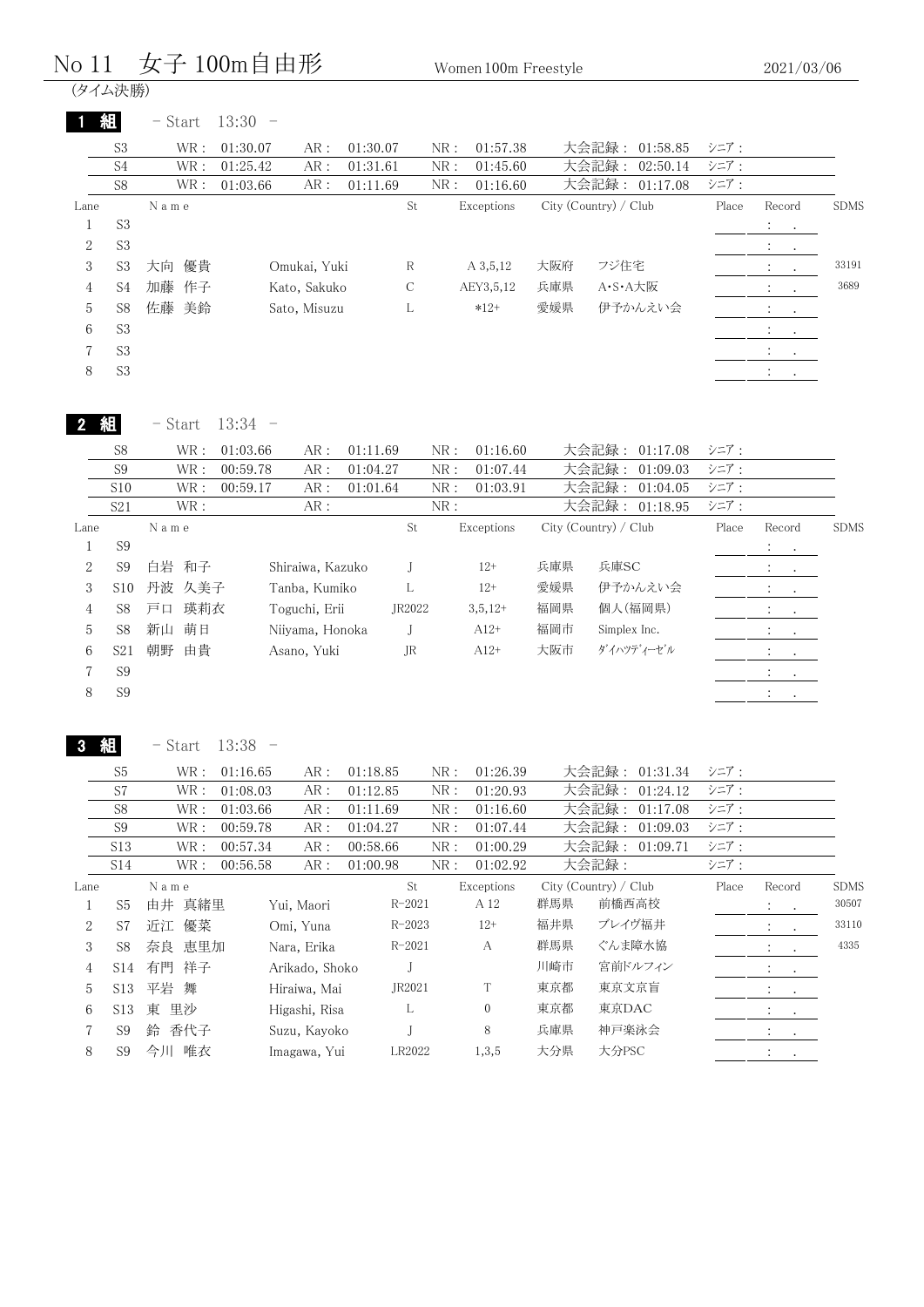- Start 13:42 -

4 組

|      | S7              | WR:      | 01:08.03 | AR:              | 01:12.85 |            | 01:20.93<br>NR: |     | 大会記録:                 | 01:24.12       | シニア:  |                                                                                         |             |
|------|-----------------|----------|----------|------------------|----------|------------|-----------------|-----|-----------------------|----------------|-------|-----------------------------------------------------------------------------------------|-------------|
|      | S <sub>8</sub>  | WR :     | 01:03.66 | AR:              | 01:11.69 |            | NR:<br>01:16.60 |     | 大会記録:                 | 01:17.08       | シニア:  |                                                                                         |             |
|      | S <sub>14</sub> | WR:      | 00:56.58 | AR:              | 01:00.98 |            | NR:<br>01:02.92 |     | 大会記録:                 |                | シニア:  |                                                                                         |             |
|      | S <sub>21</sub> | WR:      |          | AR:              |          |            | NR:             |     |                       | 大会記録: 01:18.95 | シニア:  |                                                                                         |             |
| Lane |                 | Name     |          |                  |          | St         | Exceptions      |     | City (Country) / Club |                | Place | Record                                                                                  | <b>SDMS</b> |
|      | S7              | 小池 さくら   |          | Koike, Sakura    |          | С          | $A 12+$         |     | さいたま市 大東文化大学          |                |       | $\ddot{\cdot}$<br>$\sim$ 100 $\pm$                                                      | 26524       |
| 2    | S <sub>21</sub> | 村田 奈々    |          | Murata, Nana     |          |            | $12+$           | 岩手県 |                       | イーハトーブSC       |       | $\mathcal{I}^{\mathcal{I}}$ , $\mathcal{I}^{\mathcal{I}}$ , $\mathcal{I}^{\mathcal{I}}$ |             |
| 3    | S <sub>14</sub> | 恵美<br>池田 |          | Ikeda, Megumi    |          |            |                 | 愛媛県 | 個人                    |                |       | <b>Service State</b>                                                                    |             |
| 4    | S8              | 水上 真衣    |          | Mizukami, Mai    |          | $R - 2021$ | $3,5,12+$       | 東京都 |                       | 東京ガス(株)        |       | $2.1 - 1.1$                                                                             | 7777        |
| 5    | S <sub>14</sub> | 野村<br>美月 |          | Nomura, Mizuki   |          |            |                 | 東京都 | <b>GAGANI</b>         |                |       | <b>All Contracts</b>                                                                    |             |
| 6    | S14             | 蓮実<br>一戸 |          | Ichinohe, Hasumi |          | N          |                 | 神戸市 |                       | 大阪泳ごう会         |       | <b>Service</b>                                                                          | 17811       |
|      | S <sub>14</sub> | 絹川<br>彩乃 |          | Kinukawa, Ayano  |          |            |                 | 茨城県 | 個人                    |                |       | $\cdot$ $\cdot$ $\cdot$                                                                 |             |
| 8    | S14             | 近藤<br>瑞紀 |          | Kondo, Mizuki    |          |            |                 | 埼玉県 |                       | 気愛水泳塾          |       |                                                                                         |             |

5 組 - Start 13:45 -

Lane N a m e St Exceptions City (Country) / Club Place Record SDMS 1 S9 石原 万鈴 Ishihara, Marin R-2020 1,3,5 愛知県 中京大中京高校 : . 30296 2 S14 小林 和華子 Kobayashi, Wakak J 埼玉県 個人 : . 3 S14 佐藤 真美 Sato, Mami J 広島市 パラスイ広島 : . 4 S11 小野 智華子 Ono, Chikako C TB 東京都 あいおいニッセイ : . 6640 5 S11 石浦 智美 Ishiura, Tomomi C TB 東京都 伊藤忠丸紅鉄鋼 : . 6586 6 S15 岸野 桜 Kishino, Sakura J 愛知県 日本福祉大学 : . 7 S14 木村 倖彩 Kimura, Saaya J 愛媛県 個人 : . 8 S9 前田 恵麻 Maeda, Ema R-2025 1,3,5 福井県 福工大福井中 42260 S9 WR: 00:59.78 AR: 01:04.27 NR: 01:07.44 大会記録: 01:09.03 シニア: S11 WR : 01:05.14 AR : 01:08.03 NR : 01:11.40 大会記録 : 01:14.37 シニア : S14 WR: 00:56.58 AR: 01:00.98 NR: 01:02.92 大会記録: シニア: S15 WR : AR : NR : NR : 大会記録 : 01:07.74 シニア :

6 組

- Start 13:48 -

|      | <b>JDSA</b>     |          | WR :   |          | AR:             |          |            | NR: |                |      | 大会記録:                 | シニア:  |                                                           |         |             |
|------|-----------------|----------|--------|----------|-----------------|----------|------------|-----|----------------|------|-----------------------|-------|-----------------------------------------------------------|---------|-------------|
|      | S <sub>9</sub>  |          | WR:    | 00:59.78 | AR:             | 01:04.27 |            | NR: | 01:07.44       |      | 大会記録:<br>01:09.03     | シニア:  |                                                           |         |             |
|      | S10             |          | WR :   | 00:59.17 | AR:             | 01:01.64 |            | NR: | 01:03.91       |      | 大会記録:<br>01:04.05     | シニア:  |                                                           |         |             |
|      | S <sub>13</sub> |          | WR :   | 00:57.34 | AR:             | 00:58.66 |            | NR: | 01:00.29       |      | 大会記録: 01:09.71        | シニア:  |                                                           |         |             |
|      | S14             |          | WR :   | 00:56.58 | AR:             | 01:00.98 |            | NR: | 01:02.92       |      | 大会記録:                 | シニア:  |                                                           |         |             |
| Lane |                 | Name     |        |          |                 |          | St         |     | Exceptions     |      | City (Country) / Club | Place | Record                                                    |         | <b>SDMS</b> |
|      | S10             | 川辺       | 多恵     |          | Kawabe, Tae     |          |            |     | $12+$          | 川崎市  | 東和エンジ                 |       | $\mathcal{L} = \mathcal{L}$                               |         | 36119       |
| 2    | S <sub>9</sub>  |          | 浦田 愛美  |          | Urata, Manami   |          | $R - 2021$ |     | 8              | 東京都  | 三輪田学園高校               |       | $\ddot{\phantom{0}}$<br>$\ddot{\phantom{a}}$              |         | 33334       |
| 3    | S <sub>13</sub> | 小倉 千佳    |        |          | Ogura, Chika    |          | JR2020     |     | $\overline{0}$ | 千葉県  | 東京4TC                 |       | $\mathcal{L} = \mathcal{L}$                               |         | 49731       |
| 4    |                 | $S14$ 小川 | 春菜     |          | Ogawa, Haruna   |          | N          |     |                | 愛知県  | トヨタループス               |       |                                                           | $\cdot$ | 33269       |
| 5    | JDSA 吉田         |          | 琉那     |          | Yoshida, Runa   |          |            |     |                | 愛知県  | <b>JDSA</b>           |       | $\mathcal{A}^{\mathcal{A}}$ , $\mathcal{A}^{\mathcal{A}}$ |         |             |
| 6    | S10             |          | 和泉 かのこ |          | Izumi, Kanoko   |          |            |     | $12+$          | 福岡市  | [LAVA]東京              |       | $\bullet$ . In the second state $\bullet$                 |         |             |
|      | S14             | 原田       | 知菜美    |          | Harada, Chinami |          | N          |     |                | 大阪府  | ㈱クイック                 |       | $\ddot{\phantom{a}}$                                      |         | 20920       |
| 8    | S9              | 福田       | 果音     |          | Fukuda, Kanon   |          | JR2020     |     | 1,3,5          | 北九州市 | アクアダッシュ               |       | $\ddot{\phantom{a}}$<br>$\bullet$                         |         | 44018       |
|      |                 |          |        |          |                 |          |            |     |                |      |                       |       |                                                           |         |             |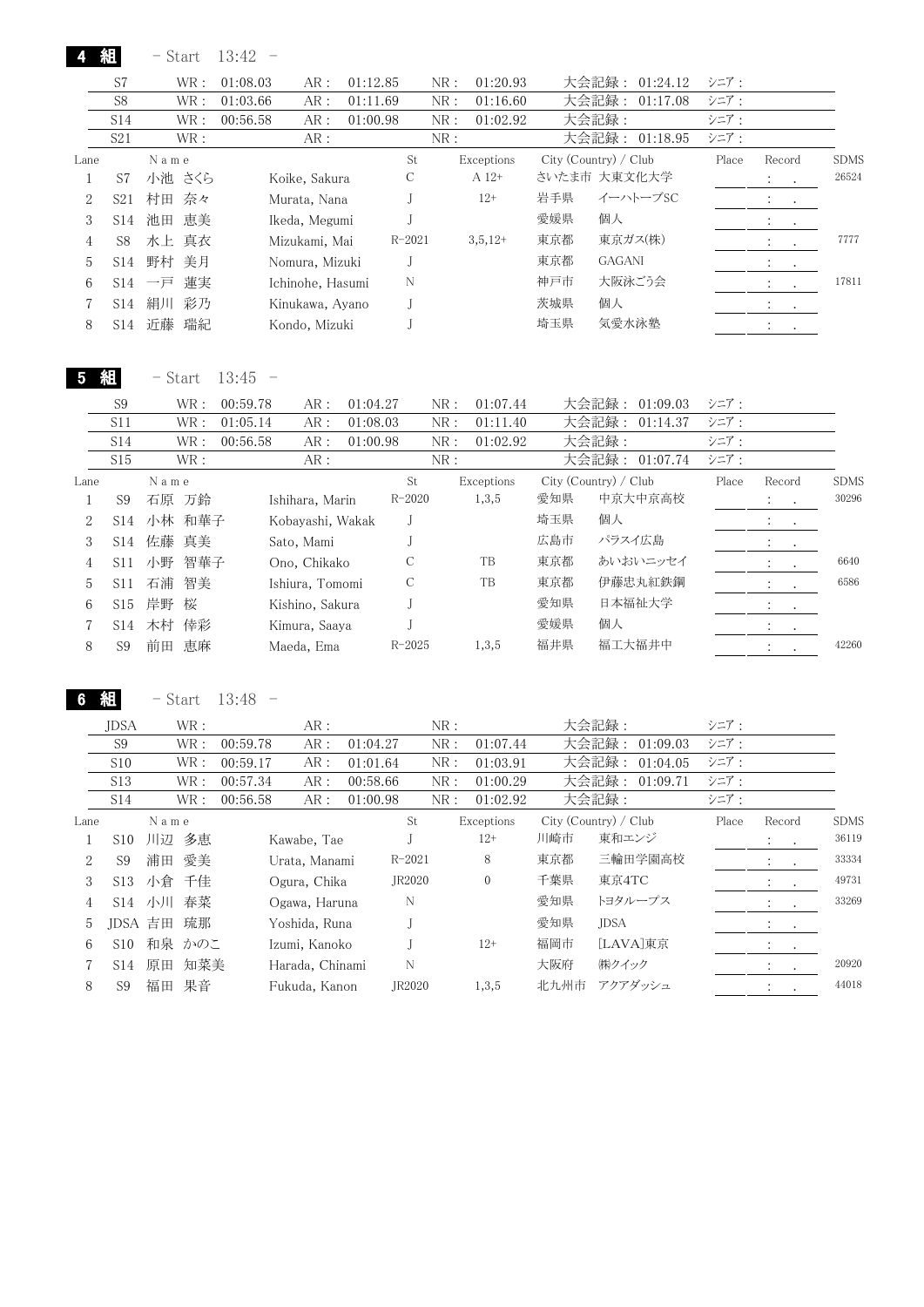|      | 組               | - Start  | $13:52 -$ |                   |          |            |     |            |     |                       |       |                                    |                  |             |
|------|-----------------|----------|-----------|-------------------|----------|------------|-----|------------|-----|-----------------------|-------|------------------------------------|------------------|-------------|
|      | S <sub>13</sub> | WR:      | 00:57.34  | AR:               | 00:58.66 |            | NR: | 01:00.29   |     | 大会記録: 01:09.71        | シニア:  |                                    |                  |             |
|      | S <sub>14</sub> | WR:      | 00:56.58  | AR:               | 01:00.98 |            | NR: | 01:02.92   |     | 大会記録:                 | シニア:  |                                    |                  |             |
| Lane |                 | Name     |           |                   |          | St         |     | Exceptions |     | City (Country) / Club | Place | Record                             |                  | <b>SDMS</b> |
|      | S14             | 髙木 紗知    |           | Takagi, Sachi     |          | R          |     |            | 大阪市 | BIG鶴見                 |       | $\mathbb{R}^n \times \mathbb{R}^n$ |                  | 35064       |
| 2    | S14             | 美祈<br>白石 |           | Shiraishi, Minori |          |            |     |            | 山口県 | KSG柳井                 |       | ÷                                  | $\sim$           |             |
| 3    | S14             | 福井<br>香澄 |           | Fukui, Kasumi     |          | C          |     |            | 滋賀県 | 滋賀友泳会                 |       | $\ddot{\phantom{0}}$               | $\sim$ 100 $\pm$ | 34348       |
| 4    | S13             | 计内<br>彩野 |           | Tsujiuchi, Ayano  |          | $R - 2024$ |     |            | 東京都 | 三菱商事                  |       | $\cdot$                            | $\sim$           | 36463       |
| 5    | S <sub>14</sub> | 北野 安美紗   |           | Kitano, Amisa     |          | C          |     |            | 奈良県 | ル・登美ヶ丘                |       | $\cdot$                            | $\sim$           | 33185       |
| 6    | S14             | 井上 舞美    |           | Inoue, Mami       |          | C          |     |            | 滋賀県 | イトマン大津                |       | $\ddot{\phantom{a}}$               |                  | 33203       |
| 7    | S14             | 木下 萌実    |           | Kinoshita, Moemi  |          | C          |     |            | 横浜市 | 宮前ドルフィン               |       |                                    |                  | 29905       |
| 8    | S14             | 裕子<br>本郷 |           | Hongo, Yuko       |          |            |     |            | 滋賀県 | 滋賀友泳会                 |       | $\cdot$                            |                  |             |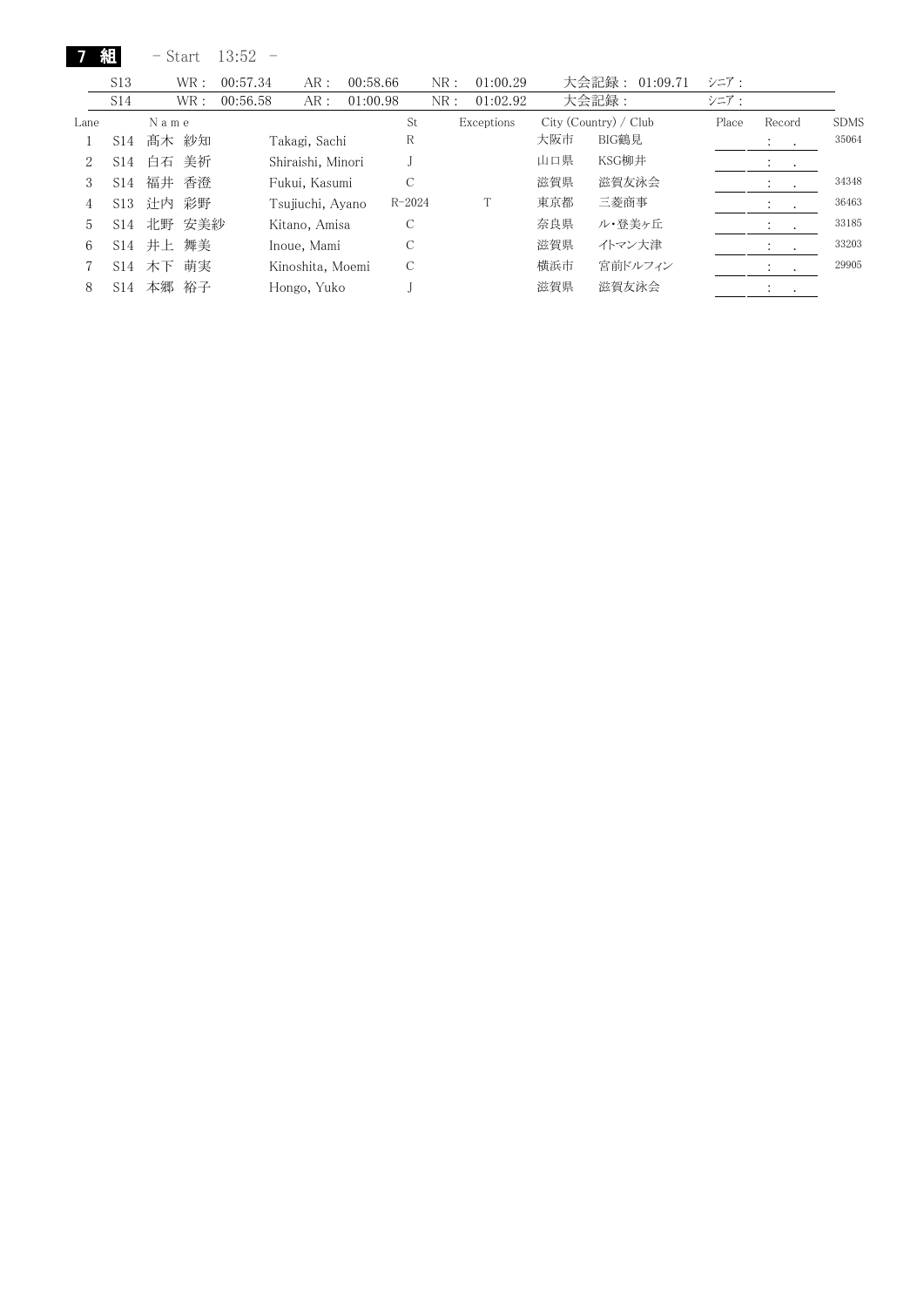# No 12 男子 100m自由形 Men 100m Freestyle

|                | 組<br>S <sub>4</sub>        | $-$ Start<br>$\operatorname{WR}$ :             | $13:55 -$<br>01:21.28<br>AR:        | 01:21.73             |                    | NR:                          | 01:21.73                  |                       |                | 大会記録: 01:40.79             | シニア:         |                                                             |                      |
|----------------|----------------------------|------------------------------------------------|-------------------------------------|----------------------|--------------------|------------------------------|---------------------------|-----------------------|----------------|----------------------------|--------------|-------------------------------------------------------------|----------------------|
|                | S <sub>6</sub>             | $\operatorname{WR}$ :                          | 01:04.60<br>AR:                     | 01:05.82             |                    | ${\rm NR}$ :                 | 01:12.24                  |                       |                | 大会記録: 01:16.72             | シニア:         |                                                             |                      |
|                | S8                         | $\operatorname{WR}$ :                          | 00:55.84<br>AR:                     | 00:56.58             |                    | ${\rm NR}$ :                 | 01:01.60                  |                       |                | 大会記録: 01:02.95             | シニア:         |                                                             |                      |
| Lane           |                            | N a m e                                        |                                     |                      | St                 |                              | Exceptions                | City (Country) / Club |                |                            | Place        | Record                                                      | <b>SDMS</b>          |
| $\mathbf{1}$   | S <sub>4</sub>             | 小林 健三                                          | Kobayashi, Kenzo                    |                      | $\mathbb R$        |                              | $A$ 3,5,12+               | 浜松市                   | ぺんぎん村          |                            |              | $\ddot{\cdot}$<br>$\cdot$                                   | $3477\,$             |
| 2              | S8                         | 尾身<br>洋輔                                       | Omi, Yosuke                         |                      | J                  |                              | $12+$                     | 群馬県                   |                | ぐんま障水協                     |              |                                                             |                      |
| 3              | S <sub>6</sub>             | 龍芽<br>山田                                       | Yamada, Ryuga                       |                      | LR2022             |                              | A12                       | 横浜市<br>川崎市            |                | 宮前ドルフィン<br>宮前ドルフィン         |              |                                                             |                      |
| 4              | S8                         | 坪井<br>弘恭<br>健<br>篠田                            | Tsuboi, Kosuke                      |                      | LR<br>L            |                              | 1,2,4                     | 千葉県                   |                | チバミラクルズ                    |              |                                                             |                      |
| 5<br>6         | S <sub>6</sub><br>S8       | 戸澤<br>和馬                                       | Shinoda, Takeshi<br>Tozawa, Kazuma  |                      | LR                 |                              | $A1, 2, 4, 12+$<br>$A12+$ | 横浜市                   |                | 横浜ドリーマー                    |              | $\ddot{\cdot}$                                              |                      |
|                | S4                         | 健一<br>三國                                       | Mikuni, Kenichi                     |                      | J                  |                              | AY1,3,5,12                | 横浜市                   |                | 宮前ドルフィン                    |              |                                                             |                      |
| 7<br>$8\,$     | $\ensuremath{\mathrm{S4}}$ |                                                |                                     |                      |                    |                              |                           |                       |                |                            |              |                                                             |                      |
|                |                            |                                                |                                     |                      |                    |                              |                           |                       |                |                            |              | $\ddot{\phantom{0}}$                                        |                      |
|                | 組                          | $-$ Start                                      | 14:00<br>$\overline{\phantom{0}}$   |                      |                    |                              |                           |                       |                |                            |              |                                                             |                      |
|                | S5                         | $\operatorname{WR}$ :                          | 01:06.24<br>AR:                     | 01:15.39             |                    | NR:                          | 01:22.31                  |                       |                | 大会記録: 01:22.48             | シニア:         |                                                             |                      |
|                | S <sub>6</sub>             | $\operatorname{WR}$ :                          | 01:04.60<br>AR:                     | 01:05.82             |                    | ${\rm NR}$ :                 | 01:12.24                  |                       | 大会記録:          | 01:16.72                   | シニア:         |                                                             |                      |
|                | S8<br>S <sub>9</sub>       | $\operatorname{WR}$ :<br>$\operatorname{WR}$ : | 00:55.84<br>AR:<br>00:53.56         | 00:56.58<br>00:56.00 |                    | ${\rm NR}$ :<br>${\rm NR}$ : | 01:01.60<br>00:57.29      |                       | 大会記録:<br>大会記録: | 01:02.95<br>00:58.43       | シニア:<br>シニア: |                                                             |                      |
|                | S10                        | $\operatorname{WR}$ :                          | AR:<br>00:50.87<br>${\sf AR}$ :     | 00:56.56             |                    | ${\rm NR}$ :                 | 00:57.34                  |                       | 大会記録:          | 00:59.40                   | シニア:         |                                                             |                      |
| Lane           |                            | N a m e                                        |                                     |                      | St                 |                              | Exceptions                | City (Country) / Club |                |                            | Place        | Record                                                      | <b>SDMS</b>          |
| $\mathbf{1}$   | S10                        | 黒岩 威彦                                          | Kuroiwa, Takehik                    |                      | $\mathbf R$        |                              | $H12+$                    | 東京都                   | 東京トリトン         |                            |              | $\mathbb{E}$<br>$\bullet$                                   |                      |
| 2              | S <sub>9</sub>             | 山内<br>健琉                                       | Yamauchi, Takeru                    |                      | LR2024             |                              | $A12+$                    | 福岡市                   | AP福岡           |                            |              | $\ddot{\cdot}$<br>$\cdot$                                   |                      |
| 3              | S <sub>6</sub>             | 隆汰<br>三井                                       | Mitsui, Ryuta                       |                      | $\mathbf R$        |                              | A 1,2,4,12+               | 東京都                   |                | 峰村PSS東京                    |              | $\ddot{\cdot}$                                              | 26523                |
| 4              | S <sub>5</sub>             | 日向<br>楓                                        | Hinata, Kaede                       |                      | $R - 2023$         |                              | AYE 7,12+                 | 横浜市                   |                | 宮前ドルフィン                    |              |                                                             | 42261                |
| 5              | S8                         | 弦起<br>松本                                       |                                     |                      | LR                 |                              | $12+$                     | 兵庫県                   | 光都SC           |                            |              |                                                             |                      |
|                |                            |                                                |                                     |                      |                    |                              |                           |                       |                |                            |              |                                                             |                      |
| 6              | S <sub>6</sub>             | 正幸                                             | Matsumoto, Genki                    |                      | $\mathbb R$        |                              | A 1,2,4,12+               | 東京都                   |                | 峰村PSS東京                    |              |                                                             | 19842                |
| 7              | S <sub>9</sub>             | 田中<br>屋所 倖明                                    | Tanaka, Masayuki<br>Yadokoro, Komei |                      | LR2020             |                              | $12+$                     | 岐阜県                   | すくすく岐阜         |                            |              | $\ddot{\cdot}$<br>$\bullet$ .<br>$\ddot{\ddot{}}$<br>$\sim$ |                      |
| $\,8\,$        | S <sub>6</sub>             | 川上 和成                                          | Kawakami, Kazush                    |                      | J                  |                              | 3,5,12                    | 広島市                   |                | 広島ドルフィン                    |              | $\bullet$                                                   |                      |
|                | 組                          |                                                | 14:04                               |                      |                    |                              |                           |                       |                |                            |              |                                                             |                      |
|                |                            | $-$ Start $\,$                                 |                                     |                      |                    |                              |                           |                       |                |                            |              |                                                             |                      |
|                | S6                         | WR :                                           | 01:04.60<br>AR:                     | 01:05.82             |                    | ${\rm NR}$ :                 | 01:12.24                  |                       |                | 大会記録: 01:16.72             | シニア:         |                                                             |                      |
|                | S8<br>$\mathbf{S9}$        | $\operatorname{WR}$ :<br>$\operatorname{WR}$ : | 00:55.84<br>AR:<br>00:53.56<br>AR:  | 00:56.58<br>00:56.00 |                    | ${\rm NR}$ :<br>${\rm NR}$ : | 01:01.60<br>00:57.29      |                       | 大会記録:          | 01:02.95<br>大会記録: 00:58.43 | シニア:<br>シニア: |                                                             |                      |
|                | S10                        | WR :                                           | 00:50.87<br>AR:                     | 00:56.56             |                    | ${\rm NR}$ :                 | 00:57.34                  |                       |                | 大会記録: 00:59.40             | シニア:         |                                                             |                      |
| Lane           |                            | $\mathcal N$ a m e                             |                                     |                      | St                 |                              | Exceptions                | City (Country) / Club |                |                            | Place        | Record                                                      |                      |
| $\mathbf{1}$   | S <sub>8</sub>             | 椎葉 潤人                                          | Shiiba, Junto                       |                      | R                  |                              | A 12+                     | 北九州市 アクアダッシュ          |                |                            |              | $\ddot{\phantom{a}}$                                        |                      |
| $\overline{c}$ | S8                         | 渡辺<br>幸二                                       | Watanabe, Koji                      |                      | L                  |                              | $12+$                     | 北九州市                  |                | アクアダッシュ                    |              |                                                             |                      |
| 3              | S <sub>6</sub>             | 大谷 康矩                                          | Otani, Yasunori                     |                      | $_{\rm J}$         |                              | $A1,2,4,12+$              | 山口県                   | 山口県庁           |                            |              |                                                             |                      |
| 4              | S <sub>9</sub>             | 松井 絢大郎                                         | Mastui, Kentaro                     |                      | JR2017             |                              | $12+$                     | 横浜市                   |                | 宮前ドルフィン                    |              |                                                             |                      |
| 5              | S10                        | 並河 賢                                           | Namikawa, Ken                       |                      | L                  |                              | 3,5                       | 京都市                   | 京都 SC          |                            |              | $\ddot{\phantom{a}}$                                        |                      |
| 6              | S <sub>6</sub>             | 立石 裕樹                                          | Tateishi, Hiroki                    |                      | $\mathbb R$        |                              | $1,2,4,12+$               | 広島県                   |                | 広島ドルフィン                    |              |                                                             |                      |
| 7<br>8         | S8<br>S10                  | 新井 侑光<br>松原 寛                                  | Arai, Yuko<br>Mastubara, Hirosh     |                      | JR2021<br>$\Gamma$ |                              | $A12+$<br>$\ast 8$        | 兵庫県<br>奈良県            |                | 個人(兵庫県)<br>個人(奈良県)         |              | $\ddot{\cdot}$                                              | <b>SDMS</b><br>19806 |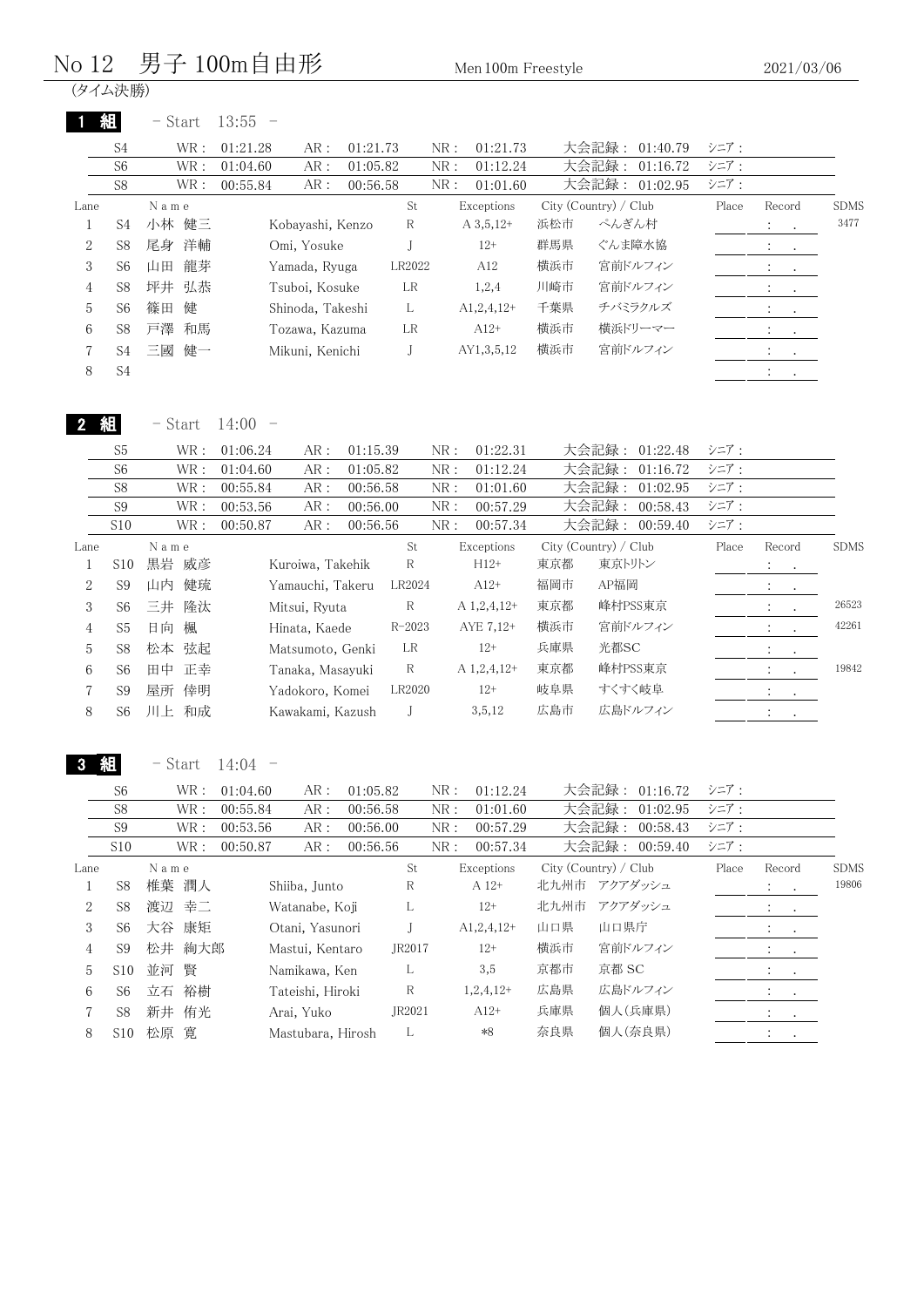|              | 組              | - Start       | 14:07<br>$\qquad \qquad -$ |             |     |                  |      |                       |       |                                                   |             |
|--------------|----------------|---------------|----------------------------|-------------|-----|------------------|------|-----------------------|-------|---------------------------------------------------|-------------|
|              | S <sub>4</sub> | WR:           | 01:21.28<br>AR:            | 01:21.73    | NR: | 01:21.73         |      | 大会記録:<br>01:40.79     | シニア:  |                                                   |             |
|              | S <sub>9</sub> | WR:           | 00:53.56<br>AR:            | 00:56.00    | NR: | 00:57.29         |      | 大会記録:<br>00:58.43     | シニア:  |                                                   |             |
|              | S10            | WR:           | 00:50.87<br>AR:            | 00:56.56    | NR: | 00:57.34         |      | 大会記録:<br>00:59.40     | シニア:  |                                                   |             |
| Lane         |                | N a m e       |                            |             | St  | Exceptions       |      | City (Country) / Club | Place | Record                                            | <b>SDMS</b> |
| 1            | S10            | 菊池 奏仁         | Kikuchi, Souji             | JR2021      |     | $12+$            | 埼玉県  | 個人(埼玉県)               |       | $\ddot{\cdot}$<br>$\bullet$                       |             |
| $\mathbf{2}$ | S <sub>4</sub> | 鈴木 孝幸         | Suzuki, Takayuki           | $\mathsf C$ |     | AY $3,5,12+$     | 千葉県  | <b>GOLDWIN</b>        |       | $\ddot{\cdot}$                                    | 3713        |
| 3            | S <sub>9</sub> | 勇利<br>奈良      | Nara, Yuri                 | JR2021      |     | $12+$            | 北海道  | 個人(北海道)               |       | $\mathcal{I}^{\mathcal{I}}$ .<br>$\sim$ $-$       |             |
| 4            | S <sub>9</sub> | 岩見<br>光浩      | Iwami, Mitsuhiro           | L           |     | $12+$            | 北九州市 | アクアダッシュ               |       |                                                   |             |
| 5            | S <sub>9</sub> | 牧野<br>叶侑      | Makino, Kanau              | JR2021      |     | $3,5,12+$        | 北九州市 | アクアダッシュ               |       | $\ddot{\phantom{a}}$                              |             |
| 6            | S <sub>9</sub> | 馬場<br>俊明      | Baba, Toshiaki             | J           |     | $12+$            | 東京都  | JR東日本                 |       |                                                   |             |
| 7            | S <sub>9</sub> | 結城<br>和昭      | Yuki, Kazuaki              |             |     | $*8$             | 沖縄県  | 個人(沖縄県)               |       | $\mathcal{X} = \{x_1, \ldots, x_n\}$              |             |
| 8            | S <sub>9</sub> | 土井 久明         | Doi, Hisaaki               | L           |     | 9                | 滋賀県  | 滋賀友泳会                 |       | $\mathbb{E}[\mathbf{z}^{\top} \mathbf{z}^{\top}]$ |             |
|              |                |               |                            |             |     |                  |      |                       |       |                                                   |             |
| 5            | 組              | $-$ Start     | 14:11                      |             |     |                  |      |                       |       |                                                   |             |
|              | S7             | WR:           | 01:00.34<br>AR:            | 01:00.57    | NR: | 01:09.88         |      | 大会記録:<br>01:10.44     | シニア:  |                                                   |             |
|              | S8             | WR:           | 00:55.84<br>AR:            | 00:56.58    | NR: | 01:01.60         |      | 大会記録:<br>01:02.95     | シニア:  |                                                   |             |
|              | S <sub>9</sub> | WR:           | 00:53.56<br>AR:            | 00:56.00    | NR: | 00:57.29         |      | 大会記録:<br>00:58.43     | シニア:  |                                                   |             |
|              | S10            | WR:           | 00:50.87<br>AR:            | 00:56.56    | NR: | 00:57.34         |      | 大会記録:<br>00:59.40     | シニア:  |                                                   |             |
|              | S13            | WR :          | 00:50.65<br>AR:            | 00:51.52    | NR: | 00:56.42         |      | 大会記録:<br>00:56.42     | シニア:  |                                                   |             |
| Lane         |                | $N$ a $m$ $e$ |                            |             | St  | Exceptions       |      | City (Country) / Club | Place | Record                                            | <b>SDMS</b> |
| 1            | S <sub>8</sub> | 横山 航也         | Yokoyama, Koya             | J           |     | $*12+$           | 札幌市  | 札幌市役所                 |       | $\ddot{\cdot}$<br>$\bullet$                       |             |
| $\mathbf{2}$ | S7             | 帆孝<br>安田      | Yasuda, Hotaka             | $R - 2022$  |     | $A\,3,5,12+$     | 愛知県  | 日本福祉大学                |       | $\ddot{\cdot}$                                    | 30292       |
| 3            | S13            | 財津<br>瑞希      | Zaitsu, Mizuki             | <b>JR</b>   |     | $\boldsymbol{0}$ | 大分県  | 大分PSC                 |       | $\ddot{\cdot}$<br>$\bullet$                       |             |
| 4            | S10            | 前田 一成         | Maeda, Issei               | $\mathbb R$ |     | 8                | 宮崎県  | あいおいニッセイ              |       | $\bullet$                                         | 23621       |
| 5            | S <sub>9</sub> | 戸篠<br>星願      | Toshino, Seiga             | $R - 2021$  |     | $3,5,12+$        | 大分県  | ビート延岡                 |       | $\ddot{\cdot}$<br>$\cdot$                         | 26539       |
| 6            | S <sub>9</sub> | 俊介<br>中村      | Nakamura, Shunsu           | J           |     | $12+$            | 東京都  | 個人(東京都)               |       | $\mathcal{I}^{\mathcal{I}}$ .<br>$\sim$           |             |
| 7            | S10            | 貴博<br>曽輪      | Sowa, Takahiro             | L           |     | 9                | 和歌山県 | 個人(和歌山県)              |       | $\ddot{\cdot}$                                    |             |
| 8            | S <sub>9</sub> | 大内<br>秀真      | Ouchi, Shuma               | L           |     | 9                | 京都市  | 京都 SC                 |       |                                                   |             |

6 組 - Start 14:14 -

|      | S <sub>8</sub>  |       | WR: | 00:55.84 | AR:               | 00:56.58 |            | NR: | 01:01.60   |     | 大会記録:<br>01:02.95     | シニア:  |                                     |             |
|------|-----------------|-------|-----|----------|-------------------|----------|------------|-----|------------|-----|-----------------------|-------|-------------------------------------|-------------|
|      | S9              |       | WR: | 00:53.56 | AR:               | 00:56.00 |            | NR: | 00:57.29   |     | 大会記録:<br>00:58.43     | シニア:  |                                     |             |
|      | S14             |       | WR: | 00:51.52 | AR:               | 00:53.99 |            | NR: | 00:53.99   |     | 大会記録:                 | シニア:  |                                     |             |
| Lane |                 | Name  |     |          |                   |          | St         |     | Exceptions |     | City (Country) / Club | Place | Record                              | <b>SDMS</b> |
|      | S <sub>8</sub>  | 窪田 幸太 |     |          | Kubota, Kota      |          | C          |     | 1,2,4      | 横浜市 | 日本体育大学                |       | $\mathcal{L} = \mathcal{L}$         | 26536       |
| 2    | S <sub>9</sub>  | 岡島 貫太 |     |          | Okajima, Kanta    |          | $R - 2022$ |     | 3,5        | 愛知県 | 日本福祉大付                |       | $\ddot{\cdot}$<br>$\sim$            | 42552       |
| 3    | S14             | 貞方 大和 |     |          | Sadakata, Yamato  |          |            |     |            | 東京都 | <b>GAGANI</b>         |       | $\bullet$ , $\bullet$ , $\bullet$ , |             |
| 4    | S <sub>14</sub> | 籠瀬    | 嶺   |          | Kagose, Rei       |          |            |     |            | 東京都 | 気愛水泳塾                 |       | $\cdot$<br>$\sim$                   |             |
| 5    | S <sub>14</sub> | 池田 真隆 |     |          | Ikeda, Masataka   |          |            |     |            | 川崎市 | 宮前ドルフィン               |       | $\cdot$<br>$\cdot$                  |             |
| 6    | S14             | 大橋 海斗 |     |          | Ohashi, Kaito     |          | R          |     |            | 東京都 | 宮前ドルフィン               |       | $\mathbb{R}^n$                      | 19929       |
|      | S14             | 松原 彰儀 |     |          | Matsubara, Akivos |          |            |     |            | 兵庫県 | アース製薬㈱                |       | $\ddot{\cdot}$<br>$\sim$ $\sim$     |             |
| 8    | S14             | 森山    | 大樹  |          | Morivama, Daiki   |          | N          |     |            | 佐賀県 | 伊万里SC                 |       |                                     | 39322       |
|      |                 |       |     |          |                   |          |            |     |            |     |                       |       |                                     |             |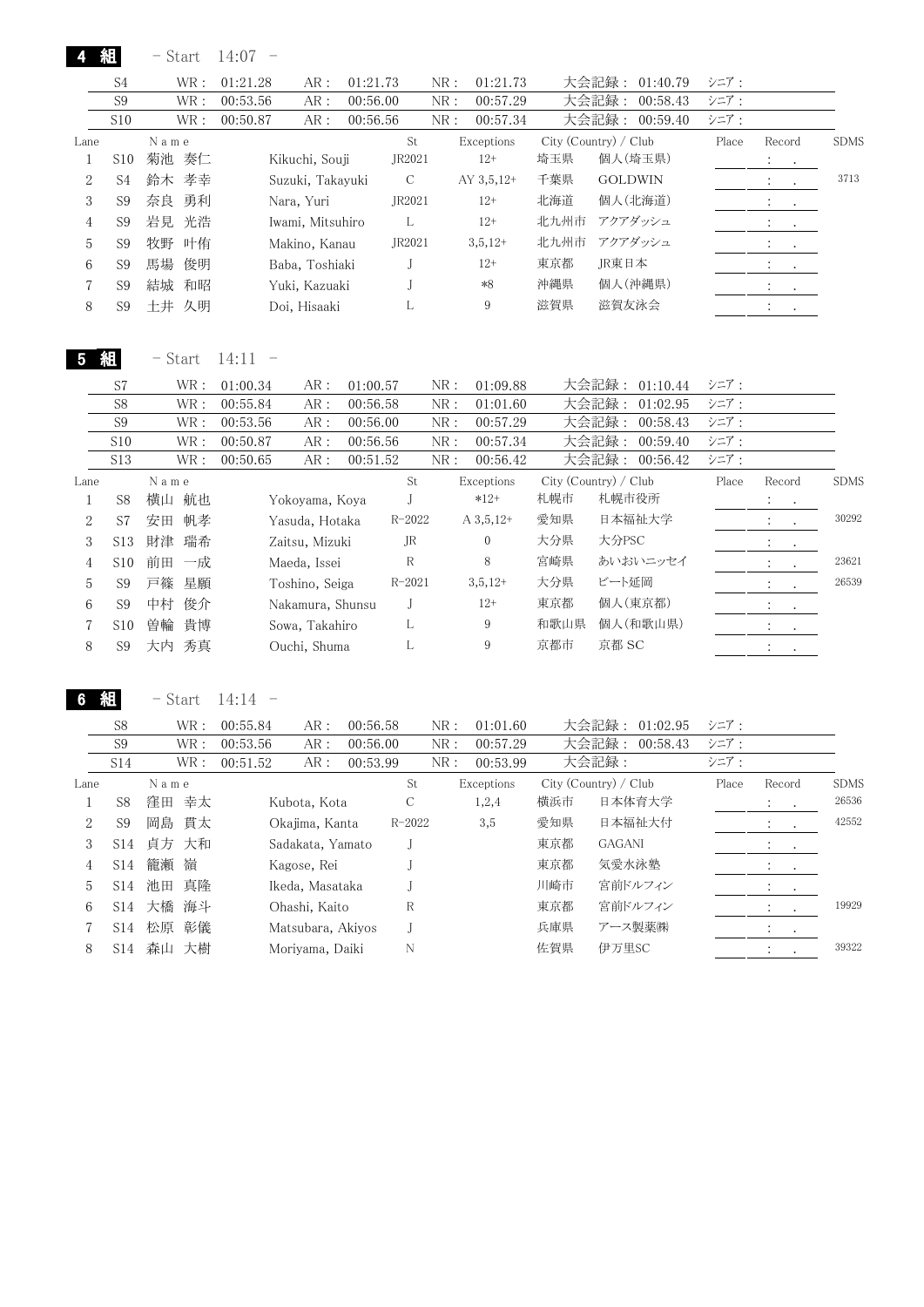|                | $-$ Start                                            | 14:17<br>$\hspace{0.1mm}-\hspace{0.1mm}$                    |                                                                 |                                                                                                                                                                                                           |                                                                                                                            |                                                                          |          |                                                                                                                                                                                                                                   |                                       |                                                  |
|----------------|------------------------------------------------------|-------------------------------------------------------------|-----------------------------------------------------------------|-----------------------------------------------------------------------------------------------------------------------------------------------------------------------------------------------------------|----------------------------------------------------------------------------------------------------------------------------|--------------------------------------------------------------------------|----------|-----------------------------------------------------------------------------------------------------------------------------------------------------------------------------------------------------------------------------------|---------------------------------------|--------------------------------------------------|
| S <sub>9</sub> | WR:                                                  | 00:53.56                                                    |                                                                 | NR:                                                                                                                                                                                                       | 00:57.29                                                                                                                   |                                                                          | 00:58.43 | シニア:                                                                                                                                                                                                                              |                                       |                                                  |
| S11            | WR:                                                  | 00:56.15                                                    |                                                                 | NR:                                                                                                                                                                                                       | 00:58.49                                                                                                                   |                                                                          | 00:59.53 | シニア:                                                                                                                                                                                                                              |                                       |                                                  |
| S14            | WR:                                                  | 00:51.52                                                    |                                                                 | NR:                                                                                                                                                                                                       | 00:53.99                                                                                                                   |                                                                          |          | シニア:                                                                                                                                                                                                                              |                                       |                                                  |
|                | Name                                                 |                                                             |                                                                 | St                                                                                                                                                                                                        |                                                                                                                            |                                                                          |          | Place                                                                                                                                                                                                                             | Record                                | <b>SDMS</b>                                      |
| S14            | 加地<br>竜也                                             |                                                             |                                                                 |                                                                                                                                                                                                           |                                                                                                                            | 千葉市                                                                      |          |                                                                                                                                                                                                                                   | $\ddot{\cdot}$<br>$\bullet$           |                                                  |
| S14            | 山中                                                   |                                                             |                                                                 | R                                                                                                                                                                                                         |                                                                                                                            | 仙台市                                                                      |          |                                                                                                                                                                                                                                   |                                       | 24337                                            |
| S11            | 富田<br>宇宙                                             |                                                             |                                                                 | C                                                                                                                                                                                                         | TB                                                                                                                         | 東京都                                                                      |          |                                                                                                                                                                                                                                   |                                       | 26537                                            |
| S14            | 橋爪<br>雄哉                                             |                                                             |                                                                 | J                                                                                                                                                                                                         |                                                                                                                            | 神戸市                                                                      |          |                                                                                                                                                                                                                                   | :                                     |                                                  |
| S14            | 春井<br>恒行                                             |                                                             |                                                                 | $\mathbf{J}$                                                                                                                                                                                              |                                                                                                                            | 兵庫県                                                                      |          |                                                                                                                                                                                                                                   | $\ddot{\cdot}$                        |                                                  |
| S <sub>9</sub> | 久保<br>大樹                                             |                                                             |                                                                 |                                                                                                                                                                                                           | $12+$                                                                                                                      | 大阪市                                                                      |          |                                                                                                                                                                                                                                   |                                       | 30294                                            |
| S14            | 福留<br>竜平                                             |                                                             |                                                                 | N                                                                                                                                                                                                         |                                                                                                                            | 愛知県                                                                      |          |                                                                                                                                                                                                                                   |                                       | 10956                                            |
|                |                                                      |                                                             |                                                                 | R                                                                                                                                                                                                         |                                                                                                                            | 浜松市                                                                      |          |                                                                                                                                                                                                                                   |                                       | 8680                                             |
|                | - Start                                              | 14:20                                                       |                                                                 |                                                                                                                                                                                                           |                                                                                                                            |                                                                          |          |                                                                                                                                                                                                                                   |                                       |                                                  |
|                |                                                      |                                                             |                                                                 |                                                                                                                                                                                                           |                                                                                                                            |                                                                          |          |                                                                                                                                                                                                                                   |                                       |                                                  |
|                |                                                      |                                                             |                                                                 |                                                                                                                                                                                                           |                                                                                                                            |                                                                          |          |                                                                                                                                                                                                                                   |                                       |                                                  |
|                |                                                      |                                                             |                                                                 |                                                                                                                                                                                                           |                                                                                                                            |                                                                          |          |                                                                                                                                                                                                                                   |                                       |                                                  |
|                |                                                      |                                                             |                                                                 | St                                                                                                                                                                                                        |                                                                                                                            |                                                                          |          |                                                                                                                                                                                                                                   |                                       | <b>SDMS</b>                                      |
| <b>S14</b>     | 前田                                                   |                                                             |                                                                 | N                                                                                                                                                                                                         |                                                                                                                            | 静岡市                                                                      |          |                                                                                                                                                                                                                                   | $\ddot{\cdot}$                        | 35215                                            |
|                |                                                      |                                                             |                                                                 |                                                                                                                                                                                                           |                                                                                                                            |                                                                          |          |                                                                                                                                                                                                                                   |                                       |                                                  |
| S13            | 齋藤<br>元希                                             |                                                             |                                                                 | $R - 2022$                                                                                                                                                                                                | $\boldsymbol{0}$                                                                                                           | 東京都                                                                      | 国士舘大学PST |                                                                                                                                                                                                                                   |                                       | 36502                                            |
|                |                                                      | Saito, Genki                                                |                                                                 | JR2021                                                                                                                                                                                                    | 8                                                                                                                          | 滋賀県                                                                      | 比叡山高校    |                                                                                                                                                                                                                                   | $\ddot{\cdot}$<br>$\cdot$             | 44564                                            |
| S10<br>S14     | 南井<br>瑛翔                                             | Minai, Akito<br>Hasuno, Takuto                              |                                                                 | $R - 2020$                                                                                                                                                                                                |                                                                                                                            | 新潟市                                                                      | 新潟水泳協会   |                                                                                                                                                                                                                                   |                                       | 35042                                            |
| S14            | 蓮野<br>巧人                                             | Hisanaga, Kazuno                                            |                                                                 | J                                                                                                                                                                                                         |                                                                                                                            | 神戸市                                                                      | 大阪泳ごう会   |                                                                                                                                                                                                                                   | $\ddot{\cdot}$                        |                                                  |
| <b>S14</b>     | 久永 和典<br>航季<br>坂倉                                    | Sakakura, Koki                                              |                                                                 | C                                                                                                                                                                                                         |                                                                                                                            | 三重県                                                                      | 津トップSC   |                                                                                                                                                                                                                                   |                                       | 29906                                            |
|                | 組<br>S14<br>組<br>S <sub>9</sub><br>S10<br>S13<br>S14 | 髙柳<br>春貴<br>$\text{WR}$ :<br>WR :<br>WR:<br>WR :<br>N a m e | 優輝<br>00:53.56<br>00:50.87<br>AR:<br>00:50.65<br>00:51.52<br>龍佑 | AR:<br>AR:<br>AR:<br>Kaji, Tatsuya<br>Yamanaka, Yuki<br>Tomita, Uchu<br>Hashizume, Yuya<br>Harui, Tsuneyuki<br>Kubo, Daiki<br>Fukudome, Ryuhei<br>Takayanagi, Haru<br>AR:<br>AR:<br>AR:<br>Maeda, Ryusuke | 00:56.00<br>00:57.35<br>00:53.99<br>$R - 2020$<br>00:56.00<br>NR:<br>00:56.56<br>NR:<br>00:51.52<br>NR:<br>00:53.99<br>NR: | Exceptions<br>00:57.29<br>00:57.34<br>00:56.42<br>00:53.99<br>Exceptions |          | 大会記録:<br>大会記録:<br>大会記録:<br>City (Country) / Club<br>気愛水泳塾<br>個人<br>日体大大学院<br>大阪泳ごう会<br>光都SC<br>KBSクボタ<br>小原建設<br>ぺんぎん村<br>大会記録:<br>00:58.43<br>大会記録:<br>00:59.40<br>大会記録:<br>00:56.42<br>大会記録:<br>City (Country) / Club<br>静岡ぱしどる | シニア:<br>シニア:<br>シニア:<br>シニア:<br>Place | $\ddot{\cdot}$<br>$\ddot{\phantom{0}}$<br>Record |

9 組 - Start 14:23 -

|      | S <sub>13</sub> | WR :      | 00:50.65 | AR:              | 00:51.52 |            | NR: | 00:56.42     |     | 大会記録:<br>00:56.42     | シニア:  |                      |             |
|------|-----------------|-----------|----------|------------------|----------|------------|-----|--------------|-----|-----------------------|-------|----------------------|-------------|
|      | S <sub>14</sub> | WR :      | 00:51.52 | AR:              | 00:53.99 |            | NR: | 00:53.99     |     | 大会記録:                 | シニア:  |                      |             |
| Lane |                 | Name      |          |                  |          | St         |     | Exceptions   |     | City (Country) / Club | Place | Record               | <b>SDMS</b> |
|      | S14             | 関 ケビン     |          | Seki, Kebin      |          |            |     |              | 大阪府 | 大阪泳ごう会                |       | $\cdot$<br>$\sim$    |             |
|      | S14             | 宮崎 哲      |          | Miyazaki, Satoru |          | С          |     |              | 札幌市 | あいおいニッセイ              |       |                      | 8678        |
| 3    | S14             | 尚秀<br>山口  |          | Yamaguchi, Naohi |          | R          |     |              | 愛媛県 | 四国ガス                  |       | $\sim$               | 41361       |
| 4    | S14             | 中島 啓智     |          | Nakajima, Keichi |          | C          |     |              | 千葉県 | あいおいニッセイ              |       |                      | 23756       |
| 5    | S <sub>14</sub> | 東海林 大     |          | Tokairin, Dai    |          | C          |     |              | 山形県 | 三菱商事                  |       |                      | 28497       |
| 6    |                 | S14 村上 舜也 |          | Murakami, Shunya |          | C          |     |              | 東京都 | フリースタイル               |       |                      | 19939       |
|      | S14             | 瑛瑚<br>出口  |          | Deguchi, Eigo    |          | C          |     |              | 大阪府 | ミズノSS                 |       | $\ddot{\phantom{a}}$ | 21564       |
| 8    | S <sub>13</sub> | 長野<br>凌生  |          | Nagano, Ryo      |          | $R - 2021$ |     | $\mathbf{0}$ | 東京都 | 野村不動産パートナ             |       |                      | 20927       |
|      |                 |           |          |                  |          |            |     |              |     |                       |       |                      |             |

8 S14 津川 拓也 Tsugawa, Takuya C 大阪市 ANAWO 8677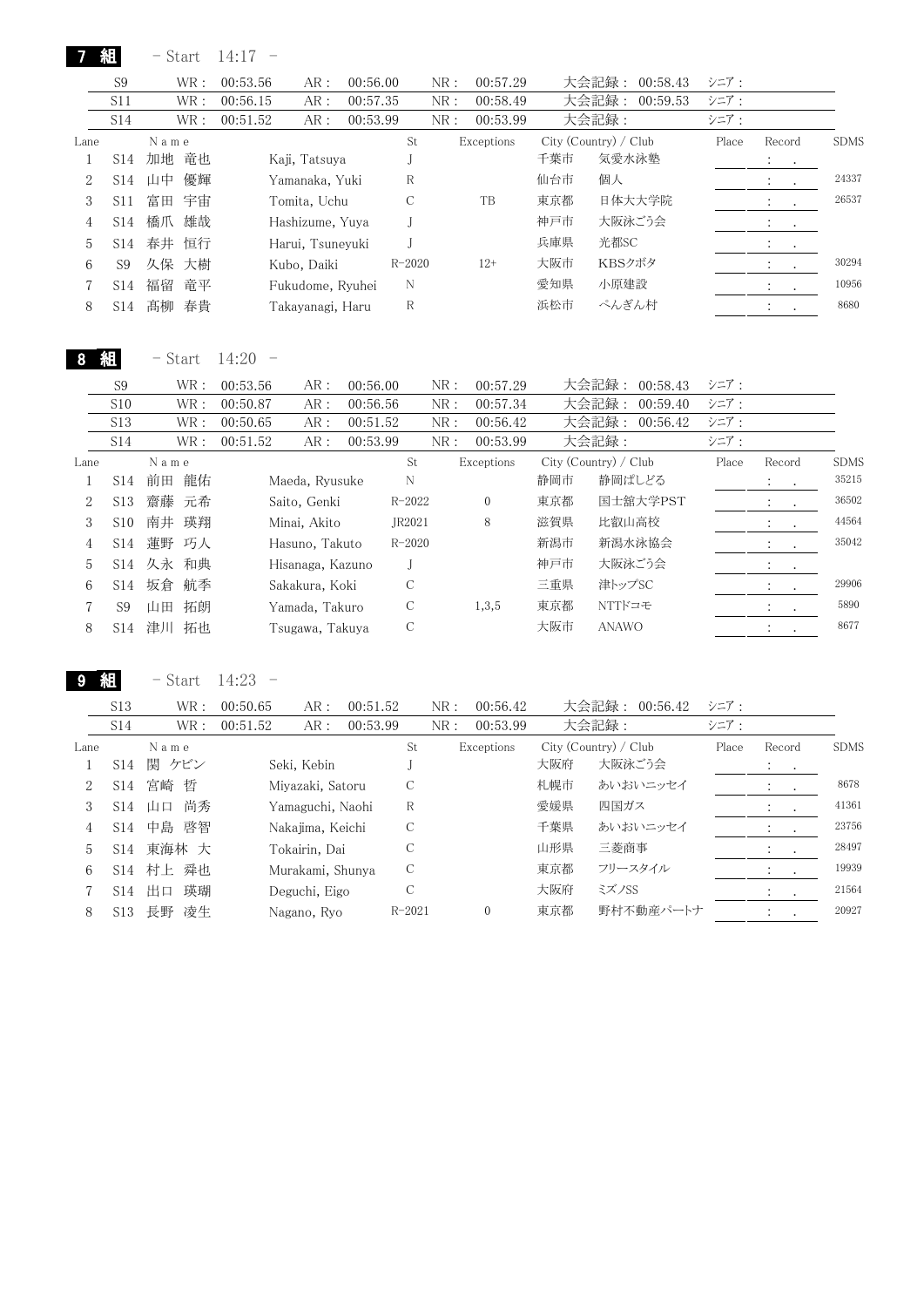| No 13          |                 | 女子 100m平泳ぎ            |           |                  |                              |              | Women 100m Breaststroke |     |                       |       | 2021/03/06                                  |             |
|----------------|-----------------|-----------------------|-----------|------------------|------------------------------|--------------|-------------------------|-----|-----------------------|-------|---------------------------------------------|-------------|
|                | (タイム決勝)         |                       |           |                  |                              |              |                         |     |                       |       |                                             |             |
|                | 組               | $-$ Start             | $14:35 -$ |                  |                              |              |                         |     |                       |       |                                             |             |
|                | SB <sub>5</sub> | WR:                   | 01:33.85  | AR:              | 01:44.98                     | NR:          | 02:02.68                |     | 大会記録:<br>02:00.72     | シニア:  |                                             |             |
|                | SB7             | $\operatorname{WR}$ : | 01:28.13  | AR:              | 01:35.51                     | ${\rm NR}$ : | 01:56.02                |     | 大会記録:<br>01:57.92     | シニア:  |                                             |             |
|                | SB9             | $\operatorname{WR}$ : | 01:12.23  | AR:              | 01:18.81                     | ${\rm NR}$ : | 01:25.37                |     | 大会記録:<br>01:28.41     | シニア:  |                                             |             |
| Lane           |                 | N a m e               |           |                  | St                           |              | Exceptions              |     | City (Country) / Club | Place | Record                                      | <b>SDMS</b> |
| $\mathbf{1}$   | SB <sub>5</sub> |                       |           |                  |                              |              |                         |     |                       |       | $\ddot{\cdot}$                              |             |
| 2              | SB <sub>5</sub> |                       |           |                  |                              |              |                         |     |                       |       |                                             |             |
| 3              | SB <sub>5</sub> | 梨紗<br>沢田              |           | Sawada, Risa     | J                            |              | $12\,$                  | 京都市 | 京都 SC                 |       |                                             |             |
| 4              | SB9             | 都甲<br>万結              |           | Togo, Mayu       | LR2022                       |              | A1,3,5                  | 大分県 | 大分PSC                 |       | $\ddot{\cdot}$<br>$\sim$ 100 $\pm$          |             |
| 5              | SB7             | 太田<br>祥都              |           | Ota, Akito       | L                            |              | $A12+$                  | 大阪市 | A·S·A大阪               |       | $\ddot{\cdot}$                              |             |
| 6              | SB <sub>5</sub> |                       |           |                  |                              |              |                         |     |                       |       | $\bullet$ .                                 |             |
|                |                 |                       |           |                  |                              |              |                         |     |                       |       | $\cdot$                                     |             |
| 7              | SB <sub>5</sub> |                       |           |                  |                              |              |                         |     |                       |       |                                             |             |
| 8              | SB <sub>5</sub> |                       |           |                  |                              |              |                         |     |                       |       | $\mathcal{L}_{\rm{max}}$<br>$\sim 10^{-11}$ |             |
|                | 組               | - Start               | $14:39 -$ |                  |                              |              |                         |     |                       |       |                                             |             |
|                |                 |                       |           |                  |                              |              |                         |     |                       |       |                                             |             |
|                | SB <sub>5</sub> | WR :                  | 01:33.85  | AR:              | 01:44.98                     | ${\rm NR}$ : | 02:02.68                |     | 大会記録:<br>02:00.72     | シニア:  |                                             |             |
|                | SB <sub>8</sub> | WR :                  | 01:13.83  | ${\sf AR}$ :     | 01:25.87                     | ${\rm NR}$ : | 01:25.87                |     | 大会記録:<br>01:26.06     | シニア:  |                                             |             |
|                | SB9             | WR :                  | 01:12.23  | AR:              | 01:18.81                     | ${\rm NR}$ : | 01:25.37                |     | 大会記録:<br>01:28.41     | シニア:  |                                             |             |
|                | SB11            | WR :                  | 01:22.36  | ${\sf AR}$ :     | 01:22.36                     | ${\rm NR}$ : | 01:30.48                |     | 大会記録:<br>01:42.99     | シニア:  |                                             |             |
|                | SB13            | WR :                  | 01:09.57  | AR:              | 01:09.57                     | ${\rm NR}$ : | 01:19.85                |     | 大会記録:<br>01:20.77     | シニア:  |                                             |             |
|                | SB14            | WR :                  | 01:12.61  | AR:              | 01:17.42                     | NR:          | 01:18.90                |     | 大会記録:                 | シニア:  |                                             |             |
| Lane           |                 | N a m e               |           |                  | $\operatorname{\mathsf{St}}$ |              | Exceptions              |     | City (Country) / Club | Place | Record                                      | <b>SDMS</b> |
| 1              | SB8             | 尚美<br>谷口              |           | Taniguchi, Naomi | JR                           |              | $3,5,12+$               | 広島市 | 広島市役所                 |       | :<br>$\bullet$                              |             |
| $\overline{2}$ | SB8             | 山内 七重                 |           | Yamauchi, Nanae  | J                            |              | 1,3,5                   | 東京都 | 東京DAC                 |       | $\ddot{\cdot}$<br>$\cdot$                   |             |
| 3              | SB14 山田         | 玲美奈                   |           | Yamada, Remina   | J                            |              |                         | 宮崎県 | 個人                    |       | $\ddot{\cdot}$<br>$\bullet$                 |             |
| 4              |                 | SB11 遠藤<br>珠美         |           | Endo, Tamami     | J                            |              | T                       | 東京都 | Nagatsuta.SC          |       |                                             |             |
| 5              | SB <sub>8</sub> | 梶原 亜希                 |           | Kajihara, Aki    | $\mathbb R$                  |              | 1, 3, 5                 | 神戸市 | 神戸楽泳会                 |       |                                             | 5615        |
| 6              |                 | SB13 東 里沙             |           | Higashi, Risa    | L                            |              | $\boldsymbol{0}$        | 東京都 | 東京DAC                 |       | $\ddot{\cdot}$<br>$\cdot$                   |             |
| 7              | SB <sub>9</sub> | 今川 唯衣                 |           | Imagawa, Yui     | LR2022                       |              | 1,3,5                   | 大分県 | 大分PSC                 |       | $\ddot{\cdot}$                              |             |
| 8              | SB <sub>5</sub> | 由井 真緒里                |           | Yui, Maori       | $R - 2021$                   |              | A 12                    | 群馬県 | 前橋西高校                 |       |                                             | 30507       |
|                |                 | $-$ Start             | $14:43 -$ |                  |                              |              |                         |     |                       |       | $\cdot$                                     |             |
|                |                 |                       |           |                  |                              |              |                         |     |                       |       |                                             |             |
|                | SB8             | WR :                  | 01:13.83  | AR:              | 01:25.87                     | NR:          | 01:25.87                |     | 大会記録:<br>01:26.06     | シニア:  |                                             |             |
|                | SB13            | WR :                  | 01:09.57  | AR:              | 01:09.57                     | NR:          | 01:19.85                |     | 大会記録:<br>01:20.77     | シニア:  |                                             |             |
|                | SB14            | WR :                  | 01:12.61  | AR:              | 01:17.42                     | NR:          | 01:18.90                |     | 大会記録:                 | シニア:  |                                             |             |
| Lane           |                 | N a m e               |           |                  | $\operatorname{\mathsf{St}}$ |              | Exceptions              |     | City (Country) / Club | Place | Record                                      | <b>SDMS</b> |
| $\mathbf{1}$   |                 | SB14 小川 春菜            |           | Ogawa, Haruna    | N                            |              |                         | 愛知県 | トヨタループス               |       | $\ddot{\cdot}$<br>$\bullet$                 | 33269       |
| 2              |                 | SB8 宇津木 美都            |           | Utsugi, Mikuni   | $R - 2021$                   |              | 1,3,5                   | 京都市 | 京都文教高校                |       | $\bullet$                                   | 30293       |
| 3              |                 | SB14 渡邉 麗美            |           | Watanabe, Remi   | $\mathbf C$                  |              |                         | 川崎市 | NECGSC溝の口             |       | $\bullet$                                   | 17825       |
| 4              |                 | SB13 辻内 彩野            |           | Tsujiuchi, Ayano | $R - 2024$                   |              | $\rm T$                 | 東京都 | 三菱商事                  |       | $\ddot{\cdot}$<br>$\bullet$                 | 36463       |
| 5              |                 | SB14 芹澤 美希香           |           | Serizawa, Mikika | $\mathbf C$                  |              |                         | 横浜市 | 宮前ドルフィン               |       | $\ddot{\cdot}$                              | 39319       |

6 SB14 出口 舞 Deguchi, Mai R 川崎市 宮前ドルフィン <u>| : . 31308</u> 7 SB14 山根 准子 Yamane, Junko R 大阪市 A·S·A : . 20921

8 SB14 藤谷 実咲 Fujitani, Misaki J 兵庫県 光都SC : .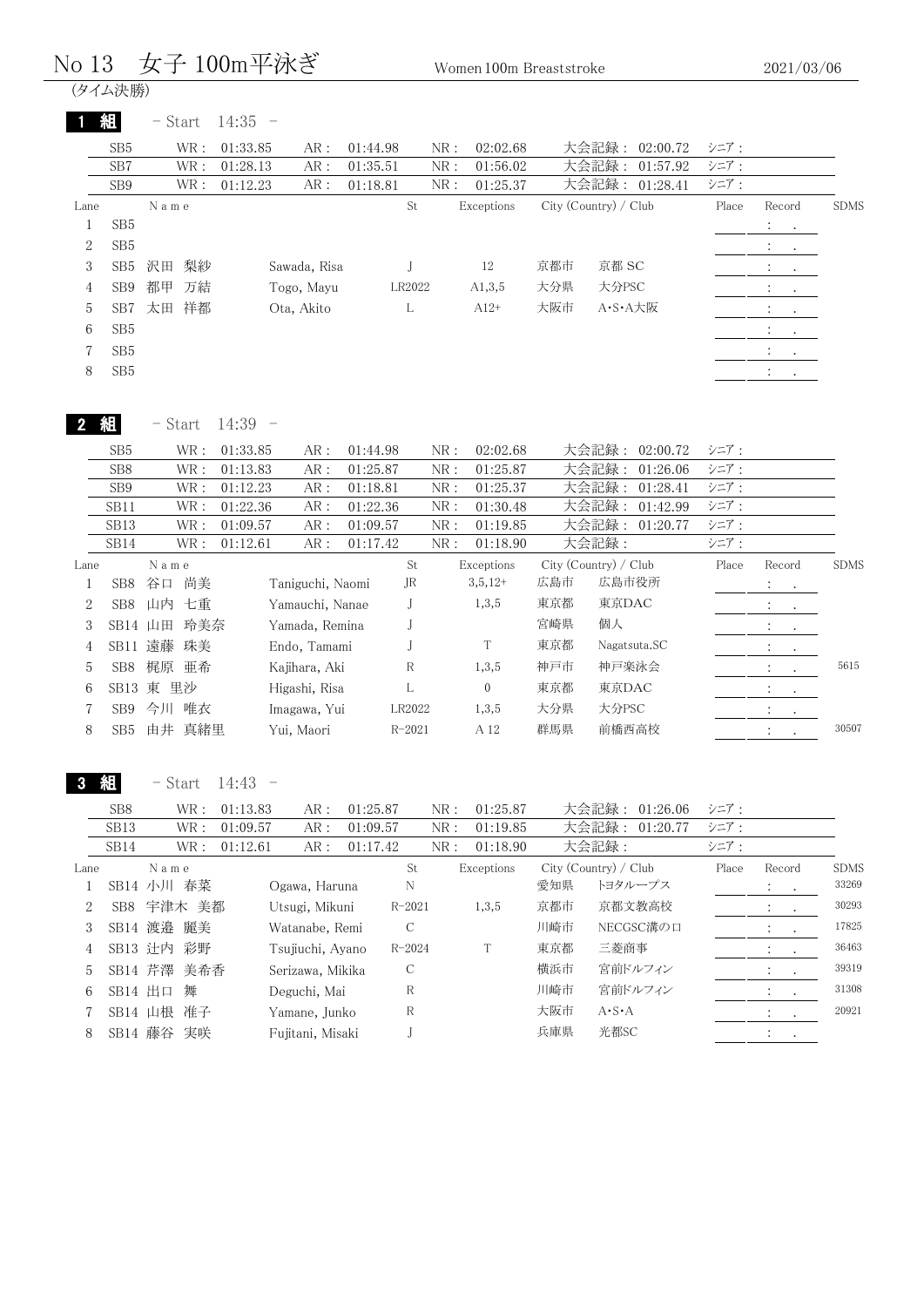#### No 14 男子 100m平泳ぎ Men 100m Breaststroke

(タイム決勝)

|      | 組               | $-$ Start | 14:47    |                   |          |        |     |                 |      |                       |       |                                  |                          |             |
|------|-----------------|-----------|----------|-------------------|----------|--------|-----|-----------------|------|-----------------------|-------|----------------------------------|--------------------------|-------------|
|      | SB4             | WR:       | 01:32.27 | AR:               | 01:32.38 |        | NR: | 02:04.79        |      | 大会記録: 01:50.33        | シニア:  |                                  |                          |             |
|      | SB7             | WR :      | 01:11.31 | AR:               | 01:20.21 |        | NR: | 01:21.97        |      | 大会記録:<br>01:23.19     | シニア:  |                                  |                          |             |
|      | SB <sub>8</sub> | WR :      | 01:07.01 | AR:               | 01:11.74 |        | NR: | 01:17.68        |      | 大会記録: 01:18.72        | シニア:  |                                  |                          |             |
| Lane |                 | Name      |          |                   |          | St     |     | Exceptions      |      | City (Country) / Club | Place | Record                           |                          | <b>SDMS</b> |
|      | SB <sub>7</sub> |           |          |                   |          |        |     |                 |      |                       |       | $\mathcal{L}_{\rm{max}}$ .       |                          |             |
| 2    | SB <sub>7</sub> | 勝田<br>啓之  |          | Katsuta, Hiroyuki |          | L      |     | $E1, 2, 4, 12+$ | 東京都  | 個人(東京都)               |       | $\sim$ 100 $\sim$ 100 $\sim$     |                          |             |
| 3    | SB <sub>8</sub> | 明彦<br>中島  |          | Nakajima, Akihiko |          | LR     |     | $12+$           | 群馬県  | ぐんま障水協                |       | $\mathcal{L} = \{1,2,3,4,5\}$    |                          |             |
| 4    | SB <sub>8</sub> | 浩久<br>吉田  |          | Yoshida, Hirohisa |          |        |     | $3,5,12+$       | 川崎市  | 東京4TC                 |       | $\sim$ 100 $\sim$ 100 $\sim$     |                          |             |
| 5    | SB <sub>7</sub> | 健太郎<br>風間 |          | Kazama, Kentaro   |          | R      |     | $1,3,4,12+$     | 川崎市  | ファンコミュニケーションズ         |       |                                  | $\sim$                   | 19811       |
| 6    | SB <sub>7</sub> | 信人<br>太田  |          | Ota, Nobuto       |          | JR2019 |     | $1,2,4,12+$     | 名古屋市 | 個人(名古屋市)              |       |                                  | <b>All Contracts</b>     |             |
|      | SB4             | 泰広<br>山崎  |          | Yamazaki, Yasuhir |          | R      |     | 12              | 東京都  | 東京トリトン                |       | $\cdot$                          | <b>Contract Contract</b> |             |
| 8    | SB <sub>7</sub> |           |          |                   |          |        |     |                 |      |                       |       | $\mathcal{L} = \{1, \ldots, n\}$ |                          |             |
|      |                 |           |          |                   |          |        |     |                 |      |                       |       |                                  |                          |             |

2 組

- Start 14:51 -

|      | SB7             |         | WR:  | 01:11.31 | AR:               | 01:20.21 |        | NR: | 01:21.97     |      | 大会記録:<br>01:23.19     | シニア:  |                                               |             |
|------|-----------------|---------|------|----------|-------------------|----------|--------|-----|--------------|------|-----------------------|-------|-----------------------------------------------|-------------|
|      | SB <sub>9</sub> |         | WR:  | 01:04.02 | AR:               | 01:07.12 |        | NR: | 01:18.78     |      | 大会記録:<br>01:27.46     | シニア:  |                                               |             |
|      | SB11            |         | WR : | 01:10.08 | AR:               | 01:10.08 |        | NR: | 01:10.90     |      | 大会記録:<br>01:12.69     | シニア:  |                                               |             |
|      | SB15            |         | WR:  |          | AR:               |          |        | NR: |              |      | 大会記録:<br>01:13.54     | シニア:  |                                               |             |
|      | SB21            |         | WR : |          | AR:               |          |        | NR: |              |      | 大会記録:<br>01:22.37     | シニア:  |                                               |             |
| Lane |                 | Name    |      |          |                   |          | St     |     | Exceptions   |      | City (Country) / Club | Place | Record                                        | <b>SDMS</b> |
|      | SB <sub>9</sub> | 瀧本 正幸   |      |          | Takimoto Masayu   |          | L      |     | 8            | 愛知県  | 個人(愛知県)               |       | $\mathcal{X}=\mathcal{L}$                     |             |
| 2    | SB <sub>7</sub> | 作田      | 祐也   |          | Sakuda, Yuya      |          | R      |     | $1,3,5,12+$  | 熊本県  | あいおいニッセイ              |       | $\mathcal{L} = \{1, 2, \ldots \}$             | 15092       |
| 3    | $SB15$ 中川       |         | 優希   |          | Nakagawa, Yuki    |          |        |     |              | 北九州市 | 個人(北九州市)              |       | <b>Alberta Co</b>                             |             |
| 4    | SB <sub>9</sub> | 上園      | 温太   |          | Uezono, Onta      |          | JR2021 |     | 8            | 神戸市  | 神戸楽泳会                 |       | <b>Report Follows</b>                         |             |
| 5    |                 | SB21 舘山 | 正人   |          | Tateyama, Masato  |          |        |     | $\mathbf{0}$ | 仙台市  | 仙台チャレンジ               |       | <b>Contract Contract</b>                      |             |
| 6    | SB <sub>9</sub> | 久山      | 陽平   |          | Kuyama, Yohei     |          |        |     | 1,3,5        | 滋賀県  | 広島ドルフィン               |       | $\bullet$ . In the $\bullet$                  |             |
|      | SB11            | 齋藤      | 勝利   |          | Saito, Katsutoshi |          |        |     | TB           | 横浜市  | 横浜ドリーマー               |       | $\bullet$ , $\bullet$ , $\bullet$ , $\bullet$ |             |
| 8    | SB <sub>9</sub> | 三村 友則   |      |          | Mimura, Tomonori  |          |        |     | $12+$        | 群馬県  | ぐんま障水協                |       | $\mathbb{R}^n$                                |             |
|      |                 |         |      |          |                   |          |        |     |              |      |                       |       |                                               |             |

3 組 - Start 14:55 -

|      |                  |      | ~ີເພະເ     | 11.OU    |                  |          |            |     |            |      |                       |       |                                        |           |             |
|------|------------------|------|------------|----------|------------------|----------|------------|-----|------------|------|-----------------------|-------|----------------------------------------|-----------|-------------|
|      | SB6              |      | WR :       | 01:18.71 | AR:              | 01:21.23 |            | NR: | 01:24.79   |      | 大会記録:<br>01:24.85     | シニア:  |                                        |           |             |
|      | SB <sub>11</sub> |      | WR :       | 01:10.08 | AR:              | 01:10.08 |            | NR: | 01:10.90   |      | 大会記録:<br>01:12.69     | シニア:  |                                        |           |             |
|      | SB <sub>14</sub> |      | WR :       | 01:04.13 | AR:              | 01:04.13 |            | NR: | 01:04.13   |      | 大会記録:                 | シニア:  |                                        |           |             |
| Lane |                  | Name |            |          |                  |          | St         |     | Exceptions |      | City (Country) / Club | Place | Record                                 |           | <b>SDMS</b> |
|      | SB14 石田          |      | 悠真         |          | Ishida, Yuma     |          |            |     |            | 三重県  | 個人                    |       | $\mathbf{r} = \mathbf{r} + \mathbf{r}$ |           |             |
|      | SB14 佐藤 友愉       |      |            |          | Sato, Yuyu       |          |            |     |            | 相模原市 | まんぼう相模                |       | $\cdot$                                | $\cdot$   |             |
| 3    | SB11 山本 浩二       |      |            |          | Yamamoto, Koji   |          | $R - 2019$ |     | TB         | 北海道  | 個人(北海道)               |       | $\ddot{\cdot}$                         | $\cdot$   | 22600       |
| 4    | SB14 宮本 和裕       |      |            |          | Miyamoto, Kazuhi |          |            |     |            | 東京都  | 都障水連                  |       | $\cdot$                                | $\cdot$   |             |
| 5.   | SB14 臼井 拓未       |      |            |          | Usui, Takumi     |          |            |     |            | 横浜市  | 個人                    |       | $\bullet$                              | $\bullet$ |             |
| 6    | SB14 小川 知樹       |      |            |          | Ogawa, Tomoki    |          |            |     |            | 東京都  | おともだちS                |       | $\cdot$                                | $\cdot$   |             |
|      |                  |      | SB14 志村 悠辰 |          | Shimura, Yujin   |          |            |     |            | 東京都  | 都障水連                  |       |                                        | $\cdot$   |             |
| 8    | SB <sub>6</sub>  | 中村   | 智太郎        |          | Nakamura, Tomot  |          | C          |     | AYE 7      | 和歌山県 | <b>HISAKA</b>         |       | $\ddot{\cdot}$                         | $\cdot$   | 4426        |
|      |                  |      |            |          |                  |          |            |     |            |      |                       |       |                                        |           |             |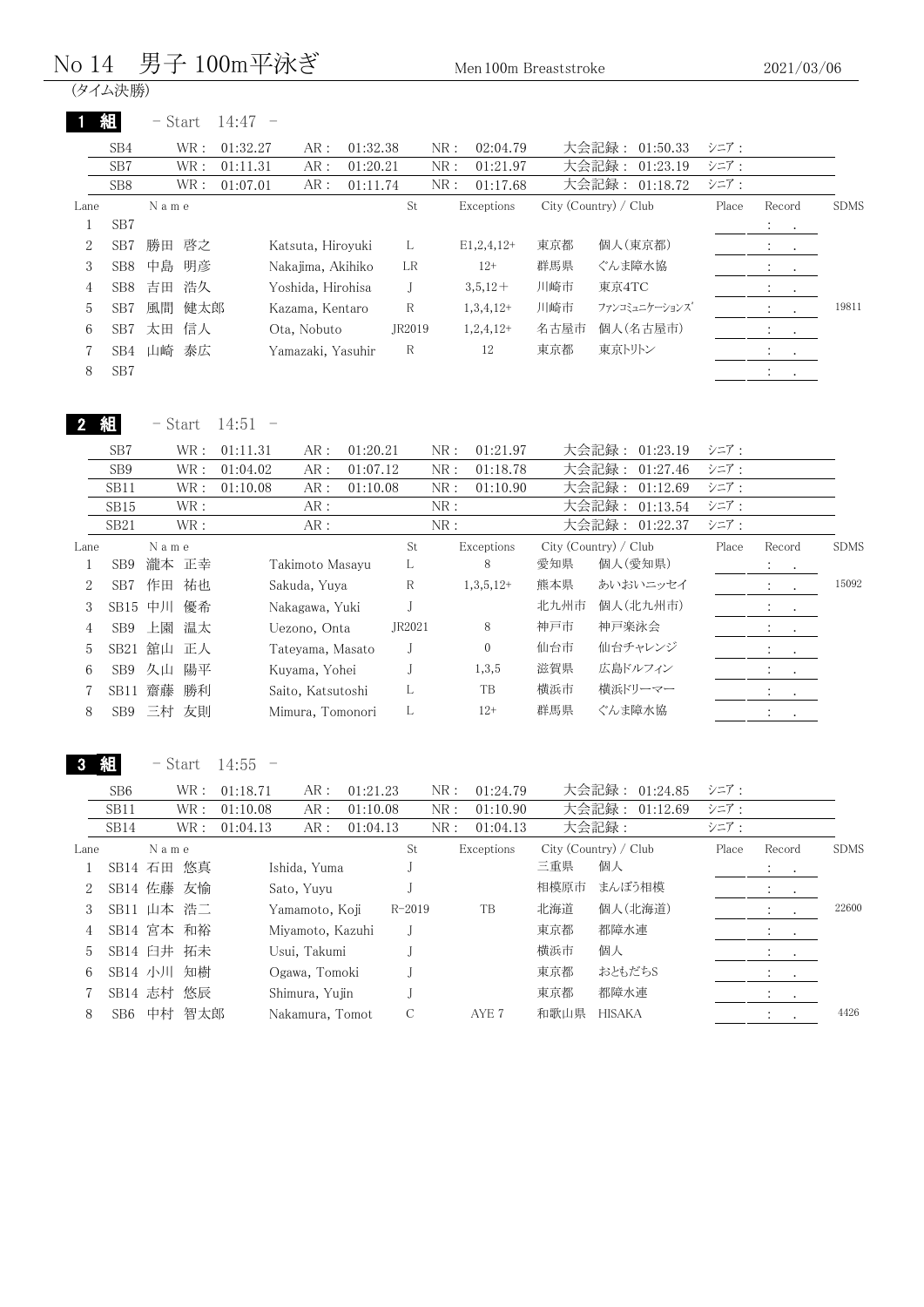|                |                  | $-$ Start  |    | 14:59    |                  |          |    |     |            |      |                       |       |                      |           |             |
|----------------|------------------|------------|----|----------|------------------|----------|----|-----|------------|------|-----------------------|-------|----------------------|-----------|-------------|
|                | SB <sub>8</sub>  | WR:        |    | 01:07.01 | AR:              | 01:11.74 |    | NR: | 01:17.68   |      | 大会記録: 01:18.72        | シニア:  |                      |           |             |
|                | SB <sub>9</sub>  | WR :       |    | 01:04.02 | AR:              | 01:07.12 |    | NR: | 01:18.78   |      | 大会記録:<br>01:27.46     | シニア:  |                      |           |             |
|                | SB <sub>14</sub> | WR :       |    | 01:04.13 | AR:              | 01:04.13 |    | NR: | 01:04.13   |      | 大会記録:                 | シニア:  |                      |           |             |
| Lane           |                  | Name       |    |          |                  |          | St |     | Exceptions |      | City (Country) / Club | Place | Record               |           | <b>SDMS</b> |
|                |                  | SB14 石田 真一 |    |          | Ishida, Shinichi |          | N  |     |            | 兵庫県  | 個人                    |       | $\cdot$              |           | 10957       |
| $\overline{2}$ | SB9              | 川原 渓青      |    |          | Kawahara, Keisei |          |    |     | 9          | 川崎市  | 国士舘大学PST              |       |                      | $\bullet$ | 44580       |
| 3              |                  | SB14 佐藤 悠人 |    |          | Sato, yuto       |          |    |     |            | 仙台市  | 個人                    |       | $\bullet$            | $\bullet$ |             |
| 4              |                  | SB14 村松 諒  |    |          | Muramatsu, Ryo   |          | R  |     |            | 浜松市  | ぺんぎん村                 |       | $\cdot$              | $\cdot$   | 8676        |
| 5              |                  | SB14 吉野 裕斗 |    |          | Yoshino, Yuto    |          | N  |     |            | 名古屋市 | ぴぃ~すSC                |       | $\cdot$              | $\cdot$   | 35214       |
| 6              | SB14 佐藤          |            | 駿弥 |          | Sato, Shunya     |          |    |     |            | 福島県  | ピュア南                  |       | $\bullet$            | $\bullet$ |             |
|                | SB <sub>8</sub>  | 山田         | 拓朗 |          | Yamada, Takuro   |          | С  |     | 1,3,5      | 東京都  | NTTドコモ                |       | $\ddot{\phantom{0}}$ | $\bullet$ | 5890        |
| 8              | SB14 弓削          |            | 陽介 |          | Yuge, Yosuke     |          |    |     |            | 滋賀県  | 滋賀友泳会                 |       | $\bullet$            | $\bullet$ |             |

5 組 - Start 15:02 -

|      | SB <sub>14</sub> | WR :          | 01:04.13<br>AR:  | 01:04.13 | 01:04.13<br>NR: |     | 大会記録:                 | シニア:  |                    |             |
|------|------------------|---------------|------------------|----------|-----------------|-----|-----------------------|-------|--------------------|-------------|
|      | SB15             | WR:           | AR:              |          | NR:             |     | 大会記録: 01:13.54        | シニア:  |                    |             |
| Lane |                  | Name          |                  | St       | Exceptions      |     | City (Country) / Club | Place | Record             | <b>SDMS</b> |
|      |                  | SB14 野村 洋介    | Nomura, Yosuke   |          |                 | 東京都 | <b>GAGANI</b>         |       | <b>All Cards</b>   |             |
|      |                  | SB14 加古 敏矢    | Kako, Toshiya    | С        |                 | 愛知県 | トヨタループス               |       |                    | 31441       |
|      |                  | 泰河<br>SB14 林田 | Hayashida, Taiga | С        |                 | 横浜市 | 宮前ドルフィン               |       |                    | 10967       |
|      |                  | SB14 東海林 大    | Tokairin, Dai    | С        |                 | 山形県 | 三菱商事                  |       | $\cdot$            | 28497       |
| 5.   |                  | SB14 田中 康大    | Tanaka, Yasuhiro | С        |                 | 千葉市 | セントラル                 |       |                    | 10959       |
| 6.   |                  | SB14 角井 俊生    | Kakui, Toshiki   |          |                 | 富山県 | 個人                    |       | $\cdot$<br>$\cdot$ |             |
|      | SB15 池田          | 伊吹            | Ikeda, Ibuki     |          |                 | 静岡県 | 静岡ぱしどる                |       | $\cdot$<br>$\sim$  |             |
| 8    | SB14 出口          | 瑛瑚            | Deguchi, Eigo    | С        |                 | 大阪府 | ミズノSS                 |       |                    | 21564       |
|      |                  |               |                  |          |                 |     |                       |       |                    |             |

No 15 混合 200mメドレーリレー MixRelay 200m Medley

2021/03/06

| (決勝)           |       |                        |     |    |            |                       |       |                                     |             |
|----------------|-------|------------------------|-----|----|------------|-----------------------|-------|-------------------------------------|-------------|
|                | 組     | $15:30 -$<br>$-$ Start |     |    |            |                       |       |                                     |             |
|                | 28pts | WR :                   | AR: |    | NR:        | 大会記録: 02:25.00        | シニア:  |                                     |             |
| Lane           |       | Name                   |     | St | Exceptions | City (Country) / Club | Place | Record                              | <b>SDMS</b> |
| T.             | 28pts |                        |     |    |            |                       |       | $\mathcal{X} \subset \mathcal{X}$ . |             |
| $\overline{2}$ | 28pts |                        |     |    |            |                       |       |                                     |             |
| 3              | 28pts |                        |     |    |            |                       |       | $\sim$<br>$\ddot{\phantom{0}}$      |             |
| $\overline{4}$ |       | 28pts 千葉ミラクルズ          |     |    |            | チバミラクルズ               |       | $\mathbf{A}$ and $\mathbf{A}$       |             |
| 5              |       | 28pts 東京DAC            |     |    |            | 東京DAC                 |       | $\sim$ 100 $\sim$ 100 $\sim$        |             |
| 6              | 28pts |                        |     |    |            |                       |       | $\bullet$<br>$\cdot$ $\cdot$        |             |
|                | 28pts |                        |     |    |            |                       |       | $\sim$<br>$\cdot$                   |             |
| 8              | 28pts |                        |     |    |            |                       |       | $\bullet$                           |             |

 組 - Start 15:35 -

|             | 38pts | WR:            | AR: |    | NR:        | 大会記録: 02:13.45 シニア:     |       |                   |             |
|-------------|-------|----------------|-----|----|------------|-------------------------|-------|-------------------|-------------|
| Lane        |       | Name           |     | St | Exceptions | $City$ (Country) / Club | Place | Record            | <b>SDMS</b> |
|             | 38pts |                |     |    |            |                         |       | $\cdot$<br>$\sim$ |             |
| $2^{\circ}$ |       | 38pts 仙台チャレンジ  |     |    |            | 仙台チャレンジ                 |       | $\bullet$         |             |
| 3           |       | 38pts 東京DAC    |     |    |            | 東京DAC                   |       |                   |             |
| 4           |       | 38pts 神戸楽泳会    |     |    |            | 神戸楽泳会                   |       |                   |             |
| 5           |       | 38pts 国士舘大学PST |     |    |            | 国士舘大学PST                |       | $\sim$            |             |
| 6           |       | 38pts 千葉ミラクルズ  |     |    |            | チバミラクルズ                 |       |                   |             |
|             |       | 38pts アクアダッシュ  |     |    |            | アクアダッシュ                 |       |                   |             |
| 8           | 38pts |                |     |    |            |                         |       |                   |             |
|             |       |                |     |    |            |                         |       |                   |             |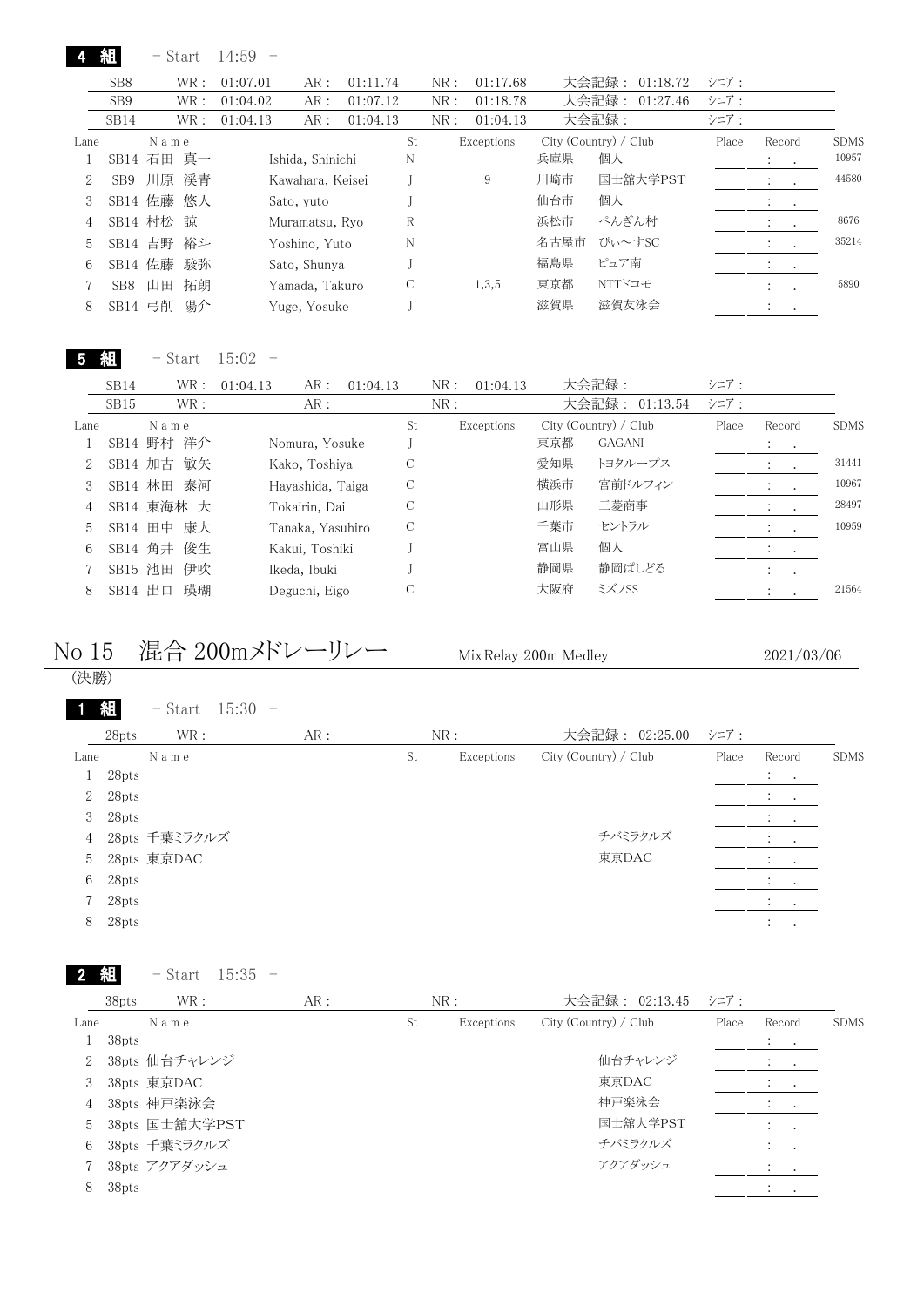### No 17 女子 200m自由形 Women 200m Freestyle

· s ニ · / /<br>(タイム決勝)

|  |  |  | – Start |  | 10:00 |  |
|--|--|--|---------|--|-------|--|
|--|--|--|---------|--|-------|--|

|                |                 | $-$ Start | 10:00    |                  |          |            |     |            |     |                       |       |                                                  |             |
|----------------|-----------------|-----------|----------|------------------|----------|------------|-----|------------|-----|-----------------------|-------|--------------------------------------------------|-------------|
|                | S <sub>5</sub>  | WR :      | 02:44.61 | AR:              | 02:48.33 |            | NR: | 03:08.96   |     | 大会記録: 03:11.20        | シニア:  |                                                  |             |
|                | S <sub>6</sub>  | WR:       | 02:35.09 | AR:              | 02:39.06 |            | NR: | 03:59.67   |     | 大会記録:<br>03:59.67     | シニア:  |                                                  |             |
|                | S <sub>8</sub>  | WR:       | 02:16.04 | AR:              | 02:51.34 |            | NR: | 02:52.44   |     | 大会記録:<br>02:52.44     | シニア:  |                                                  |             |
|                | S <sub>9</sub>  | WR :      | 02:09.88 | AR:              | 02:22.50 |            | NR: | 02:33.61   |     | 大会記録:<br>02:35.18     | シニア:  |                                                  |             |
|                | S <sub>12</sub> | WR :      | 02:10.99 | AR:              |          |            | NR: | 03:00.00   |     | 大会記録:<br>03:26.06     | シニア:  |                                                  |             |
| Lane           |                 | N a m e   |          |                  |          | St         |     | Exceptions |     | City (Country) / Club | Place | Record                                           | <b>SDMS</b> |
| Ŧ              | S <sub>8</sub>  |           |          |                  |          |            |     |            |     |                       |       | $\mathcal{L}=\mathcal{L}$                        |             |
| $\overline{2}$ | S <sub>8</sub>  | 神原<br>みどり |          | Kanbara, Midori  |          |            |     | $*A, 12+$  | 愛知県 | 岡崎竜城 SC               |       | $\mathbf{A}$ and $\mathbf{A}$ and $\mathbf{A}$   |             |
| 3              | S <sub>9</sub>  | 尚美<br>谷口  |          | Taniguchi, Naomi |          | JR.        |     | $3,5,12+$  | 広島市 | 広島市役所                 |       | $\ddot{\phantom{a}}$<br>$\sim$ 100 $\pm$         |             |
| 4              | S <sub>5</sub>  | 由井 真緒里    |          | Yui, Maori       |          | $R - 2021$ |     | A 12       | 群馬県 | 前橋西高校                 |       | $\ddot{\cdot}$<br>$\sim$                         | 30507       |
| 5              | S <sub>9</sub>  | 香代子<br>鈴  |          | Suzu, Kayoko     |          |            |     | 8          | 兵庫県 | 神戸楽泳会                 |       | $\ddot{\cdot}$<br>$\sim$ $\sim$                  |             |
| 6              | S <sub>12</sub> | 鈴木 慶子     |          | Suzuki, Keiko    |          | L          |     | T          | 横浜市 | 39エンショイヨコスカ           |       | $\ddot{\phantom{0}}$<br><b>Contract Contract</b> |             |
| 7              | S <sub>6</sub>  | 加治 桂子     |          | Kaji, Keiko      |          |            |     | $A12+$     | 横浜市 | 東京トリトン                |       | $\cdot$<br>$\sim$                                |             |
| 8              | S <sub>8</sub>  |           |          |                  |          |            |     |            |     |                       |       | $\cdot$<br>$\bullet$                             |             |

2 組

- Start 10:08 -

|      | S <sub>14</sub> |       | WR :   | 02:02.09 | AR:               | 02:11.82 |    | NR: | 02:16.79   |     | 大会記録:                 | シニア:  |           |             |
|------|-----------------|-------|--------|----------|-------------------|----------|----|-----|------------|-----|-----------------------|-------|-----------|-------------|
| Lane |                 | Name  |        |          |                   |          | St |     | Exceptions |     | City (Country) / Club | Place | Record    | <b>SDMS</b> |
|      | S14             |       | 沼田 千奈津 |          | Numata, Tinatu    |          |    |     |            | 熊本市 | エクセレント                |       | $\bullet$ |             |
|      | S14             | 小川    | 春菜     |          | Ogawa, Haruna     |          | N  |     |            | 愛知県 | トヨタループス               |       |           | 33269       |
|      | S14             | 安藤 渉  |        |          | Ando, Ayumi       |          |    |     |            | 千葉県 | 個人                    |       | $\cdot$   |             |
| 4    | S14             |       | 北野 安美紗 |          | Kitano, Amisa     |          | С  |     |            | 奈良県 | ル・登美ヶ丘                |       |           | 33185       |
| 5    | S <sub>14</sub> | 白石    | 美祈     |          | Shiraishi, Minori |          |    |     |            | 山口県 | KSG柳井                 |       |           |             |
| 6    | S14             | 本郷 裕子 |        |          | Hongo, Yuko       |          |    |     |            | 滋賀県 | 滋賀友泳会                 |       |           |             |
|      | S14             | 服部 綾香 |        |          | Hattori, Ayaka    |          |    |     |            | 岐阜県 | すくすく岐阜                |       |           |             |
| 8    | S <sub>14</sub> | 有門 祥子 |        |          | Arikado, Shoko    |          |    |     |            | 川崎市 | 宮前ドルフィン               |       | $\cdot$   |             |
|      |                 |       |        |          |                   |          |    |     |            |     |                       |       |           |             |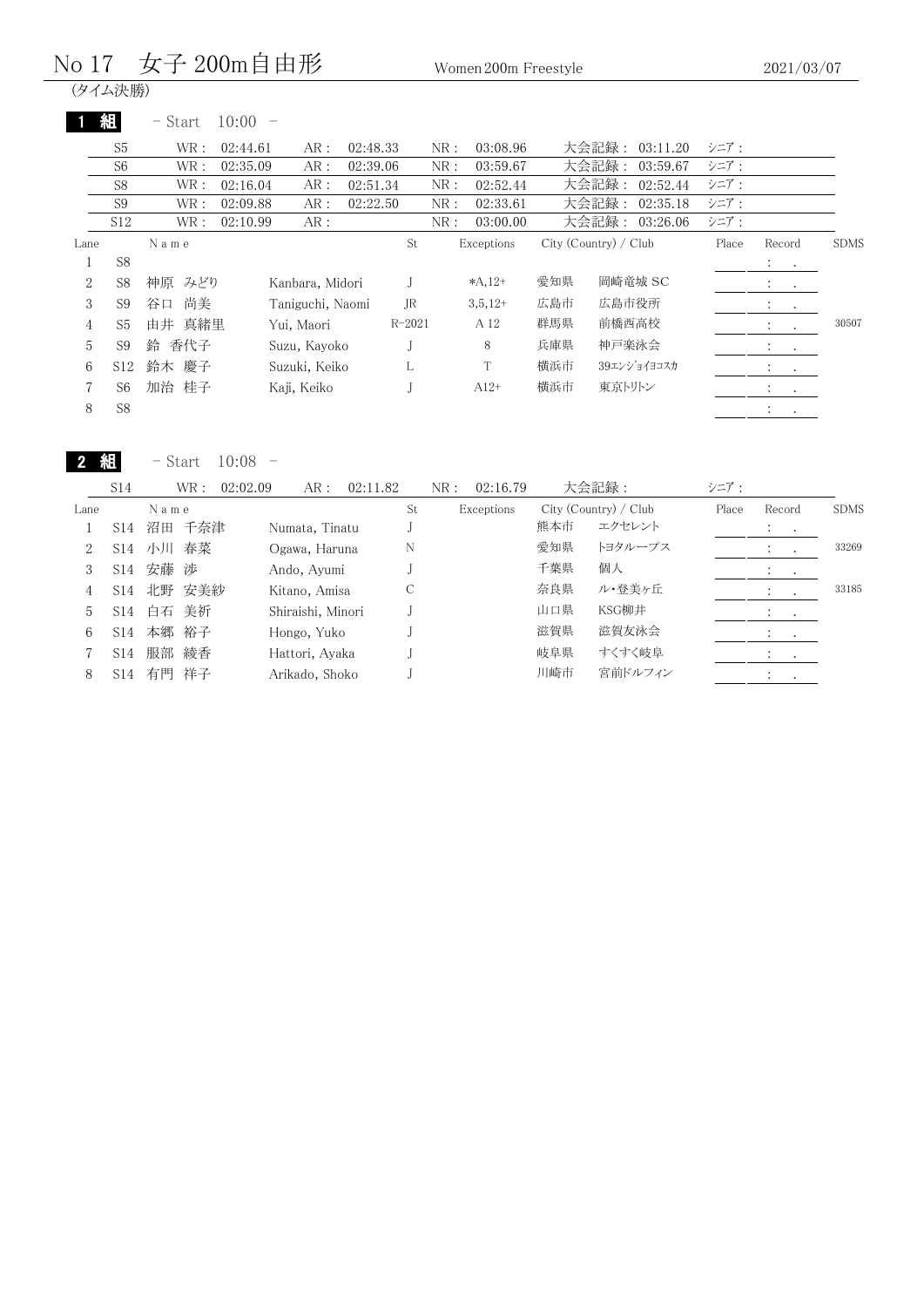#### $\rm No~18~~$  男子  $\rm 200m$ 自由形  $\rm M_{\rm en}$   $\rm 200m$  Freestyle

(タイム決勝)

|      | 組              | $-$ Start | 10:20             |          |     |     |              |     |                       |       |                                                  |             |
|------|----------------|-----------|-------------------|----------|-----|-----|--------------|-----|-----------------------|-------|--------------------------------------------------|-------------|
|      | S4             | WR :      | 02:53.06<br>AR :  | 02:53.22 |     | NR: | 02:53.22     |     | 大会記録:<br>06:28.22     | シニア:  |                                                  |             |
|      | S <sub>5</sub> | WR:       | 02:23.65<br>AR:   | 02:58.11 |     | NR: | 02:58.74     |     | 大会記録:<br>03:29.04     | シニア:  |                                                  |             |
|      | S <sub>6</sub> | WR :      | AR:<br>02:20.19   | 02:33.19 |     | NR: | 02:43.75     |     | 大会記録:<br>03:15.63     | シニア:  |                                                  |             |
|      | S <sub>8</sub> | WR :      | AR:<br>02:07.16   | 02:08.84 |     | NR: | 02:48.68     |     | 大会記録:<br>02:48.68     | シニア:  |                                                  |             |
|      | S <sub>9</sub> | WR :      | AR:<br>01:59.02   | 02:10.49 |     | NR: | 02:09.57     |     | 大会記録:<br>02:25.76     | シニア:  |                                                  |             |
| Lane |                | Name      |                   |          | St. |     | Exceptions   |     | City (Country) / Club | Place | Record                                           | <b>SDMS</b> |
|      | S <sub>4</sub> | 小林<br>健三  | Kobayashi, Kenzo  |          | R   |     | $A\,3,5,12+$ | 浜松市 | ぺんぎん村                 |       | $\ddot{\cdot}$<br>$\sim 100$                     | 3477        |
| 2    | S <sub>5</sub> | 昌矢<br>小石  | Koishi, Masaya    |          | R   |     | A1,3,5,12    | 横浜市 | 宮前ドルフィン               |       | $\ddot{\cdot}$<br>$\ddot{\phantom{a}}$           | 44563       |
| 3    | S <sub>9</sub> | 宏樹<br>長原  | Nagahara, Hiroki  |          | L   |     | 8            | 大阪市 | 個人(大阪市)               |       | $\ddot{\phantom{0}}$<br><b>Contract Contract</b> |             |
| 4    | S <sub>9</sub> | 仙代 圭紀     | Sendai, Yoshinori |          | JR  |     | $A12+$       | 東京都 | チバミラクルズ               |       | $\ddot{\cdot}$<br>$\sim$ $\sim$                  |             |
| 5    | S <sub>8</sub> | 横山<br>航也  | Yokoyama, Koya    |          | J   |     | $*12+$       | 札幌市 | 札幌市役所                 |       | ÷<br>$\bullet$                                   |             |
| 6    | S <sub>5</sub> | 菅原<br>紘汰  | Sugawara, Kota    |          | C   |     | AYE 7        | 秋田県 | ミラクルスイミー              |       | $\ddot{\phantom{a}}$                             | 42555       |
| 7    | S <sub>6</sub> | 石崎 構一     | Ishizaki, Koichi  |          | R   |     | $A12+$       | 兵庫県 | 兵庫SC                  |       | $\ddot{\cdot}$<br>$\sim$                         |             |
| 8    | S <sub>4</sub> |           |                   |          |     |     |              |     |                       |       | $\ddot{\phantom{a}}$<br>$\cdot$                  |             |

2 組 - Start 10:28 -

|      | S10             |       | WR : | 01:54.46 | AR:              | 02:18.75 |            | NR: | 02:31.25   |      | 大会記録: 02:34.59        | シニア:  |                             |           |             |
|------|-----------------|-------|------|----------|------------------|----------|------------|-----|------------|------|-----------------------|-------|-----------------------------|-----------|-------------|
|      | S <sub>13</sub> |       | WR : | 01:50.34 | AR:              | 02:04.53 |            | NR: | 02:06.48   |      | 大会記録:<br>02:24.04     | シニア:  |                             |           |             |
|      | S14             |       | WR : | 01:52.96 | AR:              | 01:56.32 |            | NR: | 01:57.11   |      | 大会記録:                 | シニア:  |                             |           |             |
| Lane |                 | Name  |      |          |                  |          | St         |     | Exceptions |      | City (Country) / Club | Place | Record                      |           | <b>SDMS</b> |
|      | S <sub>10</sub> | 曽輪    | 貴博   |          | Sowa, Takahiro   |          |            |     | 9          | 和歌山県 | 個人(和歌山県)              |       | <b>Allen Art</b>            |           |             |
| 2    | S <sub>14</sub> | 橘高    | 孝太   |          | Kitsutaka, Kota  |          |            |     |            | 大阪府  | $A \cdot S \cdot A$   |       | $\cdot$                     | $\bullet$ |             |
| 3    | S <sub>14</sub> | 山中    | 優輝   |          | Yamanaka, Yuki   |          | R          |     |            | 仙台市  | 個人                    |       | $\sim$ $\sim$               |           | 24337       |
| 4    | S14             | 久永 和典 |      |          | Hisanaga, Kazuno |          |            |     |            | 神戸市  | 大阪泳ごう会                |       | $\ddot{\phantom{1}}$        | $\sim$    |             |
| 5    | S <sub>14</sub> | 前田    | 龍佑   |          | Maeda, Ryusuke   |          | N          |     |            | 静岡市  | 静岡ぱしどる                |       | <b>Contract</b>             |           | 35215       |
| 6    | S <sub>14</sub> | 橋爪    | 雄哉   |          | Hashizume, Yuva  |          |            |     |            | 神戸市  | 大阪泳ごう会                |       | $\mathcal{L} = \{1,2,3,4\}$ |           |             |
|      | S <sub>13</sub> | 清水    | 滉太   |          | Shimizu, Kota    |          | $R - 2021$ |     | $\Omega$   | 東京都  | 国士舘大学PST              |       | $\ddot{\phantom{a}}$        | $\sim$    | 33189       |
| 8    | S <sub>10</sub> | 今井    | 毅    |          | Imai, Takeshi    |          |            |     | 8          | 栃木県  | 栃木とびうお                |       | $\cdot$                     |           |             |
|      |                 |       |      |          |                  |          |            |     |            |      |                       |       |                             |           |             |

3 組 - Start 10:33 -

|      | <b>JDSA</b>     | WR :       | AR :             |            | NR:             |     | 大会記録:                 | シニア:  |                                |             |
|------|-----------------|------------|------------------|------------|-----------------|-----|-----------------------|-------|--------------------------------|-------------|
|      | S14             | WR :       | 01:52.96<br>AR:  | 01:56.32   | 01:57.11<br>NR: |     | 大会記録:                 | シニア:  |                                |             |
| Lane |                 | Name       |                  | St         | Exceptions      |     | City (Country) / Club | Place | Record                         | <b>SDMS</b> |
|      | S <sub>14</sub> | 蓮野 巧人      | Hasuno, Takuto   | $R - 2020$ |                 | 新潟市 | 新潟水泳協会                |       | $\ddot{\phantom{0}}$<br>$\sim$ | 35042       |
| 2    | S <sub>14</sub> | 関 ケビン      | Seki, Kebin      |            |                 | 大阪府 | 大阪泳ごう会                |       |                                |             |
|      |                 | S14 村上 舜也  | Murakami, Shunya | C          |                 | 東京都 | フリースタイル               |       |                                | 19939       |
| 4    |                 | JDSA 津田 悠太 | Tsuda, Yuta      |            |                 | 静岡県 | <b>JDSA</b>           |       |                                |             |
| 5    | S <sub>14</sub> | 宮崎 哲       | Miyazaki, Satoru | С          |                 | 札幌市 | あいおいニッセイ              |       |                                | 8678        |
| 6    | S14             | 坂倉 航季      | Sakakura, Koki   | C          |                 | 三重県 | 津トップSC                |       |                                | 29906       |
|      | S14             | 上村 温       | Uemura, Haruhi   |            |                 | 千葉県 | 個人                    |       | $\cdot$<br>$\sim$              |             |
| 8    | S <sub>14</sub> | 敏矢<br>加古   | Kako, Toshiya    | С          |                 | 愛知県 | トヨタループス               |       |                                | 31441       |
|      |                 |            |                  |            |                 |     |                       |       |                                |             |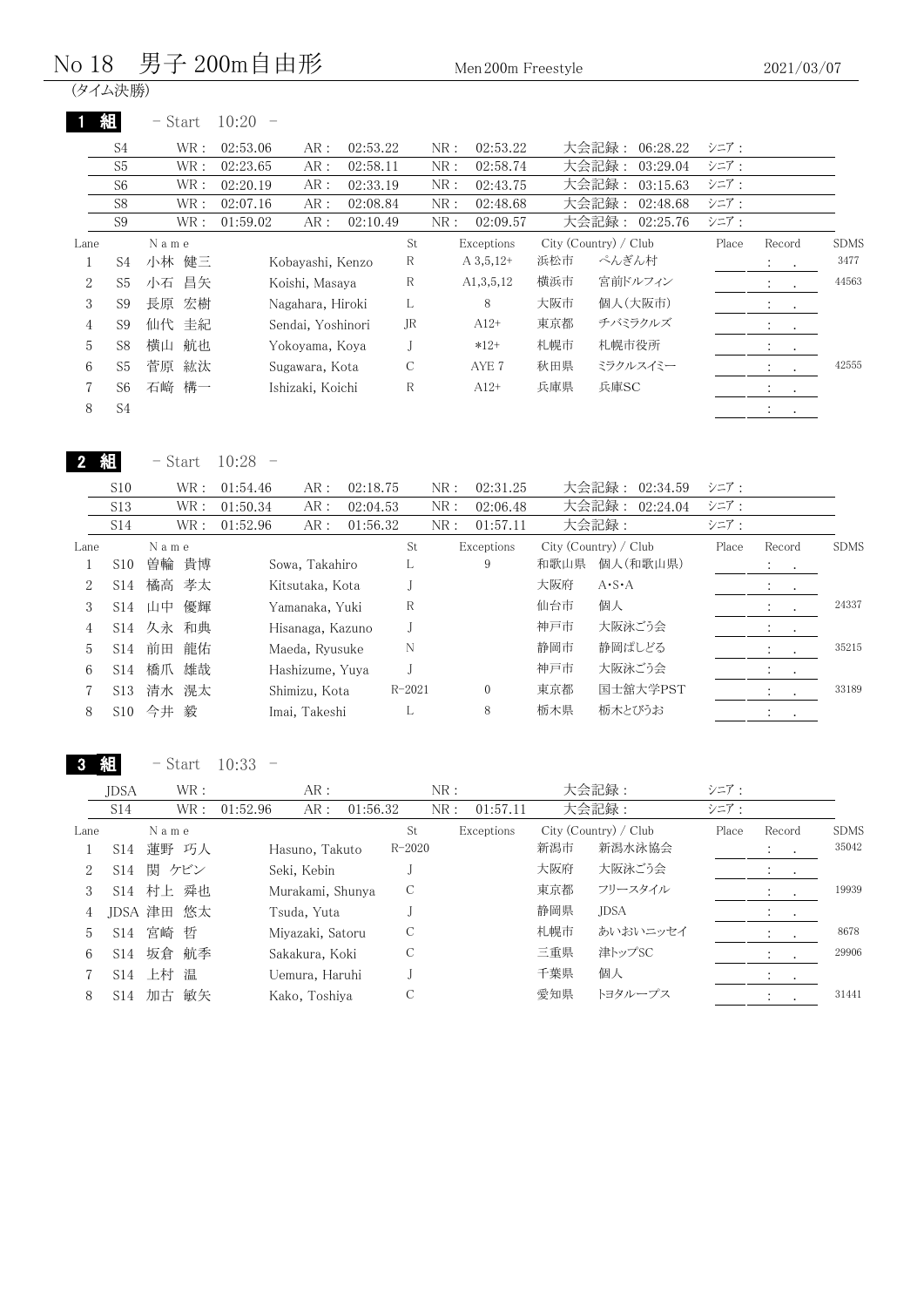## No 19 女子 100mバタフライ Women 100m Butterfly

| (タイム決勝) |  |
|---------|--|
|         |  |

|      |                 | $-$ Start | $10:45 -$ |                          |          |     |            |     |                       |       |                                                                      |             |
|------|-----------------|-----------|-----------|--------------------------|----------|-----|------------|-----|-----------------------|-------|----------------------------------------------------------------------|-------------|
|      | S14             | WR :      | 01:03.68  | AR:                      | 01:06.45 | NR: | 01:11.21   |     | 大会記録:                 | シニア:  |                                                                      |             |
| Lane |                 | Name      |           |                          |          | St  | Exceptions |     | City (Country) / Club | Place | Record                                                               | <b>SDMS</b> |
|      | <b>S14</b>      |           |           |                          |          |     |            |     |                       |       | $\mathbb{Z}^n$ . Then                                                |             |
| 2    | S <sub>14</sub> |           |           |                          |          |     |            |     |                       |       | $\mathcal{L}_{\text{max}}$                                           |             |
| 3    | S14             | 森下 綾子     |           | Morishita, Ayako         |          |     |            | 東京都 | おともだちS                |       |                                                                      |             |
| 4    | S14             | 佐藤 真美     |           | Sato, Mami               |          |     |            | 広島市 | パラスイ広島                |       |                                                                      |             |
| 5    | S14             | 玲美奈<br>山田 |           | Yamada, Remina           |          |     |            | 宮崎県 | 個人                    |       | $1 - 1 - 1$                                                          |             |
| 6    | <b>S14</b>      |           |           |                          |          |     |            |     |                       |       | $\sim$ 100 $\mu$                                                     |             |
| 7    | S <sub>14</sub> |           |           |                          |          |     |            |     |                       |       | $\mathcal{I}^{\mathcal{I}}$ , $\mathcal{I}^{\mathcal{I}}$<br>$\cdot$ |             |
| 8    | S14             |           |           |                          |          |     |            |     |                       |       | $\bullet$                                                            |             |
|      |                 | $-$ Start | 10:48     | $\overline{\phantom{a}}$ |          |     |            |     |                       |       |                                                                      |             |
|      | JDSA            | WR:       |           | AR:                      |          | NR: |            |     | 大会記録:                 | シニア:  |                                                                      |             |

|                | .,              |      |            |          |                  |          |    |     |            |     |                       |       |           |           |             |
|----------------|-----------------|------|------------|----------|------------------|----------|----|-----|------------|-----|-----------------------|-------|-----------|-----------|-------------|
|                | S <sub>14</sub> |      | WR:        | 01:03.68 | AR:              | 01:06.45 |    | NR: | 01:11.21   |     | 大会記録:                 | シニア:  |           |           |             |
| Lane           |                 | Name |            |          |                  |          | St |     | Exceptions |     | City (Country) / Club | Place | Record    |           | <b>SDMS</b> |
|                | S14             |      |            |          |                  |          |    |     |            |     |                       |       | $\bullet$ | $\bullet$ |             |
| 2              | S14             | 原田   | 知菜美        |          | Harada, Chinami  |          | N  |     |            | 大阪府 | ㈱クイック                 |       |           |           | 20920       |
| 3              |                 |      | S14 井上 舞美  |          | Inoue, Mami      |          |    |     |            | 滋賀県 | イトマン大津                |       |           |           | 33203       |
| 4              |                 |      | JDSA 齋藤 京香 |          | Saito, Kyoka     |          |    |     |            | 山梨県 | 山梨学院大学                |       |           | $\cdot$   |             |
| $\mathfrak{h}$ |                 |      | S14 木下 萌実  |          | Kinoshita, Moemi |          | С  |     |            | 横浜市 | 宮前ドルフィン               |       |           |           | 29905       |
| 6              | S14             |      | 渡邉 麗美      |          | Watanabe, Remi   |          | С  |     |            | 川崎市 | NECGSC溝の口             |       |           |           | 17825       |
|                | S14.            |      | 山根 准子      |          | Yamane, Junko    |          | R  |     |            | 大阪市 | $A \cdot S \cdot A$   |       |           |           | 20921       |
| 8              | S <sub>14</sub> |      |            |          |                  |          |    |     |            |     |                       |       |           |           |             |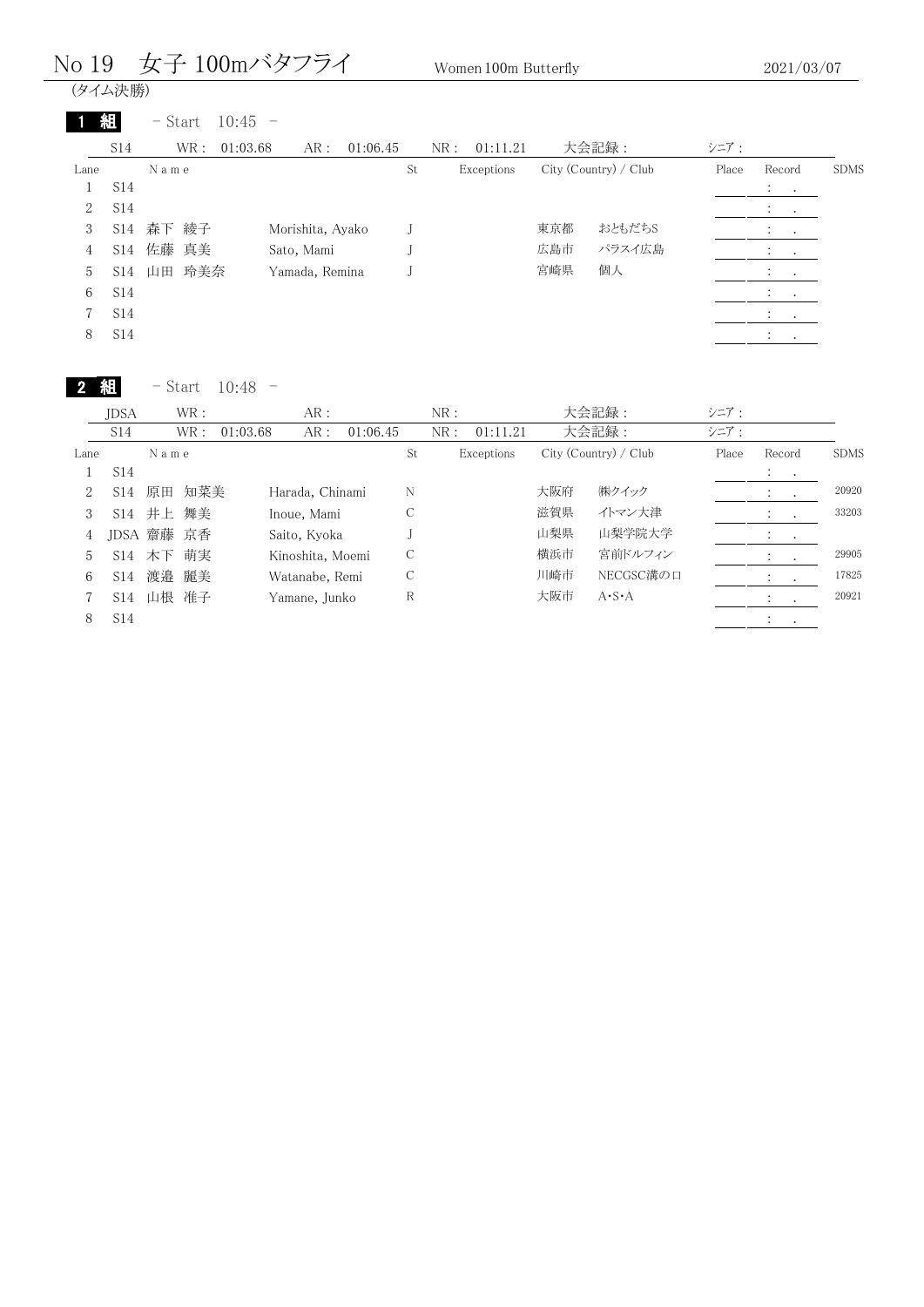#### No 20 男子 100mバタフライ Men 100m Butterfly

(タイム決勝)

|      | 組              | - Start  | $10:51 -$   |                  |            |     |            |     |                       |       |                                                               |             |
|------|----------------|----------|-------------|------------------|------------|-----|------------|-----|-----------------------|-------|---------------------------------------------------------------|-------------|
|      | S <sub>8</sub> | WR:      | 00:59.19    | AR:              | 00:59.19   | NR: | 01:04.87   |     | 大会記録:<br>01:06.38     | シニア:  |                                                               |             |
|      | S <sub>9</sub> | WR:      | 00:58.91    | AR:              | 01:00.11   | NR: | 01:02.33   |     | 大会記録:<br>01:02.33     | シニア:  |                                                               |             |
|      | S10            | WR:      | 00:54.71    | AR:              | 01:01.55   | NR: | 01:01.51   |     | 大会記録: 01:04.54        | シニア:  |                                                               |             |
| Lane |                | Name     |             |                  | St         |     | Exceptions |     | City (Country) / Club | Place | Record                                                        | <b>SDMS</b> |
|      | S <sub>8</sub> |          |             |                  |            |     |            |     |                       |       | $\mathcal{I}^{\mathcal{I}}$ , and $\mathcal{I}^{\mathcal{I}}$ |             |
| 2    | S <sub>8</sub> |          |             |                  |            |     |            |     |                       |       | $\sim 100$<br>$\cdot$                                         |             |
| 3    | S8             | 羽賀<br>昭徒 | Haga, Akito |                  | R          |     | 1,2,4      | 岐阜県 | 個人(岐阜県)               |       | $\ddot{\phantom{0}}$<br>$\bullet$                             | 5269        |
| 4    | S <sub>9</sub> | 岡島<br>貫太 |             | Okajima, Kanta   | $R - 2022$ |     | 3,5        | 愛知県 | 日本福祉大付                |       | $1 - 1$                                                       | 42552       |
| 5    | S10            | 村本<br>暁彦 |             | Muramoto, Akihik | R          |     | 1,3,5      | 兵庫県 | 神戸楽泳会                 |       | <b>Service Control</b>                                        |             |
| 6    | S <sub>8</sub> |          |             |                  |            |     |            |     |                       |       | $\mathbb{R}^n$ and $\mathbb{R}^n$                             |             |
|      | S <sub>8</sub> |          |             |                  |            |     |            |     |                       |       |                                                               |             |
| 8    | S <sub>8</sub> |          |             |                  |            |     |            |     |                       |       | $\ddot{\cdot}$                                                |             |
|      |                |          |             |                  |            |     |            |     |                       |       |                                                               |             |

 $10:55 -$ 

|      | S <sub>8</sub>  |      | WR :   | 00:59.19 | AR:               | 00:59.19 |    | NR: | 01:04.87   |      | 大会記録: 01:06.38        | シニア:  |                |         |             |
|------|-----------------|------|--------|----------|-------------------|----------|----|-----|------------|------|-----------------------|-------|----------------|---------|-------------|
|      | S14             |      | WR :   | 00:54.46 | AR:               | 00:55.72 |    | NR: | 00:55.72   |      | 大会記録:                 | シニア:  |                |         |             |
| Lane |                 | Name |        |          |                   |          | St |     | Exceptions |      | City (Country) / Club | Place | Record         |         | <b>SDMS</b> |
|      | S14             |      | 森山 大樹  |          | Moriyama, Daiki   |          | N  |     |            | 佐賀県  | 伊万里SC                 |       | $\ddot{\cdot}$ |         | 39322       |
| 2    | S <sub>14</sub> |      | 松原 彰儀  |          | Matsubara, Akiyos |          |    |     |            | 兵庫県  | アース製薬㈱                |       |                |         |             |
| 3    | S8              |      | 荻原 虎太郎 |          | Ogiwara, Kotaro   |          | С  |     | 1,2,4      | 千葉市  | セントラルスポーツ             |       |                |         | 36120       |
| 4    | S14             |      | 加地 竜也  |          | Kaji, Tatsuya     |          |    |     |            | 千葉市  | 気愛水泳塾                 |       |                |         |             |
| 5    | S14             | 勝部   | 颯馬     |          | Katsube, Soma     |          |    |     |            | 大阪府  | 大阪泳ごう会                |       |                | $\cdot$ |             |
| 6    | S14             | 座安   | 将太     |          | Zavasu, Shota     |          | N  |     |            | 川崎市  | 宮前ドルフィン               |       |                |         | 10964       |
|      | S14             |      | 橘高 孝太  |          | Kitsutaka, Kota   |          |    |     |            | 大阪府  | $A \cdot S \cdot A$   |       | $\cdot$        | $\sim$  |             |
| 8    | S <sub>14</sub> | 砂生   | 陸玖     |          | Saso, Riku        |          |    |     |            | 名古屋市 | ぴぃ~すSC                |       |                |         |             |
|      |                 |      |        |          |                   |          |    |     |            |      |                       |       |                |         |             |

組

- Start 10:58 -

| S10 | WR : | 00:54.71                       | AR : | 01:01.55            | NR:  | 01:01.51 | 大会記録: 01:04.54  シニア: |        |
|-----|------|--------------------------------|------|---------------------|------|----------|----------------------|--------|
| UII |      | 01:01:12                       |      | AR: 01:01.17        | NR : | 01:01.17 | 大会記録: 01:01.45 シニア:  |        |
|     |      | $M/D$ $\cdot$ 00 $\cdot$ 54 46 |      | $AD \cdot 00.55.79$ | ND.  | 00.55.79 | 十个印纪.                | $\sim$ |

|      | 514              | WK :     | UU:54.46<br>AK :<br>UU:55.72 |        | NK :<br>UU:55.72 |     | 大会記録:                   | ンーノー  |                   |             |
|------|------------------|----------|------------------------------|--------|------------------|-----|-------------------------|-------|-------------------|-------------|
| Lane |                  | Name     |                              | St     | Exceptions       |     | $City$ (Country) / Club | Place | Record            | <b>SDMS</b> |
|      | S <sub>10</sub>  | 瑛翔<br>南井 | Minai, Akito                 | JR2021 | 8                | 滋賀県 | 比叡山高校                   |       | $\ddot{\cdot}$    | 44564       |
|      | S <sub>14</sub>  | 福留<br>竜平 | Fukudome, Ryuhei             | N      |                  | 愛知県 | 小原建設                    |       |                   | 10956       |
| 3    | S14              | 池田 真隆    | Ikeda, Masataka              |        |                  | 川崎市 | 宮前ドルフィン                 |       | $\cdot$<br>$\sim$ |             |
|      | S <sub>11</sub>  | 木村 敬一    | Kimura, Keiichi              | С      | TB <sub>0</sub>  | 東京都 | 東京ガス(株)                 |       |                   | 6597        |
| 5    | S <sub>1</sub> 1 | 宇宙<br>富田 | Tomita, Uchu                 | С      | TB               | 東京都 | 日体大大学院                  |       |                   | 26537       |
| 6.   | S14              | 髙柳 春貴    | Takayanagi, Haru             | R      |                  | 浜松市 | ぺんぎん村                   |       |                   | 8680        |
|      | S <sub>14</sub>  | 野村 洋介    | Nomura, Yosuke               |        |                  | 東京都 | <b>GAGANI</b>           |       |                   |             |
| 8    | S <sub>14</sub>  | 泰河<br>林田 | Hayashida, Taiga             | С      |                  | 横浜市 | 宮前ドルフィン                 |       |                   | 10967       |
|      |                  |          |                              |        |                  |     |                         |       |                   |             |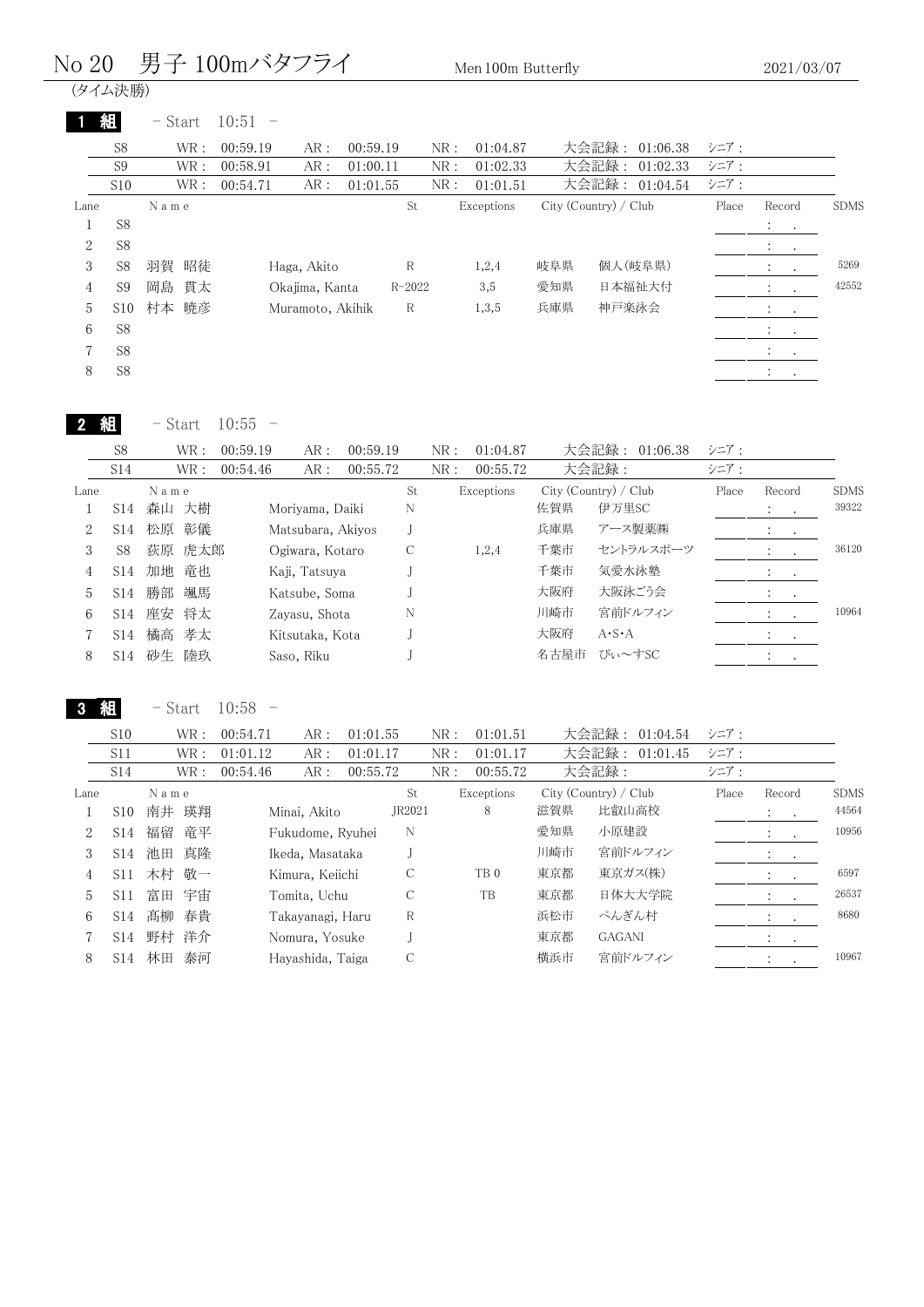4 組 - Start 11:01 -

|      | <b>JDSA</b>     | WR:        |          | AR:              |          |            | NR: |            |      | 大会記録:                 | シニア:  |                                 |             |
|------|-----------------|------------|----------|------------------|----------|------------|-----|------------|------|-----------------------|-------|---------------------------------|-------------|
|      | S <sub>9</sub>  | WR:        | 00:58.91 | AR:              | 01:00.11 |            | NR: | 01:02.33   |      | 大会記録:<br>01:02.33     | シニア:  |                                 |             |
|      | S <sub>14</sub> | WR:        | 00:54.46 | AR:              | 00:55.72 |            | NR: | 00:55.72   |      | 大会記録:                 | シニア:  |                                 |             |
| Lane |                 | Name       |          |                  |          | St         |     | Exceptions |      | City (Country) / Club | Place | Record                          | <b>SDMS</b> |
|      | S14             | 村上 舜也      |          | Murakami, Shunya |          | С          |     |            | 東京都  | フリースタイル               |       | $\ddot{\phantom{0}}$<br>$\cdot$ | 19939       |
| 2    | S14             | 宮崎 哲       |          | Miyazaki, Satoru |          | С          |     |            | 札幌市  | あいおいニッセイ              |       | ÷<br>$\bullet$                  | 8678        |
| 3    | S <sub>14</sub> | 中島<br>啓智   |          | Nakajima, Keichi |          | С          |     |            | 千葉県  | あいおいニッセイ              |       |                                 | 23756       |
| 4    |                 | JDSA 津田 悠太 |          | Tsuda, Yuta      |          |            |     |            | 静岡県  | <b>JDSA</b>           |       | $\cdot$<br>$\bullet$            |             |
| 5    | S <sub>14</sub> | 東海林 大      |          | Tokairin, Dai    |          | С          |     |            | 山形県  | 三菱商事                  |       |                                 | 28497       |
| 6    | S <sub>14</sub> | 松田 天空      |          | Matsuda, Anku    |          |            |     |            | 東京都  | <b>GAGANI</b>         |       |                                 |             |
|      | S14             | 鴨<br>弘之    |          | Kamo, Hiroyuki   |          | R          |     |            | 名古屋市 | <b>APS</b>            |       | $\ddot{\phantom{1}}$<br>$\cdot$ | 17824       |
| 8    | S9              | 久保 大樹      |          | Kubo, Daiki      |          | $R - 2020$ |     | 12+        | 大阪市  | KBSクボタ                |       |                                 | 30294       |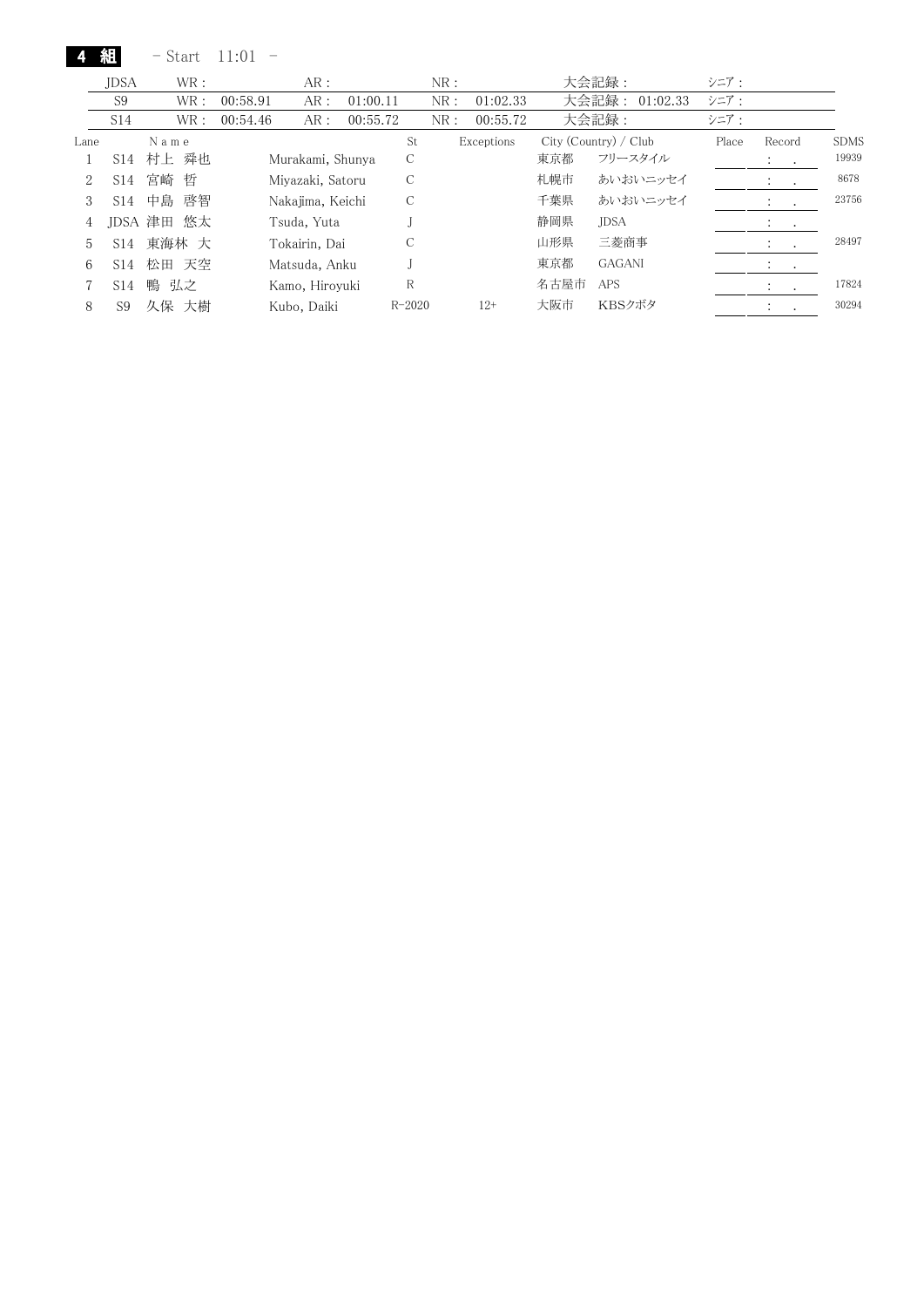### No 21 女子 100m背泳ぎ Women 100m Backstroke

| (タイム決勝) |  |
|---------|--|
|         |  |

|                      | 組               | $11:04 -$<br>- Start              |                  |          |                    |     |            |     |                                    |       |                                  |             |
|----------------------|-----------------|-----------------------------------|------------------|----------|--------------------|-----|------------|-----|------------------------------------|-------|----------------------------------|-------------|
|                      | S <sub>2</sub>  | $\operatorname{WR}$ :<br>02:07.09 | AR:              | 02:07.09 |                    | NR: |            |     | 大会記録:                              | シニア:  |                                  |             |
|                      | S <sub>6</sub>  | WR :<br>01:21.43                  | AR :             | 01:21.43 |                    | NR: | 01:56.44   |     | 大会記録:<br>01:56.44                  | シニア:  |                                  |             |
|                      | S7              | WR :<br>01:19.47                  | AR:              | 01:22.72 |                    | NR: | 01:38.93   |     | 大会記録:<br>01:43.25                  | シニア:  |                                  |             |
|                      | S <sub>8</sub>  | WR :<br>01:08.04                  | AR:              | 01:22.17 |                    | NR: | 01:31.80   |     | 大会記録:<br>01:33.96                  | シニア:  |                                  |             |
|                      | S11             | WR :<br>01:16.40                  | AR:              | 01:16.40 |                    | NR: | 01:18.59   |     | 大会記録:<br>01:23.38                  | シニア:  |                                  |             |
| Lane                 |                 | N a m e                           |                  |          | St                 |     | Exceptions |     | City (Country) / Club              | Place | Record                           | <b>SDMS</b> |
| 1                    | S <sub>6</sub>  |                                   |                  |          |                    |     |            |     |                                    |       |                                  |             |
| $\overline{2}$       | S <sub>6</sub>  | 加治 桂子                             | Kaji, Keiko      |          | J                  |     | $A12+$     | 横浜市 | 東京トリトン                             |       | $\bullet$                        |             |
| 3                    | S <sub>8</sub>  | 小笠原 りさ                            | Ogasawara, Risa  |          | L                  |     | $12+$      | 横浜市 | 宮前ドルフィン                            |       | <b>All Contracts</b>             |             |
| 4                    | S11             | 宮川 珠和                             | Miyagawa, Miyori |          | L                  |     | T          | 大阪府 | 大阪シーホース                            |       | $\bullet$                        |             |
| 5                    | S7              | 小池<br>早由里                         | Koike, Sayuri    |          | JL                 |     | 12         | 山梨県 | 個人(山梨県)                            |       |                                  |             |
| 推薦<br>6              | S <sub>2</sub>  | 美幸<br>山田                          | Yamada, Miyuki   |          | R2024              |     | AEY7,12+   | 新潟県 | WS新潟                               |       | $\bullet$                        | 44562       |
| 7                    | S <sub>6</sub>  |                                   |                  |          |                    |     |            |     |                                    |       | A.<br><b>Contract Contract</b>   |             |
| 8                    | S <sub>6</sub>  |                                   |                  |          |                    |     |            |     |                                    |       | $\mathcal{I}^{\text{max}}$ , and |             |
| $\mathbf{2}$         | 組               | $11:09 -$<br>– Start              |                  |          |                    |     |            |     |                                    |       |                                  |             |
|                      | S <sub>8</sub>  | WR :<br>01:08.04                  | AR:              | 01:22.17 |                    | NR: | 01:31.80   |     | 大会記録:<br>01:33.96                  | シニア:  |                                  |             |
|                      | S <sub>9</sub>  | 01:07.41<br>WR:                   | AR:              | 01:13.54 |                    | NR: | 01:18.40   |     | 大会記録:<br>01:20.52                  | シニア:  |                                  |             |
|                      | S <sub>11</sub> | 01:16.40<br>WR :                  | AR:              | 01:16.40 |                    | NR: | 01:18.59   |     | 大会記録:<br>01:23.38                  | シニア:  |                                  |             |
|                      | S14             | WR:<br>01:04.05                   | AR:              | 01:07.63 |                    | NR: | 01:12.05   |     | 大会記録:                              | シニア:  |                                  |             |
| Lane<br>$\mathbf{1}$ |                 | N a m e<br>○14 清藤 偏龙              | Endo Vuka        |          | St<br>$\mathbf{L}$ |     | Exceptions |     | City (Country) / Club<br>秋田県 ミラクルS | Place | Record                           | <b>SDMS</b> |

|   | S14             |      | 遠藤 優花      | Endo, Yuka       |            |            | 秋田県 | ミラクルS    |  |       |
|---|-----------------|------|------------|------------------|------------|------------|-----|----------|--|-------|
|   | S9              |      | 中道 穂香      | Nakamichi, Honok | R          | 9          | 埼玉県 | 早稲田大学    |  | 26535 |
|   | S <sub>14</sub> |      | 箕浦 のどか     | Minoura, Nodoka  |            |            | 大阪市 | 大阪泳ごう会   |  |       |
|   | S <sub>11</sub> | 小野   | 智華子        | Ono, Chikako     | C          | TB         | 東京都 | あいおいニッセイ |  | 6640  |
|   | S <sub>9</sub>  |      | 前田 恵麻      | Maeda, Ema       | $R - 2025$ | 1,3,5      | 福井県 | 福工大福井中   |  | 42260 |
| 6 |                 |      | S14 小林 和華子 | Kobayashi, Wakak |            |            | 埼玉県 | 個人       |  |       |
|   | S <sub>14</sub> | 坂本 杏 |            | Sakamoto, Anzu   |            |            | 茨城県 | 茨城TKSC   |  |       |
|   | S8              |      | 平野 エリ子     | hirano, Eriko    |            | $A3,5,12+$ | 茨城県 | 茨城DOSC   |  |       |
|   |                 |      |            |                  |            |            |     |          |  |       |

3 組 - Start 11:12 -

Lane N a m e St Exceptions City (Country) / Club Place Record SDMS 1 S9 浦田 愛美 Urata, Manami R-2021 8 東京都 三輪田学園高校 : . 33334 2 JDSA 平林 花香 Hirabayashi, Hana J オ阪市 JDSA : . 3 S13 笠本 明里 Kasamoto, Akari R-2019 T 神戸市 神戸楽泳会 : . 6975 4 JDSA 中東 郁葉 Nakahigashi, Ikuh J 長野県 東海学園大学 : . 5 S14 福井 香澄 Fukui, Kasumi C 滋賀県 滋賀友泳会 : . 34348 6 S14 出口 舞 Deguchi, Mai R H 川崎市 宮前ドルフィン : . 31308 7 S14 芹澤 美希香 Serizawa, Mikika C 横浜市 宮前ドルフィン : . 39319 8 S14 髙木 紗知 Takagi, Sachi R 大阪市 BIG鶴見 : . 35064 JDSA WR : AR : NR : 大会記録 : シニア : S9 WR: 01:07.41 AR: 01:13.54 NR: 01:18.40 大会記録: 01:20.52 シニア: S13 WR: 01:05.76 AR: 01:06.42 NR: 01:11.52 大会記録: 01:15.19 シニア: S14 WR: 01:04.05 AR: 01:07.63 NR: 01:12.05 大会記録 : シニア: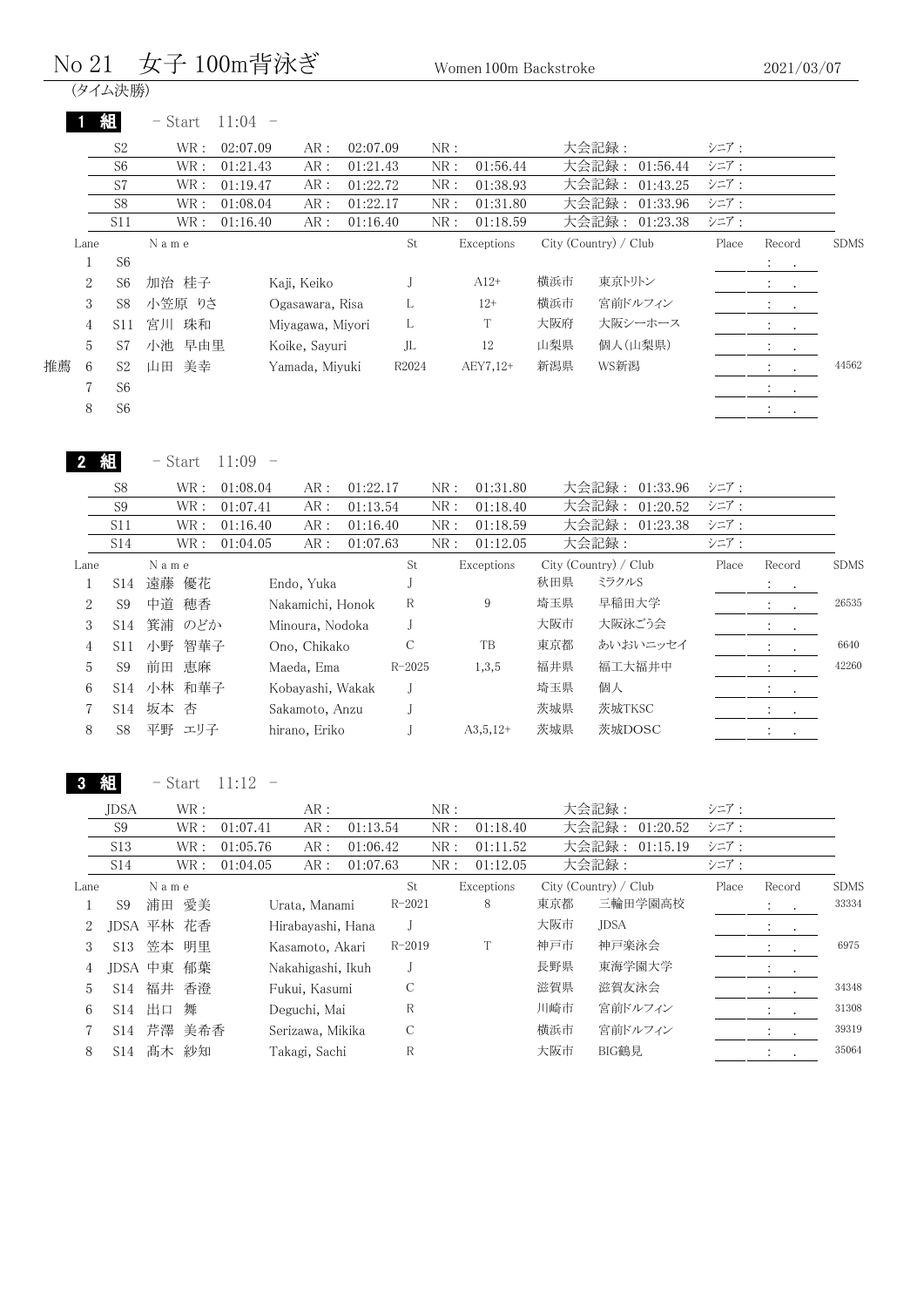#### No 22 男子 100m背泳ぎ <sub>Men 100m Backstroke</sub>

(タイム決勝)

|      | 組              | 11:16<br>$-$ Start |                   |          |    |     |            |     |                       |       |                                                         |             |
|------|----------------|--------------------|-------------------|----------|----|-----|------------|-----|-----------------------|-------|---------------------------------------------------------|-------------|
|      | S <sub>6</sub> | WR:<br>01:10.84    | AR:               | 01:10.84 |    | NR: | 01:32.21   |     | 大会記録: 01:38.70        | シニア:  |                                                         |             |
|      | S7             | WR:<br>01:08.92    | AR:               | 01:14.71 |    | NR: | 01:15.39   |     | 大会記録:<br>01:17.78     | シニア:  |                                                         |             |
|      | S <sub>8</sub> | WR :<br>01:02.90   | AR:               | 01:02.90 |    | NR: | 01:11.58   |     | 大会記録:<br>01:12.89     | シニア:  |                                                         |             |
|      | S <sub>9</sub> | WR :<br>01:01.22   | AR:               | 01:03.20 |    | NR: | 01:10.24   |     | 大会記録: 01:13.29        | シニア:  |                                                         |             |
| Lane |                | Name               |                   |          | St |     | Exceptions |     | City (Country) / Club | Place | Record                                                  | <b>SDMS</b> |
|      | S7             |                    |                   |          |    |     |            |     |                       |       | $\mathcal{L}^{\text{max}}$ , $\mathcal{L}^{\text{max}}$ |             |
| 2    | S7             | 海老塚 主税             | Ebizuka, Chikara  |          | L  |     | A12        | 横浜市 | 宮前ドルフィン               |       | Φ.<br><b>Contract Contract</b>                          |             |
| 3    | S <sub>9</sub> | 明彦<br>中島           | Nakajima, Akihiko |          | LR |     | $12+$      | 群馬県 | ぐんま障水協                |       | <b>All Contracts</b>                                    |             |
| 4    | S <sub>8</sub> | 修哉<br>古川           | Furukawa, Shuya   |          | L  |     | 1,3,5      | 兵庫県 | 光都SC                  |       | $\mathcal{V}=\frac{1}{2}$ .                             |             |
| 5    | S <sub>9</sub> | 中根<br>暖            | Nakane, Hinata    |          | L  |     | 1,2,4      | 愛知県 | 個人(愛知県)               |       | $\bullet$ , and $\bullet$ , and $\bullet$               |             |
| 6    | S8             | 戸澤<br>和馬           | Tozawa, Kazuma    |          | LR |     | $A12+$     | 横浜市 | 横浜ドリーマー               |       | <b>All States</b>                                       |             |
|      | S6             | 石崎 構一              | Ishizaki, Koichi  |          | R  |     | $A12+$     | 兵庫県 | 兵庫SC                  |       | $\mathcal{I}^{\text{max}}$ , $\mathcal{I}^{\text{max}}$ |             |
| 8    | S7             |                    |                   |          |    |     |            |     |                       |       | $\bullet$<br>$\bullet$                                  |             |

2 組 - Start 11:20 -

| S <sub>6</sub>  |    |    | 01:10.84                                   | AR: |                                                                                                                                         |                                              | 01:32.21   |                                                         | 01:38.70 | シニア:                                                               |                           |                                                                                                                                       |
|-----------------|----|----|--------------------------------------------|-----|-----------------------------------------------------------------------------------------------------------------------------------------|----------------------------------------------|------------|---------------------------------------------------------|----------|--------------------------------------------------------------------|---------------------------|---------------------------------------------------------------------------------------------------------------------------------------|
| S7              |    |    | 01:08.92                                   | AR: |                                                                                                                                         |                                              | 01:15.39   |                                                         | 01:17.78 | シニア:                                                               |                           |                                                                                                                                       |
| S <sub>9</sub>  |    |    | 01:01.22                                   | AR: |                                                                                                                                         | NR:                                          | 01:10.24   |                                                         | 01:13.29 | シニア:                                                               |                           |                                                                                                                                       |
| S10             |    |    | 00:57.24                                   | AR: |                                                                                                                                         | NR:                                          | 01:09.30   |                                                         |          | シニア:                                                               |                           |                                                                                                                                       |
|                 |    |    |                                            |     | St                                                                                                                                      |                                              |            |                                                         |          | Place                                                              |                           | <b>SDMS</b>                                                                                                                           |
| S <sub>10</sub> | 江下 | 徹  |                                            |     |                                                                                                                                         |                                              | 3,5,9      | 兵庫県                                                     | 兵庫SC     |                                                                    | $\ddot{\phantom{a}}$      |                                                                                                                                       |
| S7              |    |    |                                            |     |                                                                                                                                         |                                              |            | 佐賀県                                                     | 名村造船所    |                                                                    |                           |                                                                                                                                       |
| S7              | 近藤 | 薫  |                                            |     | JR2021                                                                                                                                  |                                              | $A12+$     | 岐阜県                                                     | 岐阜GUSH   |                                                                    | ÷.<br>$\cdot$             | 30295                                                                                                                                 |
| S <sub>10</sub> | 井戸 | 夢翔 |                                            |     | JR2021                                                                                                                                  |                                              | 3,5        | 岐阜県                                                     | 岐阜GUSH   |                                                                    |                           |                                                                                                                                       |
| S <sub>9</sub>  | 神谷 | 和志 |                                            |     |                                                                                                                                         |                                              | $12+$      | 岐阜県                                                     | 個人(岐阜県)  |                                                                    | $\ddot{\phantom{1}}$      |                                                                                                                                       |
| S7              | 和田 | 聖  |                                            |     | R                                                                                                                                       |                                              |            | 奈良県                                                     | 個人(大阪府)  |                                                                    | $\ddot{\cdot}$<br>$\cdot$ | 20915                                                                                                                                 |
| S <sub>9</sub>  | 牧野 | 叶侑 |                                            |     | JR2021                                                                                                                                  |                                              | $3,5,12+$  | 北九州市                                                    | アクアダッシュ  |                                                                    |                           |                                                                                                                                       |
| S6              | 立石 | 裕樹 |                                            |     | R                                                                                                                                       |                                              |            | 広島県                                                     | 広島ドルフィン  |                                                                    | $\cdot$                   |                                                                                                                                       |
|                 |    |    | WR :<br>WR:<br>WR:<br>WR:<br>Name<br>津上 和也 |     | Eshita, Toru<br>Tsugami, Kazuya<br>Kondo, Kaoru<br>Ido, Yumeto<br>Kamiya, Kazushi<br>Wada, Satoshi<br>Makino, Kanau<br>Tateishi, Hiroki | 01:10.84<br>01:14.71<br>01:03.20<br>01:07.47 | NR:<br>NR: | Exceptions<br>$1,3,5,12+$<br>$1,3,4,12+$<br>$1,2,4,12+$ |          | 大会記録:<br>大会記録:<br>大会記録:<br>大会記録: 01:11.80<br>City (Country) / Club |                           | Record<br>$\sim$ $\sim$<br>$\mathbf{A} = \mathbf{A} \mathbf{A}$<br>$\frac{1}{2}$ $\frac{1}{2}$<br>$\sim$ $\sim$<br><b>All Control</b> |

3 組 - Start 11:24 -

| S <sub>9</sub> | WR :     | 01:01.22 | AR:           | 01:03.20 |                                                                                                                                                  | NR:                  | 01:10.24   |            | 01:13.29      | シニア:                                             |                      |                                                                                                                                              |
|----------------|----------|----------|---------------|----------|--------------------------------------------------------------------------------------------------------------------------------------------------|----------------------|------------|------------|---------------|--------------------------------------------------|----------------------|----------------------------------------------------------------------------------------------------------------------------------------------|
| S10            | WR :     | 00:57.24 | AR:           |          |                                                                                                                                                  | NR:                  | 01:09.30   |            | 01:11.80      | シニア:                                             |                      |                                                                                                                                              |
| S14            | WR :     | 00:59.26 | AR:           |          |                                                                                                                                                  | NR:                  | 01:02.37   |            |               | シニア:                                             |                      |                                                                                                                                              |
|                | Name     |          |               |          | St                                                                                                                                               |                      |            |            |               | Place                                            |                      | <b>SDMS</b>                                                                                                                                  |
| S14            | 池上 寛朗    |          |               |          |                                                                                                                                                  |                      |            | 鹿児島県       | SON鹿児島        |                                                  |                      |                                                                                                                                              |
| S14            | 貞方 大和    |          |               |          |                                                                                                                                                  |                      |            | 東京都        | <b>GAGANI</b> |                                                  |                      |                                                                                                                                              |
| S14            | 村松 諒     |          |               |          | R                                                                                                                                                |                      |            | 浜松市        | ぺんぎん村         |                                                  | $\ddot{\phantom{0}}$ | 8676                                                                                                                                         |
| S9             | 戸篠 星願    |          |               |          |                                                                                                                                                  |                      | $3,5,12+$  | 大分県        | ビート延岡         |                                                  |                      | 26539                                                                                                                                        |
| S14            |          |          |               |          |                                                                                                                                                  |                      |            | 浜松市        | エスポ袋井         |                                                  |                      |                                                                                                                                              |
| S14            | 井本 尚輝    |          |               |          |                                                                                                                                                  |                      |            | 兵庫県        | 光都SC          |                                                  |                      |                                                                                                                                              |
| S14            | 大夢<br>内田 |          |               |          |                                                                                                                                                  |                      |            | 浜松市        | ぺんぎん村         |                                                  |                      |                                                                                                                                              |
| S10            | 大島       |          |               |          | R                                                                                                                                                |                      | $12+$      | 栃木県        | 佐野日大高校        |                                                  | $\ddot{\cdot}$       | 33190                                                                                                                                        |
|                |          |          | 五十嵐 幸宏<br>茄巳琉 |          | Ikeue, Hiroaki<br>Sadakata, Yamato<br>Muramatsu, Ryo<br>Toshino, Seiga<br>Igarashi, Yukihiro<br>Imoto, Naoki<br>Uchida, Hiromu<br>Oshima, Kamiru | 01:07.47<br>00:59.82 | $R - 2021$ | Exceptions |               | 大会記録:<br>大会記録:<br>大会記録:<br>City (Country) / Club |                      | Record<br>$\sim$ 100 $\sim$ 100 $\sim$<br>$\mathcal{I}=\mathcal{I}$ .<br>$\sim$<br>$1 - 1$<br>$\sim$ $\sim$<br>$\mathbf{A}$ and $\mathbf{A}$ |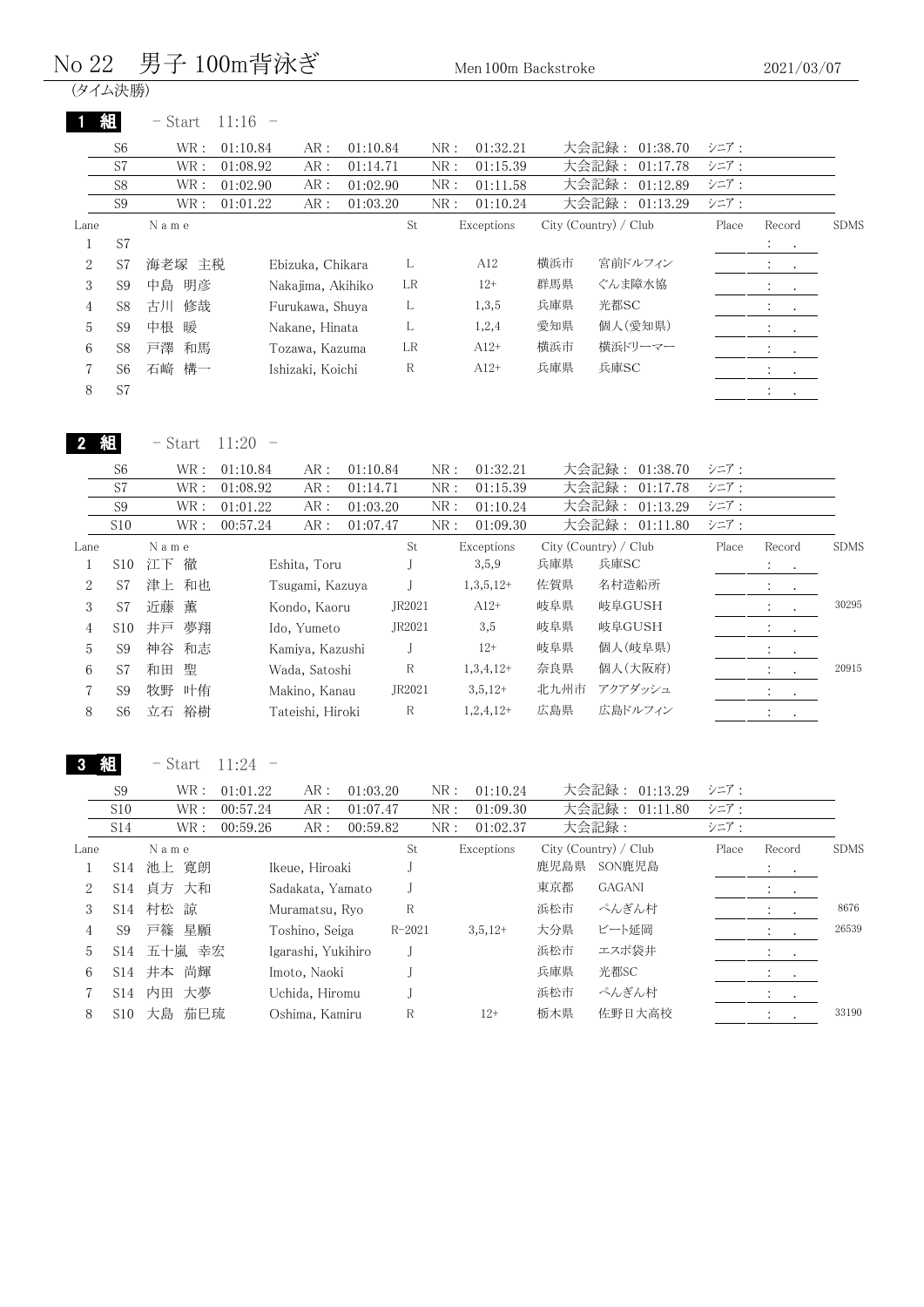|      | 組               |      | – Start | 11:28    |                  |          |    |     |            |     |                       |       |               |         |             |
|------|-----------------|------|---------|----------|------------------|----------|----|-----|------------|-----|-----------------------|-------|---------------|---------|-------------|
|      | S <sub>8</sub>  |      | WR :    | 01:02.90 | AR:              | 01:02.90 |    | NR: | 01:11.58   |     | 大会記録:<br>01:12.89     | シニア:  |               |         |             |
|      | S14             |      | WR :    | 00:59.26 | AR:              | 00:59.82 |    | NR: | 01:02.37   |     | 大会記録:                 | シニア:  |               |         |             |
| Lane |                 | Name |         |          |                  |          | St |     | Exceptions |     | City (Country) / Club | Place | Record        |         | <b>SDMS</b> |
|      | S14             |      | 春井 恒行   |          | Harui, Tsuneyuki |          |    |     |            | 兵庫県 | 光都SC                  |       | $\sim$ $\sim$ |         |             |
| 2    | S <sub>14</sub> | 植竹   | 海晴      |          | Uetake, Kaisei   |          |    |     |            | 栃木県 | イ・イーグル                |       |               |         |             |
| 3    | S <sub>14</sub> |      | 齋藤 正樹   |          | Saito, Masaki    |          |    |     |            | 東京都 | 335C                  |       |               |         |             |
| 4    | S14             |      | 大橋 海斗   |          | Ohashi, Kaito    |          | R  |     |            | 東京都 | 宮前ドルフィン               |       | $\bullet$     | $\cdot$ | 19929       |
| 5    | S <sub>14</sub> |      | 岩田 章史   |          | Iwata, Akifumi   |          |    |     |            | 横浜市 | 宮前ドルフィン               |       |               |         |             |
| 6    | S <sub>14</sub> | 市川   | 良       |          | Ichikawa, Ryo    |          |    |     |            | 愛知県 | 個人                    |       | $\cdot$       | $\cdot$ |             |
|      | S <sub>14</sub> |      | 松田 天空   |          | Matsuda, Anku    |          |    |     |            | 東京都 | <b>GAGANI</b>         |       | $\cdot$       | $\sim$  |             |
| 8    | S8              | 窪田   | 幸太      |          | Kubota, Kota     |          |    |     | 1,2,4      | 横浜市 | 日本体育大学                |       |               |         | 26536       |

5 組 - Start 11:31 -

|      | <b>JDSA</b>     |           | WR:   |          | AR:               |          |            | NR: |              |     | 大会記録:                 | シニア:  |                                                                                         |             |
|------|-----------------|-----------|-------|----------|-------------------|----------|------------|-----|--------------|-----|-----------------------|-------|-----------------------------------------------------------------------------------------|-------------|
|      | S <sub>13</sub> |           | WR:   | 00:56.68 | AR:               | 01:00.44 |            | NR: | 01:04.42     |     | 大会記録: 01:04.07        | シニア:  |                                                                                         |             |
|      | S14             |           | WR:   | 00:59.26 | AR:               | 00:59.82 |            | NR: | 01:02.37     |     | 大会記録:                 | シニア:  |                                                                                         |             |
| Lane |                 | Name      |       |          |                   |          | St         |     | Exceptions   |     | City (Country) / Club | Place | Record                                                                                  | <b>SDMS</b> |
|      |                 | S14 三好 将典 |       |          | Miyoshi, Masanori |          | R          |     |              | 山口県 | 防長SC                  |       | $\mathcal{I}^{\mathcal{I}}$ , $\mathcal{I}^{\mathcal{I}}$ , $\mathcal{I}^{\mathcal{I}}$ | 26350       |
| 2    | S <sub>13</sub> |           | 齋藤 元希 |          | Saito, Genki      |          | $R - 2022$ |     | $\mathbf{0}$ | 東京都 | 国士舘大学PST              |       | $\ddot{\cdot}$<br>$\sim$ 100 $\pm$                                                      | 36502       |
| 3    | S14             | 津川        | 拓也    |          | Tsugawa, Takuya   |          | C          |     |              | 大阪市 | <b>ANAWO</b>          |       | $\cdot$                                                                                 | 8677        |
| 4    |                 | JDSA 金持   | 義和    |          | Kanaji, Yoshikazu |          |            |     |              | 堺市  | mercari               |       | <b>Service</b>                                                                          |             |
| 5    | S <sub>14</sub> | 中島        | 啓智    |          | Nakajima, Keichi  |          | С          |     |              | 千葉県 | あいおいニッセイ              |       | $\sim$                                                                                  | 23756       |
| 6    |                 | $S14$ 山口  | 尚秀    |          | Yamaguchi, Naohi  |          | R          |     |              | 愛媛県 | 四国ガス                  |       | $\bullet$                                                                               | 41361       |
|      | S <sub>14</sub> | 出口        | 瑛瑚    |          | Deguchi, Eigo     |          | С          |     |              | 大阪府 | ミズノSS                 |       | $\mathcal{L}$                                                                           | 21564       |
| 8    | S <sub>14</sub> | 籠瀬        | 嶺     |          | Kagose, Rei       |          |            |     |              | 東京都 | 気愛水泳塾                 |       |                                                                                         |             |
|      |                 |           |       |          |                   |          |            |     |              |     |                       |       |                                                                                         |             |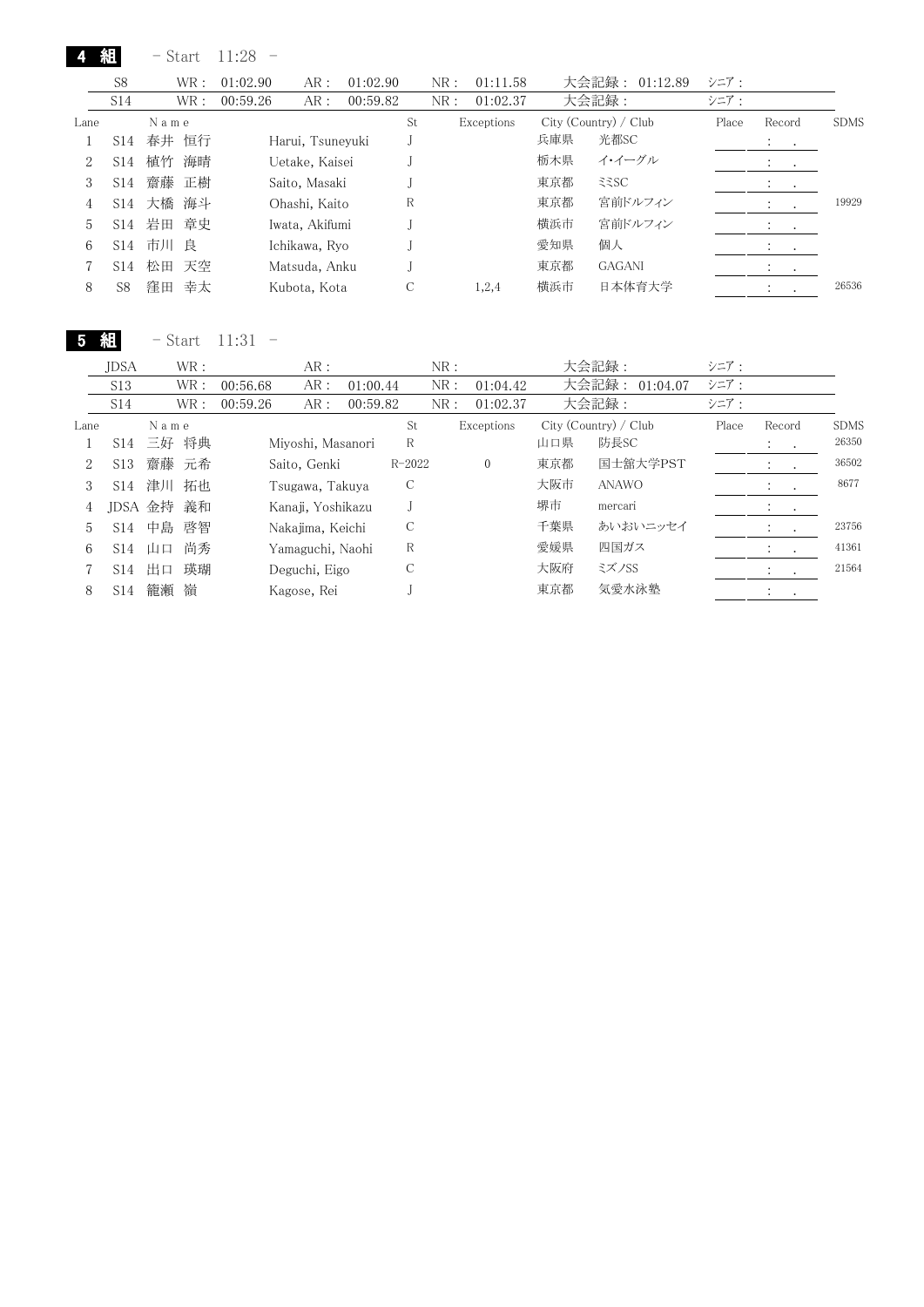#### $\rm No~23~~$ 女子  $\rm 50m$ 平泳ぎ  $\rm W\rm o\,$  Women 50m Breaststroke

(タイム決勝)

|     |                | 組               | $-$ Start | 11:40           |          |        |     |            |      |                         |       |                                                         |             |
|-----|----------------|-----------------|-----------|-----------------|----------|--------|-----|------------|------|-------------------------|-------|---------------------------------------------------------|-------------|
|     |                | SB <sub>5</sub> | WR :      | 00:43.48<br>AR: | 00:46.67 |        | NR: | 01:00.17   |      | 大会記録:<br>01:00.17       | シニア:  |                                                         |             |
|     |                | SB <sub>6</sub> | WR:       | AR:<br>00:43.06 | 00:57.87 |        | NR: | 01:00.30   |      | 大会記録:<br>01:25.24       | シニア:  |                                                         |             |
|     |                | SB7             | WR :      | AR:<br>00:40.79 | 00:56.45 |        | NR: | 00:56.45   |      | 大会記録:<br>00:56.45       | シニア:  | 01:46.50                                                |             |
|     | Lane           |                 | Name      |                 |          | St     |     | Exceptions |      | $City$ (Country) / Club | Place | Record                                                  | <b>SDMS</b> |
|     |                | SB <sub>6</sub> |           |                 |          |        |     |            |      |                         |       | <b>All Cards</b>                                        |             |
|     | 2              | SB6             | 玉川 敬子     | Tamagawa, Keiko |          |        |     | $*A, 12+$  | 三重県  | 個人(三重県)                 |       | $\mathcal{L}^{\text{max}}$ , $\mathcal{L}^{\text{max}}$ |             |
| シニア | 3              | SB <sub>7</sub> | 佐藤<br>美鈴  | Sato, Misuzu    |          | L      |     | $*12+$     | 愛媛県  | 伊予かんえい会                 |       | $\ddot{\phantom{0}}$<br>$\sim$                          |             |
|     | $\overline{4}$ | SB5             | 梨紗<br>沢田  | Sawada, Risa    |          |        |     | 12         | 京都市  | 京都 SC                   |       | $\sim$<br>$\cdot$                                       |             |
|     | 5              | SB <sub>5</sub> | 柏田<br>稟珠  | Kashida, Riju   |          | L      |     | A12        | 奈良県  | 大阪シーホース                 |       | $\sim 100$ km s $^{-1}$<br>$\bullet$                    |             |
|     | 6              | SB5             | 森 菜々子     | Mori, Nanako    |          | LR2020 |     | $A12+$     | 北九州市 | アクアダッシュ                 |       | $\cdot$<br>$\sim$ 100 $\pm$                             |             |
|     |                | SB <sub>6</sub> |           |                 |          |        |     |            |      |                         |       | $\sim$ 100 $\sim$ 100 $\sim$                            |             |
|     | 8              | SB <sub>6</sub> |           |                 |          |        |     |            |      |                         |       | $\cdot$<br>$\cdot$                                      |             |
|     |                |                 |           |                 |          |        |     |            |      |                         |       |                                                         |             |

2 組

 $-$  Start 11:44  $-$ 

| <b>JDSA</b>     |      |      |                                                              | AR:         |            |                                                                                                           | NR: |           |                         |             | シニア:                                                               |                                        |             |
|-----------------|------|------|--------------------------------------------------------------|-------------|------------|-----------------------------------------------------------------------------------------------------------|-----|-----------|-------------------------|-------------|--------------------------------------------------------------------|----------------------------------------|-------------|
| SB7             |      |      | 00:40.79                                                     | AR:         | 00:56.45   |                                                                                                           | NR: | 00:56.45  |                         | 00:56.45    | シニア:                                                               | 01:46.50                               |             |
| SB <sub>8</sub> |      |      | 00:34.12                                                     | AR:         | 00:39.86   |                                                                                                           | NR: | 00:39.86  |                         | 00:39.86    | シニア:                                                               | 01:18.14                               |             |
| SB <sub>9</sub> |      |      | 00:32.21                                                     | AR:         | 00:37.42   |                                                                                                           | NR: | 00:40.21  |                         | 00:44.17    | シニア:                                                               | 00:54.38                               |             |
| SB11            |      |      | 00:38.02                                                     | AR:         | 00:38.02   |                                                                                                           | NR: | 00:44.89  |                         | 00:48.27    | シニア:                                                               |                                        |             |
|                 |      |      |                                                              |             |            | St                                                                                                        |     |           |                         |             | Place                                                              | Record                                 | <b>SDMS</b> |
| SB <sub>9</sub> | 妻鳥   | 和恵   |                                                              |             |            |                                                                                                           |     | $*$ A,9   | 愛媛県                     | 伊予かんえい会     |                                                                    | $\mathcal{L}^{\text{max}}$ , where     |             |
|                 | 市川   | 絹子   |                                                              |             |            | L                                                                                                         |     | <b>TB</b> | 神奈川県                    | 39エンジョイヨコスカ |                                                                    | <b>All Contracts</b>                   |             |
| SB8             |      |      |                                                              |             |            |                                                                                                           |     | 1,3,5     | 東京都                     | 東京DAC       |                                                                    | <b>All Control</b>                     |             |
|                 |      | 南    |                                                              |             |            |                                                                                                           |     |           | 東京都                     | <b>JDSA</b> |                                                                    | $\ddot{\cdot}$<br>$\ddot{\phantom{0}}$ |             |
| SB <sub>8</sub> | 梶原   | 亜希   |                                                              |             |            | R                                                                                                         |     | 1,3,5     | 神戸市                     | 神戸楽泳会       |                                                                    | $\mathbf{a}$ , and $\mathbf{a}$        | 5615        |
| SB <sub>9</sub> | 伊藤   |      |                                                              | Ito, Sayaka |            | R                                                                                                         |     | 1,3,5     | 静岡県                     | 静岡ぱしどる      |                                                                    | $\mathcal{L}^{\text{max}}$             |             |
| SB <sub>8</sub> | 神原   |      |                                                              |             |            |                                                                                                           |     |           | 愛知県                     | 岡崎竜城 SC     |                                                                    | $\cdot$<br>$\sim$ $\sim$               |             |
| SB7             | 太田   | 祥都   |                                                              |             |            |                                                                                                           |     | $A12+$    | 大阪市                     | A·S·A大阪     |                                                                    |                                        |             |
| 2<br>4          | Lane | SB11 | WR:<br>WR:<br>WR:<br>WR :<br>WR:<br>Name<br>山内 七重<br>JDSA 久保 | 沙也加<br>みどり  | Ota, Akito | Mendori, Kazue<br>Ichikawa, Kinuko<br>Yamauchi, Nanae<br>Kubo, Minami<br>Kajihara, Aki<br>Kanbara, Midori |     |           | Exceptions<br>$*A, 12+$ |             | 大会記録:<br>大会記録:<br>大会記録:<br>大会記録:<br>大会記録:<br>City (Country) / Club |                                        |             |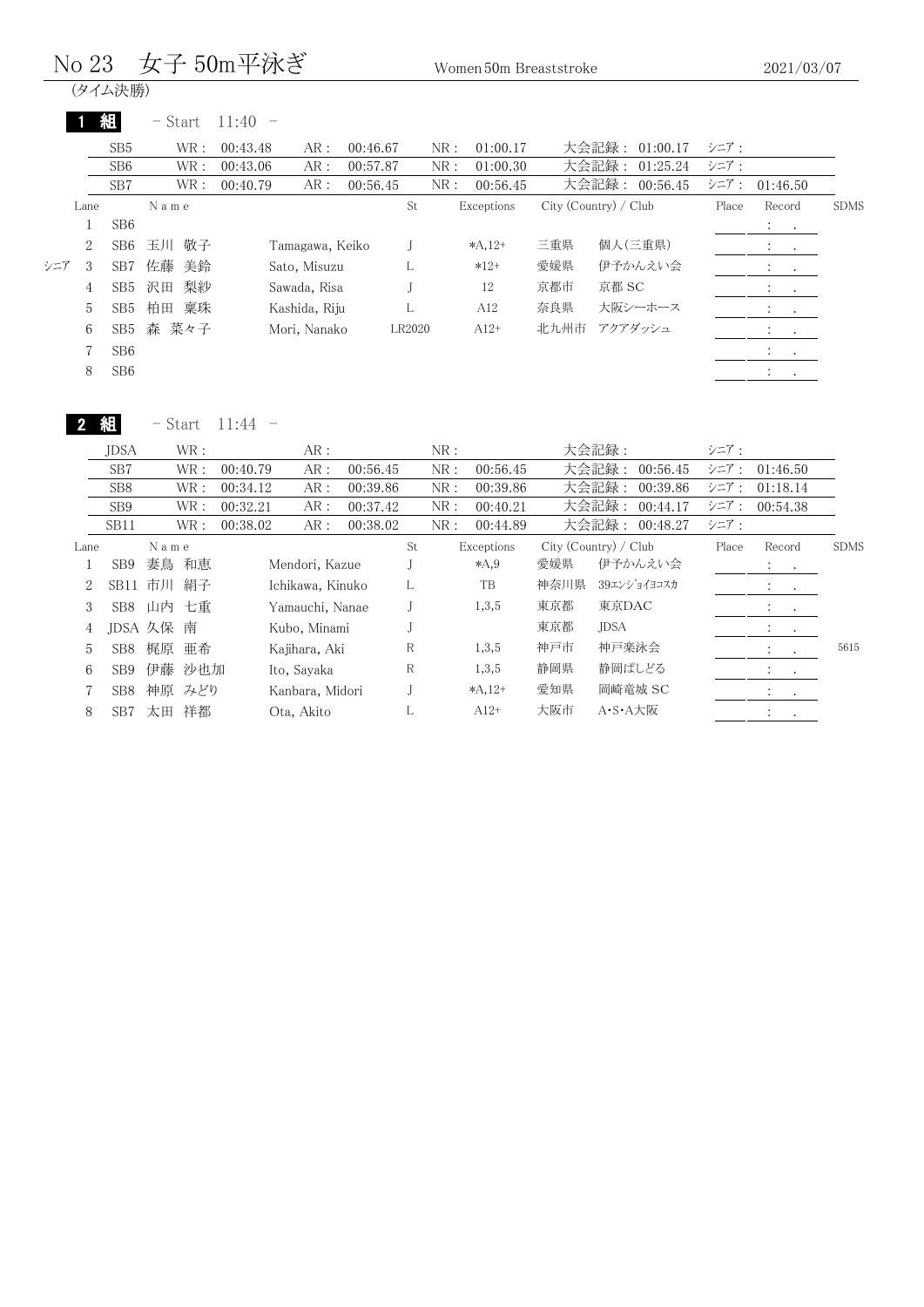#### $\rm No~24~~$ 男子  $\rm 50m$ 平泳ぎ  $\rm M_{\rm en}$  50m Breaststroke

(タイム決勝)

|                | 組               | $-$ Start | 11:47<br>$\hspace{0.1mm}-\hspace{0.1mm}$ |                   |          |             |     |                 |     |                       |       |                                                         |             |
|----------------|-----------------|-----------|------------------------------------------|-------------------|----------|-------------|-----|-----------------|-----|-----------------------|-------|---------------------------------------------------------|-------------|
|                | SB4             | WR :      | 00:42.74                                 | AR:               | 00:43.31 |             | NR: | 01:04.29        |     | 大会記録:<br>01:04.29     | シニア:  | 01:23.41                                                |             |
|                | SB <sub>5</sub> | WR :      | 00:40.74                                 | AR:               | 00:42.89 |             | NR: | 00:55.97        |     | 大会記録:<br>00:57.22     | シニア:  | 00:56.21                                                |             |
|                | SB <sub>6</sub> | WR :      | 00:37.05                                 | AR:               | 00:39.91 |             | NR: | 00:40.10        |     | 大会記録:<br>00:42.54     | シニア:  | 00:55.52                                                |             |
|                | SB7             | WR :      | 00:33.40                                 | AR:               | 00:37.68 |             | NR: | 00:38.41        |     | 大会記録:<br>00:51.12     | シニア:  | 01:05.62                                                |             |
|                | SB <sub>8</sub> | WR :      | 00:31.57                                 | AR:               | 00:34.87 |             | NR: | 00:36.70        |     | 大会記録:<br>00:42.84     | シニア:  | 00:47.73                                                |             |
| Lane           |                 | Name      |                                          |                   |          | St          |     | Exceptions      |     | City (Country) / Club | Place | Record                                                  | <b>SDMS</b> |
|                | SB <sub>5</sub> |           |                                          |                   |          |             |     |                 |     |                       |       | $\mathcal{L}_{\rm{max}}$                                |             |
| $\overline{2}$ | SB <sub>5</sub> | 健児<br>田川  |                                          | Tagawa, Kenji     |          |             |     | $12+$           | 大阪府 | 大阪シーホース               |       | $\ddot{\phantom{a}}$<br>$\bullet$                       |             |
| 3              | SB4             | 山崎<br>泰広  |                                          | Yamazaki, Yasuhir |          | $\mathbb R$ |     | 12              | 東京都 | 東京トリトン                |       | $\bullet$<br>$\bullet$                                  |             |
| $\overline{4}$ | SB <sub>8</sub> | 針替<br>英樹  |                                          | Harigae, Hideki   |          | L           |     | $A3,5,12+$      | 東京都 | 個人(東京都)               |       |                                                         |             |
| 5              | SB <sub>6</sub> | 冨樫<br>英之  |                                          | Togashi, Hideyuki |          | J           |     | $A1,2,4,12+$    | 東京都 | 東京DAC                 |       |                                                         |             |
| 6              | SB7             | 啓之<br>勝田  |                                          | Katsuta, Hiroyuki |          | L           |     | $E1, 2, 4, 12+$ | 東京都 | 個人(東京都)               |       | $\bullet$<br>$\bullet$                                  |             |
| $\overline{7}$ | SB <sub>5</sub> |           |                                          |                   |          |             |     |                 |     |                       |       | $\ddot{\phantom{a}}$<br>$\sim$                          |             |
| 8              | SB <sub>5</sub> |           |                                          |                   |          |             |     |                 |     |                       |       | $\mathcal{L}_{\mathcal{L}}$<br><b>Contract Contract</b> |             |
|                |                 |           |                                          |                   |          |             |     |                 |     |                       |       |                                                         |             |
|                |                 | - Start   | 11:50<br>$\overline{\phantom{m}}$        |                   |          |             |     |                 |     |                       |       |                                                         |             |
|                | SB <sub>3</sub> | WR :      | 00:47.49                                 | AR:               | 00:47.54 |             | NR: | 00:48.49        |     | 大会記録:<br>00:52.32     | シニア:  | 01:05.35                                                |             |

|   | SB7              | WR:       | AR:     |                                              |                                                                                                                                                    | NR:                                          | 00:38.41     |                                           |                |                                                           |                                                                               |                                                         |                                         |
|---|------------------|-----------|---------|----------------------------------------------|----------------------------------------------------------------------------------------------------------------------------------------------------|----------------------------------------------|--------------|-------------------------------------------|----------------|-----------------------------------------------------------|-------------------------------------------------------------------------------|---------------------------------------------------------|-----------------------------------------|
|   | SB <sub>8</sub>  | WR :      | AR:     |                                              |                                                                                                                                                    | NR:                                          | 00:36.70     |                                           |                |                                                           |                                                                               | 00:47.73                                                |                                         |
|   | SB <sub>9</sub>  | WR:       | AR:     |                                              |                                                                                                                                                    | NR:                                          | 00:35.07     |                                           |                |                                                           |                                                                               | 00:47.05                                                |                                         |
|   | SB <sub>13</sub> | WR:       | AR:     |                                              |                                                                                                                                                    | NR:                                          | 00:37.91     |                                           |                |                                                           |                                                                               | 00:43.39                                                |                                         |
|   |                  | Name      |         |                                              | St                                                                                                                                                 |                                              |              |                                           |                |                                                           | Place                                                                         | Record                                                  | <b>SDMS</b>                             |
|   | SB <sub>8</sub>  | 薬師寺<br>輝孝 |         |                                              |                                                                                                                                                    |                                              | 1,3,5        | 大分県                                       | 大分PSC          |                                                           |                                                                               | $\mathcal{L}_{\text{max}}$ , $\mathcal{L}_{\text{max}}$ |                                         |
| 2 | S <sub>B</sub> 9 | 柏川<br>太郎  |         |                                              | L                                                                                                                                                  |                                              | 1,3,5        | 東京都                                       | JR東日本          |                                                           |                                                                               |                                                         |                                         |
| 3 | SB <sub>9</sub>  | 後藤<br>降   |         |                                              | L                                                                                                                                                  |                                              | 8            | 東京都                                       |                |                                                           |                                                                               | <b>Contractor</b>                                       |                                         |
| 4 | SB <sub>9</sub>  | 総一郎<br>佃  |         |                                              |                                                                                                                                                    |                                              | $*8$         | 東京都                                       | 東京DAC          |                                                           |                                                                               | $\sim$ 100 $\sim$ 100 $\sim$                            |                                         |
| 5 | SB <sub>3</sub>  | 鈴木 孝幸     |         |                                              | C                                                                                                                                                  |                                              |              | 千葉県                                       | <b>GOLDWIN</b> |                                                           |                                                                               | $\mathcal{L} = \{1, 2, \ldots \}$                       | 3713                                    |
| 6 | SB <sub>9</sub>  | 村上 貴則     |         |                                              | L                                                                                                                                                  |                                              | 1,3,5        | 静岡県                                       |                |                                                           |                                                                               | $1 - 1$                                                 |                                         |
|   |                  | 晃         |         |                                              | L                                                                                                                                                  |                                              | $\mathbf{0}$ | 神戸市                                       | 神戸楽泳会          |                                                           |                                                                               | $\bullet$ . In the set of $\bullet$                     |                                         |
| 8 | SB <sub>7</sub>  | 信人<br>太田  |         |                                              |                                                                                                                                                    |                                              |              | 名古屋市                                      |                |                                                           |                                                                               | $\cdot$<br>$\sim$                                       |                                         |
|   | Lane             |           | SB13 家長 | 00:33.40<br>00:31.57<br>00:29.16<br>00:29.68 | Yakushiji, Terutak<br>Kashikawa, Taro<br>Goto, Takashi<br>Tsukuda Soichiro<br>Suzuki, Takayuki<br>Murakami, Takano<br>Ienaga, Akira<br>Ota, Nobuto | 00:37.68<br>00:34.87<br>00:30.37<br>00:29.68 | JR2019       | Exceptions<br>AY $3,5,12+$<br>$1,2,4,12+$ |                | 大会記録:<br>大会記録:<br>大会記録:<br>大会記録:<br>City (Country) / Club | 00:51.12<br>00:42.84<br>00:35.07<br>00:31.68<br>個人(東京都)<br>静岡ぱしどる<br>個人(名古屋市) | シニア:<br>シニア:<br>シニア:<br>シニア:                            | 01:05.62<br>$\mathcal{L} = \mathcal{L}$ |

3 組  $-$  Start 11:53  $-$ 

|     |      | SB <sub>8</sub>  |        | WR : | 00:31.57 | AR:              | 00:34.87 |    | NR: | 00:36.70     |                       | 大会記録:  | 00:42.84 | シニア:  | 00:47.73                      |                          |             |
|-----|------|------------------|--------|------|----------|------------------|----------|----|-----|--------------|-----------------------|--------|----------|-------|-------------------------------|--------------------------|-------------|
|     |      | SB <sub>9</sub>  |        | WR:  | 00:29.16 | AR:              | 00:30.37 |    | NR: | 00:35.07     |                       | 大会記録:  | 00:35.07 | シニア:  | 00:47.05                      |                          |             |
|     |      | SB <sub>13</sub> |        | WR:  | 00:29.68 | AR:              | 00:29.68 |    | NR: | 00:37.91     |                       | 大会記録:  | 00:31.68 | シニア:  | 00:43.39                      |                          |             |
|     |      | SB15             |        | WR:  |          | AR:              |          |    | NR: |              |                       | 大会記録:  | 00:33.09 | シニア:  | 00:43.88                      |                          |             |
|     | Lane |                  | Name   |      |          |                  |          | St |     | Exceptions   | City (Country) / Club |        |          | Place | Record                        |                          | <b>SDMS</b> |
| シニア |      | SB <sub>9</sub>  | 三村 友則  |      |          | Mimura, Tomonori |          | L  |     | $12+$        | 群馬県                   |        | ぐんま障水協   |       | $\mathbf{A}$ and $\mathbf{A}$ |                          |             |
|     | 2    | SB <sub>8</sub>  | 長尾     | 慶士   |          | Nagao, Keiji     |          |    |     | 1,2,4        | 大阪府                   |        | 大阪およごう会  |       |                               | <b>All Contracts</b>     |             |
|     | 3    | SB8              | 紺家 正太郎 |      |          | Konya, Shotaro   |          | L  |     | 1,3,5        | 神奈川県                  | アルケミスト |          |       | $\sim$ 100 $\sim$ 100 $\sim$  |                          |             |
|     | 4    | SB15 池田          |        | 伊吹   |          | Ikeda, Ibuki     |          |    |     |              | 静岡県                   |        | 静岡ぱしどる   |       | $\cdot$ $\cdot$               |                          |             |
|     | 5    | SB15             | 中川     | 優希   |          | Nakagawa, Yuki   |          |    |     |              | 北九州市                  |        | 個人(北九州市) |       | <b>All Cards</b>              |                          |             |
|     | 6    | SB <sub>9</sub>  | 久山     | 陽平   |          | Kuvama, Yohei    |          |    |     | 1,3,5        | 滋賀県                   |        | 広島ドルフィン  |       |                               | <b>Contract Contract</b> |             |
|     |      | SB13             | 田中     | 健太郎  |          | Tanaka, Kentaro  |          | R  |     | $\mathbf{0}$ | 東京都                   | 東京4TC  |          |       | $\cdot$                       | $\sim$ $\sim$            |             |
| シニア | 8    | SB <sub>8</sub>  | 氏家     | 智明   |          | Uiike, Tomoaki   |          |    |     | 1,2,4        | 大阪府                   |        | 大阪シーホース  |       |                               |                          |             |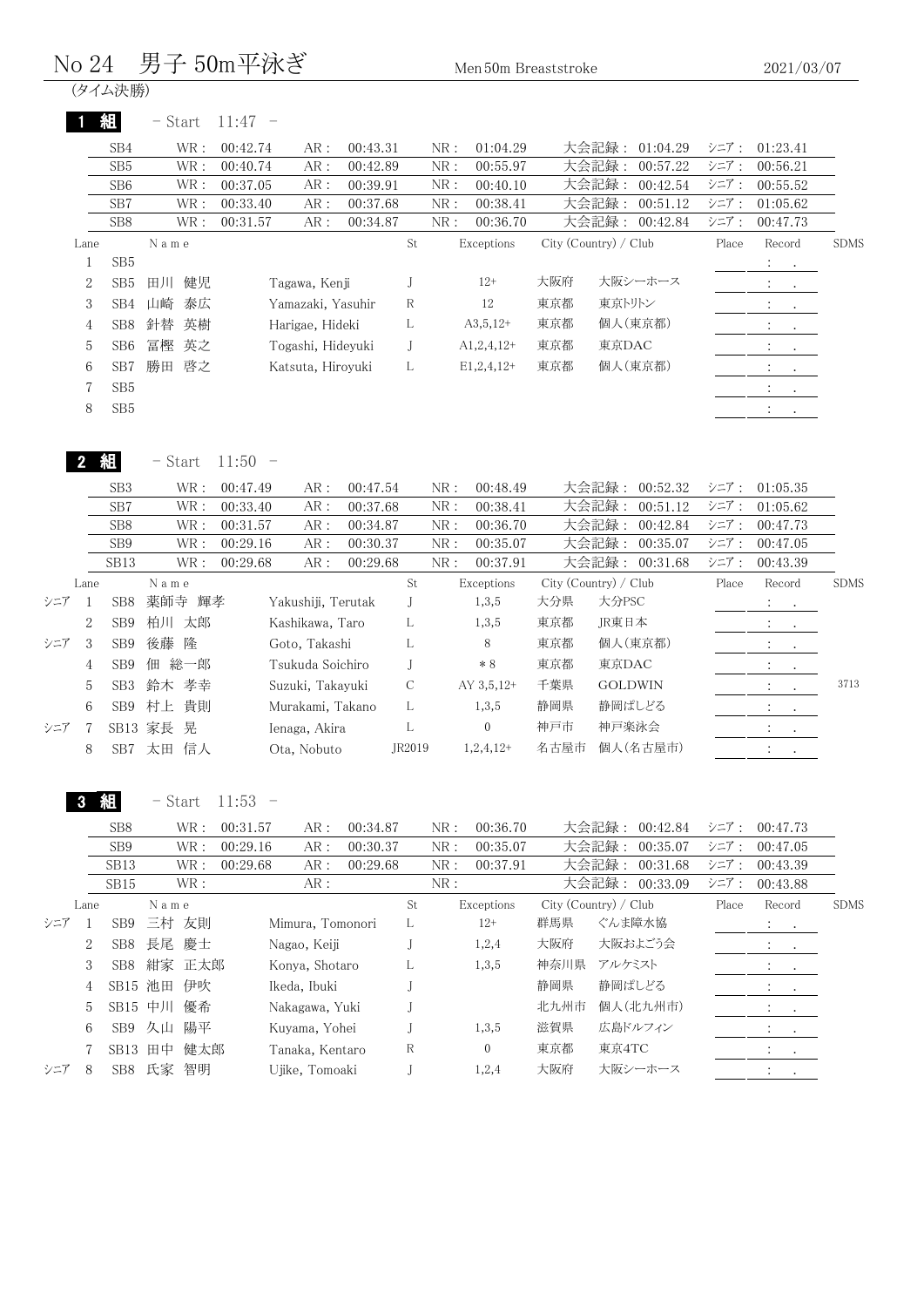#### $\rm No~25$  文子  $\rm 50m$ 自由形 Women 50m Freestyle

(タイム決勝)

1 **組** - Start  $13:15$  -

|     |                | $*S$           | WR:      | AR:              |          |        | NR: |              |                       | 大会記録:   |          | シニア:  |                               |                          |             |
|-----|----------------|----------------|----------|------------------|----------|--------|-----|--------------|-----------------------|---------|----------|-------|-------------------------------|--------------------------|-------------|
|     |                | S <sub>2</sub> | WR :     | AR:<br>00:53.94  | 01:01.00 |        | NR: | 02:36.41     |                       | 大会記録:   | 02:36.41 | シニア:  |                               |                          |             |
|     |                | S <sub>3</sub> | WR:      | AR:<br>00:42.21  | 00:42.21 |        | NR: | 00:54.15     |                       | 大会記録:   | 00:54.15 | シニア:  |                               |                          |             |
|     |                | S <sub>4</sub> | WR:      | 00:37.87<br>AR:  | 00:42.22 |        | NR: | 01:19.15     |                       | 大会記録:   | 01:20.41 | シニア:  |                               |                          |             |
|     |                | S <sub>6</sub> | WR :     | AR:<br>00:32.78  | 00:33.53 |        | NR: | 00:36.91     |                       | 大会記録:   | 00:39.01 | シニア:  | 01:02.24                      |                          |             |
|     |                | S <sub>8</sub> | WR:      | AR:<br>00:28.97  | 00:30.53 |        | NR: | 00:33.99     |                       | 大会記録:   | 00:34.21 | シニア:  | 00:55.77                      |                          |             |
|     | Lane           |                | Name     |                  |          | St     |     | Exceptions   | City (Country) / Club |         |          | Place | Record                        |                          | <b>SDMS</b> |
|     |                | S <sub>8</sub> |          |                  |          |        |     |              |                       |         |          |       | $\mathcal{L}^{\text{max}}$    |                          |             |
|     | $\overline{2}$ | S <sub>8</sub> | 中塩屋<br>葵 | Nakashioya, Aoi  |          | LR     |     | $A1,3,5,12+$ | 堺市                    |         | 大阪シーホース  |       | $\bullet$                     | $\sim 100$ km s $^{-1}$  |             |
|     | 3              | S <sub>3</sub> | 優貴<br>大向 | Omukai, Yuki     |          | R      |     | A 3,5,12     | 大阪府                   | フジ住宅    |          |       | $\bullet$                     | $\sim$                   | 33191       |
|     | 4              | S <sub>2</sub> | 美幸<br>山田 | Yamada, Miyuki   |          | R2024  |     | AEY7,12+     | 新潟県                   | WS新潟    |          |       | $2.1 - 1.1$                   |                          | 44562       |
|     | 5              | S <sub>4</sub> | 律子<br>山本 | Yamamoto, Ritsuk |          |        |     | YEA3, 5, 12+ | 広島市                   |         | 広島ドルフィン  |       | $\ddot{\phantom{0}}$          | <b>Contract Contract</b> |             |
|     | 6              | S <sub>6</sub> | 森 菜々子    | Mori, Nanako     |          | LR2020 |     | $A12+$       | 北九州市                  | アクアダッシュ |          |       | $1 - 1 - 1$                   |                          |             |
| OP. | 7              | $*S$           | 加治 里紗    | Kaji Risa        |          | *      |     | $\ast$       | 岐阜県                   | 岐阜GUSH  |          |       | $\mathbf{A}$ and $\mathbf{A}$ |                          |             |
|     | 8              | S <sub>8</sub> |          |                  |          |        |     |              |                       |         |          |       | $\bullet$                     |                          |             |
|     |                |                |          |                  |          |        |     |              |                       |         |          |       |                               |                          |             |

2 組 - Start 13:18 -

|     |                | S <sub>4</sub> | WR:      | 00:37.87 | AR:               | 00:42.22 |               | NR: | 01:19.15     |      | 大会記録:<br>01:20.41     | シニア:  |                                      |             |
|-----|----------------|----------------|----------|----------|-------------------|----------|---------------|-----|--------------|------|-----------------------|-------|--------------------------------------|-------------|
|     |                | S <sub>6</sub> | WR:      | 00:32.78 | AR:               | 00:33.53 |               | NR: | 00:36.91     |      | 大会記録:<br>00:39.01     | シニア:  | 01:02.24                             |             |
|     |                | S7             | WR:      | 00:31.64 | AR:               | 00:34.12 |               | NR: | 00:37.27     |      | 大会記録:<br>00:38.07     | シニア:  | 00:52.40                             |             |
|     |                | S <sub>8</sub> | WR:      | 00:28.97 | AR:               | 00:30.53 |               | NR: | 00:33.99     |      | 大会記録:<br>00:34.21     | シニア:  | 00:55.77                             |             |
|     |                | S <sub>9</sub> | WR:      | 00:27.32 | AR:               | 00:29.12 |               | NR: | 00:30.73     |      | 大会記録:<br>00:31.24     | シニア:  | 00:47.44                             |             |
|     |                | S11            | WR:      | 00:30.22 | AR:               | 00:30.70 |               | NR: | 00:31.36     |      | 大会記録:<br>00:31.36     | シニア:  | 01:11.86                             |             |
|     | Lane           |                | Name     |          |                   |          | St            |     | Exceptions   |      | City (Country) / Club | Place | Record                               | <b>SDMS</b> |
|     |                | S <sub>9</sub> | 都甲<br>万結 |          | Togo, Mayu        |          | LR2022        |     | A1,3,5       | 大分県  | 大分PSC                 |       | $\mathbb{R}^n$ , and                 |             |
|     | $\overline{2}$ | S <sub>9</sub> | 谷口<br>邦子 |          | Taniguchi, Kuniko |          | L             |     | $*A,12+$     | 兵庫県  | 兵庫SC                  |       | $\mathbb{R}^n \times \mathbb{R}^n$   |             |
| シニア | 3              | S11            | 絹子<br>市川 |          | Ichikawa, Kinuko  |          | L             |     | TB           | 神奈川県 | 39エンショイヨコスカ           |       | $\mathcal{V}=\mathcal{V}$ .          |             |
|     | $\overline{4}$ | S7             | 本橋<br>純子 |          | Motohashi, Junko  |          |               |     | $A3,4,12+$   | 東京都  | 東京DAC                 |       | $\mathcal{A}=\{x_{1},\ldots,x_{n}\}$ |             |
|     | 5              | S <sub>8</sub> | 山東 ひかり   |          | Santo, Hikari     |          | LR            |     | $12+$        | 大阪府  | 大阪シーホース               |       | <b>Contract</b>                      |             |
|     | 6              | S4             | 加藤<br>作子 |          | Kato, Sakuko      |          | $\mathcal{C}$ |     | AEY3,5,12    | 兵庫県  | A·S·A大阪               |       | Andrew Constitution                  | 3689        |
| シニア |                | S6             | 真澄<br>吉川 |          | Yoshikawa, Masu   |          | L             |     | $A1,2,4,12+$ | 兵庫県  | 光都SC                  |       | <b>Service State</b>                 |             |
|     | 8              | S7             | 明石<br>京子 |          | Akashi, Kyoko     |          | L             |     | $1,2,4,12+$  | 埼玉県  | 個人(埼玉県)               |       | $\mathbb{R}^n \times \mathbb{R}^n$   |             |
|     |                |                |          |          |                   |          |               |     |              |      |                       |       |                                      |             |

3 組 - Start 13:21 -

|     |                | $*S$            | WR:      | AR:              |          |        | NR: |            |     | 大会記録:                 |                | シニア:  |                                                                                                                                                             |             |
|-----|----------------|-----------------|----------|------------------|----------|--------|-----|------------|-----|-----------------------|----------------|-------|-------------------------------------------------------------------------------------------------------------------------------------------------------------|-------------|
|     |                | S <sub>8</sub>  | WR:      | 00:28.97<br>AR : | 00:30.53 |        | NR: | 00:33.99   |     | 大会記録:                 | 00:34.21       | シニア:  | 00:55.77                                                                                                                                                    |             |
|     |                | S <sub>9</sub>  | WR:      | 00:27.32<br>AR : | 00:29.12 |        | NR: | 00:30.73   |     | 大会記録:                 | 00:31.24       | シニア:  | 00:47.44                                                                                                                                                    |             |
|     |                | <b>S10</b>      | WR:      | 00:27.37<br>AR:  | 00:28.03 |        | NR: | 00:29.31   |     | 大会記録:                 | 00:29.36       | シニア:  | 00:37.82                                                                                                                                                    |             |
|     |                | S <sub>11</sub> | WR :     | 00:30.22<br>AR:  | 00:30.70 |        | NR: | 00:31.36   |     | 大会記録:                 | 00:31.36       | シニア:  | 01:11.86                                                                                                                                                    |             |
|     |                | S <sub>13</sub> | WR :     | 00:26.67<br>AR:  | 00:26.90 |        | NR: | 00:27.92   |     | 大会記録:                 | 00:28.54       | シニア:  |                                                                                                                                                             |             |
|     |                | S <sub>21</sub> | WR :     | AR:              |          |        | NR: |            |     |                       | 大会記録: 00:34.69 | シニア:  | 00:38.08                                                                                                                                                    |             |
|     | Lane           |                 | Name     |                  |          | St     |     | Exceptions |     | City (Country) / Club |                | Place | Record                                                                                                                                                      | <b>SDMS</b> |
| シニア |                | S10             | 貴音<br>相澤 | Aizawa, Takane   |          | LR     |     | $12+$      | 仙台市 |                       | 仙台チャレンジ        |       | $\mathcal{L}^{\text{max}}$ , $\mathcal{L}^{\text{max}}$                                                                                                     |             |
|     | $\overline{2}$ | S <sub>8</sub>  | 小笠原 りさ   | Ogasawara, Risa  |          | L      |     | $12+$      | 横浜市 | 宮前ドルフィン               |                |       | All Card                                                                                                                                                    |             |
|     | 3              | S11             | 珠和<br>宮川 | Miyagawa, Miyori |          | L      |     | T          | 大阪府 |                       | 大阪シーホース        |       | $\sim$ $\sim$                                                                                                                                               |             |
|     | 4              | S <sub>21</sub> | 矢嶋<br>志穂 | Yajima, Shiho    |          | JR     |     | $*H,0$     | 東京都 |                       | ゼネラルパートナーズ     |       | <b>Contractor</b><br>$\ddot{\phantom{0}}$                                                                                                                   |             |
|     | 5              | S <sub>10</sub> | 小梁 ひなの   | Kohari, Hinano   |          | LR2022 |     | $A12+$     | 静岡県 | 静岡ぱしどる                |                |       | $\sim$ 100 $\pm$                                                                                                                                            |             |
| OP  | 6              | $*S$            | 杏奈<br>鈴木 | Suzuki, Anna     |          | $\ast$ |     |            | 宮城県 |                       | 仙台チャレンジ        |       | $\bullet$ .<br><br><br><br><br><br><br><br><br><br><br><br><br><br><br><br><br><br><br><br><br><br><br><br><br><br><br><br><br><br><br><br><br><br><br><br> |             |
|     | 7              | S9              | 白岩<br>和子 | Shiraiwa, Kazuko |          |        |     | $12+$      | 兵庫県 | 兵庫SC                  |                |       | $\cdot$                                                                                                                                                     |             |
|     | 8              | S <sub>13</sub> | 平岩<br>舞  | Hiraiwa, Mai     |          | JR2021 |     | T          | 東京都 | 東京文京盲                 |                |       | $\cdot$<br>$\cdot$                                                                                                                                          |             |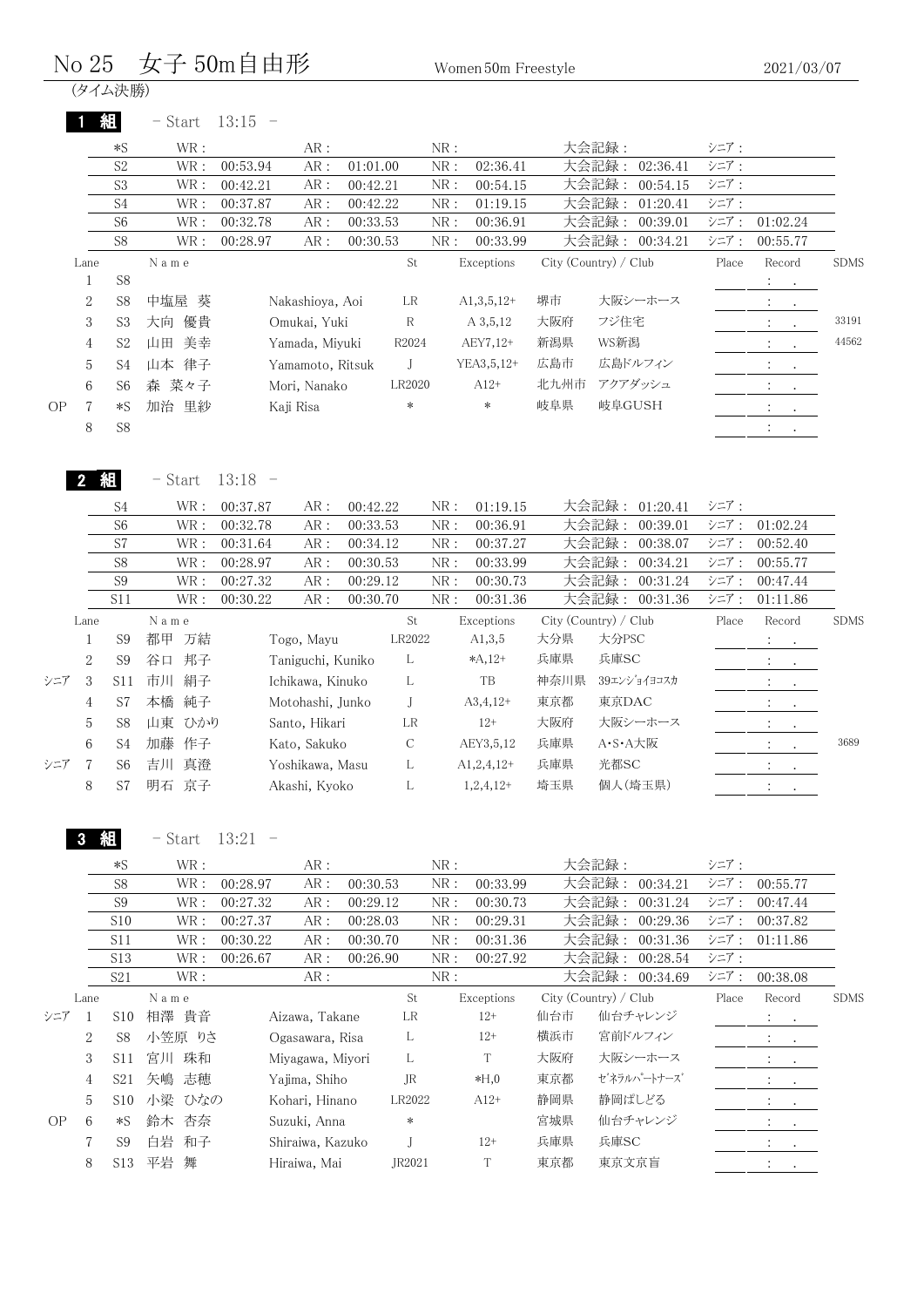|           |                  | 組                         | $-$ Start                                      | 13:24     |                   |          |                     |                              |                  |                       |                |                 |       |                                                     |                      |
|-----------|------------------|---------------------------|------------------------------------------------|-----------|-------------------|----------|---------------------|------------------------------|------------------|-----------------------|----------------|-----------------|-------|-----------------------------------------------------|----------------------|
|           |                  | S <sub>5</sub>            | $\operatorname{WR}$ :                          | 00:35.88  | AR:               | 00:37.37 |                     | NR:                          | 00:38.84         |                       | 大会記録:          | 00:38.84        | シニア:  |                                                     |                      |
|           |                  | S7                        | $\text{WR}$ :                                  | 00:31.64  | $AR:$             | 00:34.12 |                     | ${\rm NR}$ :                 | 00:37.27         |                       | 大会記録:          | 00:38.07        | シニア:  | 00:52.40                                            |                      |
|           |                  | S8                        | $\operatorname{WR}$ :                          | 00:28.97  | AR:               | 00:30.53 |                     | NR:                          | 00:33.99         |                       | 大会記録:          | 00:34.21        | シニア:  | 00:55.77                                            |                      |
|           |                  | $\mathbf{S9}$             | $\operatorname{WR}$ :                          | 00:27.32  | AR:               | 00:29.12 |                     | NR:                          | 00:30.73         |                       | 大会記録:          | 00:31.24        | シニア:  | 00:47.44                                            |                      |
|           |                  | S10                       | $\operatorname{WR}$ :                          | 00:27.37  | AR:               | 00:28.03 |                     | NR:                          | 00:29.31         |                       | 大会記録:          | 00:29.36        | シニア:  | 00:37.82                                            |                      |
|           |                  | S12                       | $\operatorname{WR}$ :                          | 00:26.90  | AR:               | 00:28.02 |                     | ${\rm NR}$ :                 | 00:32.62         |                       |                | 大会記録: 00:32.62  | シニア:  | 00:37.92                                            |                      |
|           | Lane             |                           | ${\cal N}$ a m e                               |           |                   |          | St                  |                              | Exceptions       | City (Country) / Club |                |                 | Place | Record                                              | <b>SDMS</b>          |
| シニア       | 1                | S12                       | 鈴木 慶子                                          |           | Suzuki, Keiko     |          | L                   |                              | $\mathbf T$      | 横浜市                   |                | 39エンショイヨコスカ     |       | $\mathbb{Z}^n$ .<br>$\sim$                          |                      |
|           | $\overline{2}$   | S8                        | 瑛莉衣<br>戸口                                      |           | Toguchi, Erii     |          | JR2022              |                              | $3,5,12+$        | 福岡県                   |                | 個人(福岡県)         |       | $\mathcal{Z}^{\mathcal{A}}$<br>$\sim$               |                      |
|           | $\boldsymbol{3}$ | S <sub>9</sub>            | 莉代<br>小釜                                       |           | Kogama, Riyo      |          | J                   |                              | 3,5              | 仙台市                   |                | 仙台チャレンジ         |       | $\mathbb{C}^2$                                      |                      |
|           | $\overline{4}$   | S7                        | 杏<br>西田                                        |           | Nishida, An       |          | $R - 2021$          |                              | $1,3,5,12+$      | 埼玉県                   | 三菱商事           |                 |       | $\bullet$<br>$\ddot{\cdot}$                         | 19803                |
|           |                  |                           |                                                |           |                   |          |                     |                              |                  |                       |                |                 |       | $\bullet$                                           | 4335                 |
|           | 5                | S8                        | 奈良 恵里加                                         |           | Nara, Erika       |          | $R - 2021$          |                              | $\boldsymbol{A}$ | 群馬県                   |                | ぐんま障水協          |       | $\mathcal{L}^{\mathcal{L}}$<br>$\ddot{\phantom{0}}$ |                      |
|           | 6                | S <sub>5</sub>            | 成田<br>真由美                                      |           | Narita, Mayumi    |          | $\mathbf C$         |                              | A 3,5,12         | 川崎市                   | 横浜サクラ          |                 |       | $\mathbb{R}^n$<br>$\sim$                            | 3827                 |
|           | $\overline{7}$   | S8                        | 萌日<br>新山                                       |           | Niiyama, Honoka   |          | J                   |                              | $A12+$           | 福岡市                   | Simplex Inc.   |                 |       | $\mathbb{Z}^+$<br>$\sim 100$                        |                      |
|           | 8                | S10                       | 丹波 久美子                                         |           | Tanba, Kumiko     |          | L                   |                              | $12+$            | 愛媛県                   |                | 伊予かんえい会         |       | $1\leq i\leq n$                                     |                      |
|           | 5                | 組                         | - Start                                        | $13:27 -$ |                   |          |                     |                              |                  |                       |                |                 |       |                                                     |                      |
|           |                  | JDSA                      | $\operatorname{WR}$ :                          |           | AR:               |          |                     | NR:                          |                  |                       | 大会記録:          |                 | シニア:  |                                                     |                      |
|           |                  | S8                        | $\operatorname{WR}$ :                          | 00:28.97  | AR:               | 00:30.53 |                     | NR:                          | 00:33.99         |                       | 大会記録:          | 00:34.21        | シニア:  | 00:55.77                                            |                      |
|           |                  | S <sub>9</sub>            | $\operatorname{WR}$ :                          | 00:27.32  | AR:               | 00:29.12 |                     | NR:                          | 00:30.73         |                       | 大会記録:          | 00:31.24        | シニア:  | 00:47.44                                            |                      |
|           |                  | S10                       | WR:                                            | 00:27.37  | AR:               | 00:28.03 |                     | ${\rm NR}$ :                 | 00:29.31         |                       | 大会記録:          | 00:29.36        | シニア:  | 00:37.82                                            |                      |
|           |                  | $\rm S15$                 | $\text{WR}$ :                                  |           | AR:               |          |                     | ${\rm NR}$ :                 |                  |                       | 大会記録:          | 00:31.26        | シニア:  |                                                     |                      |
|           |                  | S <sub>21</sub>           | $\operatorname{WR}$ :                          |           | AR:               |          |                     | ${\rm NR}$ :                 |                  |                       |                | 大会記録: 00:34.69  | シニア:  | 00:38.08                                            |                      |
|           | Lane             |                           | N a m e                                        |           |                   |          | $\operatorname{St}$ |                              | Exceptions       | City (Country) / Club |                |                 | Place | Record                                              | <b>SDMS</b>          |
|           | 1                | S10                       | 松永 琴寧                                          |           | Matsunaga, Koton  |          | JR2024              |                              | 8                |                       |                | さいたま市 個人(さいたま市) |       | $\mathcal{L}_{\mathrm{eff}}$                        |                      |
|           | $\boldsymbol{2}$ | S <sub>21</sub>           | 村田<br>奈々                                       |           | Murata, Nana      |          | J                   |                              | $12+$            | 岩手県                   |                | イーハトーブSC        |       | $\sim$                                              |                      |
|           |                  |                           |                                                |           |                   |          |                     |                              |                  |                       |                |                 |       | $\ddot{\cdot}$<br>$\sim$                            |                      |
|           | 3                |                           | JDSA 吉瀬<br>千咲                                  |           | Kise, Chisaki     |          | J                   |                              |                  | 埼玉県                   | <b>JDSA</b>    |                 |       | $\ddot{\cdot}$<br>$\bullet$                         |                      |
|           | $\overline{4}$   | S10                       | 多恵<br>川辺                                       |           | Kawabe, Tae       |          | J                   |                              | $12+$            | 川崎市                   | 東和エンジ          |                 |       | $\ddot{\cdot}$<br>$\bullet$                         | 36119                |
|           | 5                | S <sub>9</sub>            | 石原 万鈴                                          |           | Ishihara, Marin   |          | $R - 2020$          |                              | 1,3,5            | 愛知県                   |                | 中京大中京高校         |       | $\ddot{\cdot}$<br>$\bullet$                         | 30296                |
|           | 6                | S8                        | 水上 真衣                                          |           | Mizukami, Mai     |          | $R - 2021$          |                              | $3,5,12+$        | 東京都                   |                | 東京ガス(株)         |       | $\bullet$                                           | 7777                 |
|           | 7                | S15                       | 加藤 万季                                          |           | Kato, Maki        |          | J                   |                              |                  | 静岡県                   |                | 静岡ぱしどる          |       | $\ddot{\cdot}$<br>$\bullet$                         |                      |
|           | 8                | S8                        | 恵梨香<br>花岡                                      |           | Hanaoka, Erika    |          | <b>JR</b>           |                              | $A1, 2, 4, 12+$  | 東京都                   | 清水建設           |                 |       | $\ddot{\ddot{z}}$<br>$\bullet$                      |                      |
|           |                  |                           | - Start                                        | $13:30 -$ |                   |          |                     |                              |                  |                       |                |                 |       |                                                     |                      |
|           |                  |                           |                                                |           |                   |          |                     |                              |                  |                       |                |                 | シニア:  |                                                     |                      |
|           |                  | JDSA<br>$\ast\mathcal{S}$ | $\operatorname{WR}$ :<br>$\operatorname{WR}$ : |           | AR:<br>AR:        |          |                     | ${\rm NR}$ :<br>${\rm NR}$ : |                  |                       | 大会記録:<br>大会記録: |                 | シニア:  |                                                     |                      |
|           |                  | $\mathbf{S9}$             | $\operatorname{WR}$ :                          | 00:27.32  | AR:               | 00:29.12 |                     | NR:                          | 00:30.73         |                       |                | 大会記録: 00:31.24  | シニア:  | 00:47.44                                            |                      |
|           |                  | S11                       | $\operatorname{WR}$ :                          | 00:30.22  | AR:               | 00:30.70 |                     | NR:                          | 00:31.36         |                       | 大会記録:          | 00:31.36        | シニア:  | 01:11.86                                            |                      |
|           |                  | S13                       | $\operatorname{WR}$ :                          | 00:26.67  | AR:               | 00:26.90 |                     | ${\rm NR}$ :                 | 00:27.92         |                       | 大会記録:          | 00:28.54        | シニア:  |                                                     |                      |
|           |                  | S15                       | WR:                                            |           | AR:               |          |                     | NR:                          |                  |                       |                | 大会記録: 00:31.26  | シニア:  |                                                     |                      |
|           |                  |                           |                                                |           |                   |          |                     |                              | Exceptions       | City (Country) / Club |                |                 |       |                                                     |                      |
|           | Lane             |                           | N a m e<br>小倉 千佳                               |           |                   |          | St<br>JR2020        |                              | $\boldsymbol{0}$ | 千葉県                   | 東京4TC          |                 | Place | Record                                              | <b>SDMS</b><br>49731 |
|           | 1                | S <sub>13</sub>           |                                                |           | Ogura, Chika      |          |                     |                              |                  |                       |                |                 |       | $\ddot{\cdot}$                                      |                      |
|           | $\mathbf{2}$     | S11                       | 智美<br>石浦                                       |           | Ishiura, Tomomi   |          | $\mathsf C$         |                              | TB               | 東京都                   |                | 伊藤忠丸紅鉄鋼         |       | $\ddot{\cdot}$<br>$\bullet$                         | 6586                 |
| <b>OP</b> | 3                | $*S$                      | 松田<br>早苗                                       |           | Matsuda, Sanae    |          | *                   |                              |                  | 兵庫県                   | 神戸楽泳会          |                 |       | $\ddot{\cdot}$                                      |                      |
|           | 4                | S13                       | 辻内<br>彩野                                       |           | Tsujiuchi, Ayano  |          | $R - 2024$          |                              | $\rm T$          | 東京都                   | 三菱商事           |                 |       | $\ddot{\phantom{a}}$                                | 36463                |
|           | 5                |                           | JDSA 久保 南                                      |           | Kubo, Minami      |          | J                   |                              |                  | 東京都                   | <b>JDSA</b>    |                 |       | $\ddot{\cdot}$<br>$\bullet$                         |                      |
|           | 6                |                           | JDSA 平林<br>花香                                  |           | Hirabayashi, Hana |          | J                   |                              |                  | 大阪市                   | <b>JDSA</b>    |                 |       | $\ddot{\cdot}$<br>$\bullet$                         |                      |
|           | 7                | S15                       | 岸野<br>桜                                        |           | Kishino, Sakura   |          | J                   |                              |                  | 愛知県                   |                | 日本福祉大学          |       | $\ddot{\cdot}$<br>$\bullet$                         |                      |
|           | 8                | S <sub>9</sub>            | 果音<br>福田                                       |           | Fukuda, Kanon     |          | JR2020              |                              | 1,3,5            | 北九州市                  |                | アクアダッシュ         |       | $\cdot$                                             | 44018                |
|           |                  |                           |                                                |           |                   |          |                     |                              |                  |                       |                |                 |       |                                                     |                      |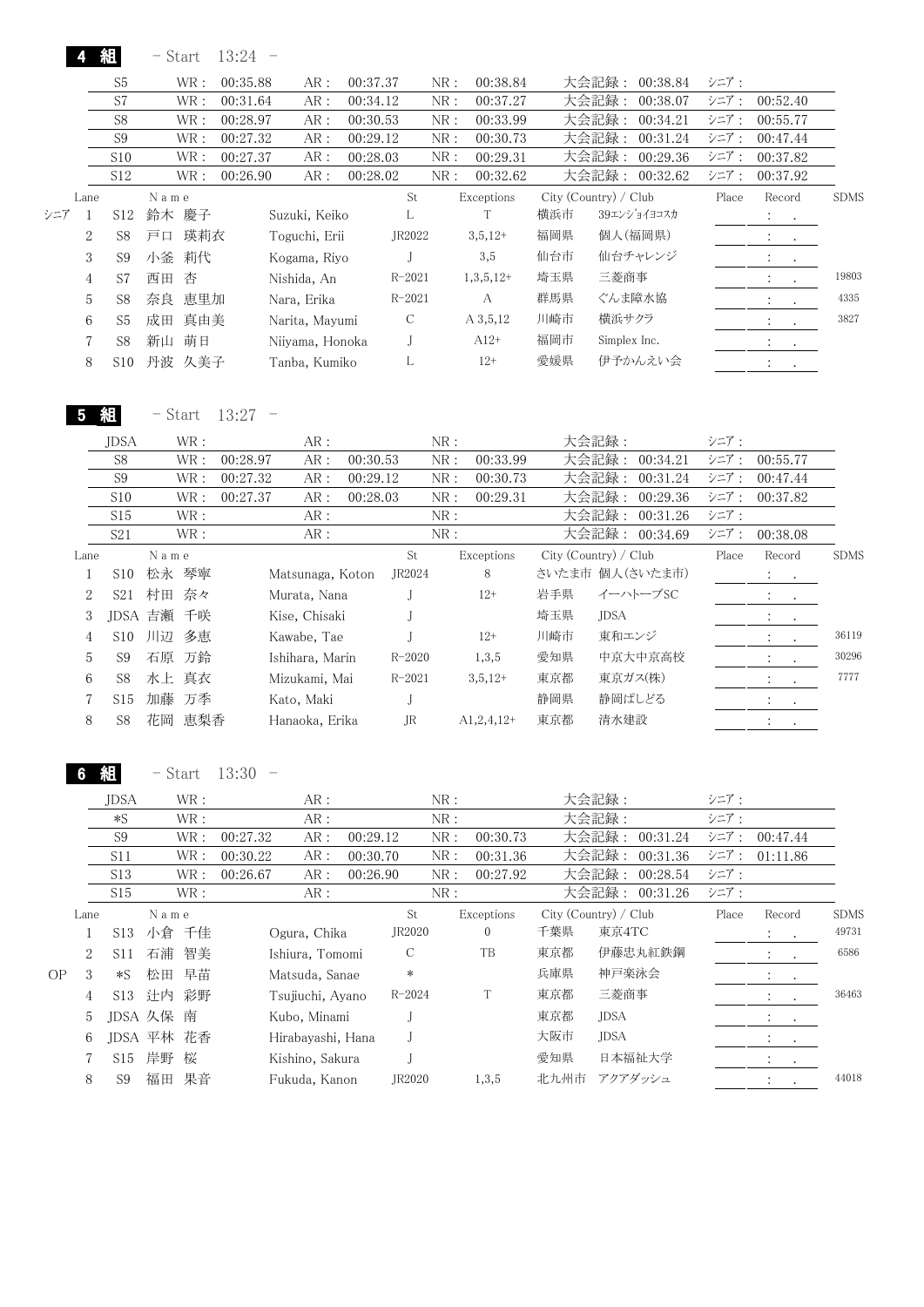#### $\rm No~26$  男子  $\rm 50m$ 自由形 Men $\rm 50m$  Freestyle

(タイム決勝)

|                | 組              | $-$ Start | 13:45<br>$\overline{\phantom{a}}$ |                  |          |    |     |            |     |                       |       |                                                         |             |
|----------------|----------------|-----------|-----------------------------------|------------------|----------|----|-----|------------|-----|-----------------------|-------|---------------------------------------------------------|-------------|
|                | S <sub>2</sub> | WR:       | 00:50.65                          | AR:              | 00:50.65 |    | NR: | 01:28.47   |     | 大会記録:<br>01:30.05     | シニア:  | 01:35.51                                                |             |
|                | S <sub>4</sub> | WR:       | 00:37.14                          | AR:              | 00:37.54 |    | NR: | 00:37.54   |     | 大会記録:<br>00:38.15     | シニア:  | 01:14.84                                                |             |
|                | S <sub>5</sub> | WR :      | 00:30.16                          | AR:              | 00:33.20 |    | NR: | 00:38.20   |     | 大会記録:<br>00:35.54     | シニア:  | 00:54.71                                                |             |
| Lane           |                | N a m e   |                                   |                  |          | St |     | Exceptions |     | City (Country) / Club | Place | Record                                                  | <b>SDMS</b> |
|                | S <sub>2</sub> |           |                                   |                  |          |    |     |            |     |                       |       | $\frac{1}{2}$                                           |             |
| 2              | S <sub>2</sub> |           |                                   |                  |          |    |     |            |     |                       |       | $\ddot{\phantom{0}}$<br>$\sim$ 100 $\pm$                |             |
| 3              | S <sub>2</sub> | 幸仁<br>粂田  |                                   | Kumeta, Yukihito |          | C  |     | A 12       | 静岡県 | 静岡ぱしどる                |       | $\sim$ $\sim$                                           | 3337        |
| $\overline{4}$ | S4             | 三國<br>健一  |                                   | Mikuni, Kenichi  |          |    |     | AY1,3,5,12 | 横浜市 | 宮前ドルフィン               |       | $\mathcal{L}_{\text{max}}$ , $\mathcal{L}_{\text{max}}$ |             |
| 5              | S <sub>5</sub> | 南淵 秀      |                                   | Nabuchi, Syu     |          | L  |     | A12        | 大阪府 | 大阪シーホース               |       | $\mathcal{L}^{\text{max}}$ , $\mathcal{L}^{\text{max}}$ |             |
| 6              | S <sub>2</sub> | 信也<br>古中  |                                   | Furunaka, Shinya |          |    |     | EA         | 大阪府 | 個人(大阪府)               |       | <b>Contract Contract</b><br>$\ddot{\phantom{0}}$        |             |
| $\overline{7}$ | S <sub>2</sub> |           |                                   |                  |          |    |     |            |     |                       |       |                                                         |             |
| 8              | S <sub>2</sub> |           |                                   |                  |          |    |     |            |     |                       |       | $\bullet$                                               |             |
|                |                |           |                                   |                  |          |    |     |            |     |                       |       |                                                         |             |

|--|

- Start 13:49 -

|     |                | S <sub>3</sub> | WR:      | 00:38.81<br>AR:   | 00:38.81   | NR: | 00:47.00     |     | 大会記録:<br>01:13.74     | シニア:  |                                                               |             |
|-----|----------------|----------------|----------|-------------------|------------|-----|--------------|-----|-----------------------|-------|---------------------------------------------------------------|-------------|
|     |                | S <sub>5</sub> | WR:      | 00:30.16<br>AR:   | 00:33.20   | NR: | 00:38.20     |     | 大会記録:<br>00:35.54     | シニア:  | 00:54.71                                                      |             |
|     |                | S <sub>6</sub> | WR :     | 00:28.57<br>AR:   | 00:28.57   | NR: | 00:31.37     |     | 大会記録:<br>00:33.10     | シニア:  | 00:46.08                                                      |             |
|     |                | S7             | WR:      | 00:27.07<br>AR:   | 00:27.35   | NR: | 00:31.88     |     | 大会記録:<br>00:31.88     | シニア:  | 00:38.26                                                      |             |
|     |                | S8             | WR :     | 00:25.32<br>AR:   | 00:26.17   | NR: | 00:27.98     |     | 大会記録:<br>00:28.62     | シニア:  | 00:38.94                                                      |             |
|     | Lane           |                | Name     |                   | St         |     | Exceptions   |     | City (Country) / Club | Place | Record                                                        | <b>SDMS</b> |
|     |                | S <sub>3</sub> | 佐藤<br>博輝 | Sato, Hiroki      | $R - 2021$ |     | AE 3,12      | 東京都 | 個人(東京都)               |       | $\mathcal{I}^{\text{max}}$ , $\mathcal{I}^{\text{max}}$       | 41258       |
|     | $\overline{2}$ | S6             | 凌<br>向山  | Mukaiyama, Ryo    | LR2022     |     | $A3,5,12+$   | 横浜市 | 39エンショイヨコスカ           |       | $\mathcal{L}^{\text{max}}$ , where $\mathcal{L}^{\text{max}}$ |             |
|     | 3              | S5             | 建一<br>作本 | Sakumoto, Kenichi |            |     | 12           | 東京都 | 東京DAC                 |       | $\mathcal{I}=\{i,j\}$                                         |             |
|     | 4              | S <sub>6</sub> | 龍芽<br>山田 | Yamada, Ryuga     | LR2022     |     | A12          | 横浜市 | 宮前ドルフィン               |       | $\mathbb{R}^n$ . The $\mathbb{R}^n$                           |             |
|     | 5              | S7             | 弦樹<br>大橋 | Ohashi, Genki     | LR         |     | $12+$        | 埼玉県 | 個人(埼玉県)               |       | <b>All Contracts</b>                                          |             |
|     | 6              | S8             | 浩章<br>平田 | Hirata, Hiroaki   | L          |     | $3,5,12+$    | 岡山市 | 個人(岡山市)               |       | $\mathcal{L}_{\text{max}}$ , $\mathcal{L}_{\text{max}}$       |             |
|     | $\mathbf{7}$   | S <sub>5</sub> | 坂口<br>潔  | Sakaguchi, Kiyosh |            |     | $A1,2,4,12+$ | 群馬県 | ぐんま障水協                |       | $\sim$                                                        |             |
| シニア | 8              | S6             | 灈<br>吉村  | Yoshimura, Jun    | R          |     | $12+$        | 広島県 | 広島ドルフィン               |       | $\cdot$                                                       |             |
|     |                |                |          |                   |            |     |              |     |                       |       |                                                               |             |

3 組 - Start 13:52 -

|     |      | $*S$           | WR:      |          | AR:               |          |        | NR: |                 |      | 大会記録:                 | シニア:  |                              |             |
|-----|------|----------------|----------|----------|-------------------|----------|--------|-----|-----------------|------|-----------------------|-------|------------------------------|-------------|
|     |      | S <sub>6</sub> | WR:      | 00:28.57 | AR:               | 00:28.57 |        | NR: | 00:31.37        |      | 大会記録:<br>00:33.10     | シニア:  | 00:46.08                     |             |
|     |      | S7             | WR:      | 00:27.07 | AR:               | 00:27.35 |        | NR: | 00:31.88        |      | 大会記録:<br>00:31.88     | シニア:  | 00:38.26                     |             |
|     |      | S <sub>8</sub> | WR:      | 00:25.32 | AR:               | 00:26.17 |        | NR: | 00:27.98        |      | 大会記録:<br>00:28.62     | シニア:  | 00:38.94                     |             |
|     | Lane |                | Name     |          |                   |          | St     |     | Exceptions      |      | City (Country) / Club | Place | Record                       | <b>SDMS</b> |
|     |      | S8             | 洋輔<br>尾身 |          | Omi, Yosuke       |          |        |     | $12+$           | 群馬県  | ぐんま障水協                |       | Andrew Card                  |             |
| OP  | 2    | $*S$           | 史也<br>大島 |          | Oshima, Fumiya    |          | *      |     |                 | 静岡県  | 静岡ぱしどる                |       | $\cdot$<br>$\sim 1000$       |             |
|     | 3    | S8             | 三木 英紀    |          | Miki, Hidenori    |          | LR     |     | $3,5,12+$       | 広島市  | 広島ドルフィン               |       | $\bullet$ . In the $\bullet$ |             |
|     | 4    | S6             | 篠田<br>健  |          | Shinoda, Takeshi  |          | L      |     | $A1,2,4,12+$    | 千葉県  | チバミラクルズ               |       | $\cdot$<br>$\bullet$         |             |
|     | 5    | S8             | 善大<br>馬越 |          | Umakoshi, Yoshihi |          | LR2020 |     | $A12+$          | 北九州市 | アクアダッシュ               |       | $\cdot$<br>$\sim$ $\sim$     |             |
|     | 6    | S6             | 智孝<br>矢野 |          | Yano, Tomoyuki    |          | L.     |     | $*A,3,5,12+$    | 滋賀県  | 滋賀友泳会                 |       | $\cdot$                      |             |
|     | 7    | S7             | 津久井 大地   |          | Tsukui, Daichi    |          | LR2021 |     | $YA1, 3.4, 12+$ | 埼玉県  | 個人(埼玉県)               |       | $\sim$ $\sim$                |             |
| シニア | 8    | S7             | 秀男<br>塩出 |          | Shiode, Hideo     |          |        |     | $*1,3,12+$      | 愛媛県  | 伊予かんえい会               |       |                              |             |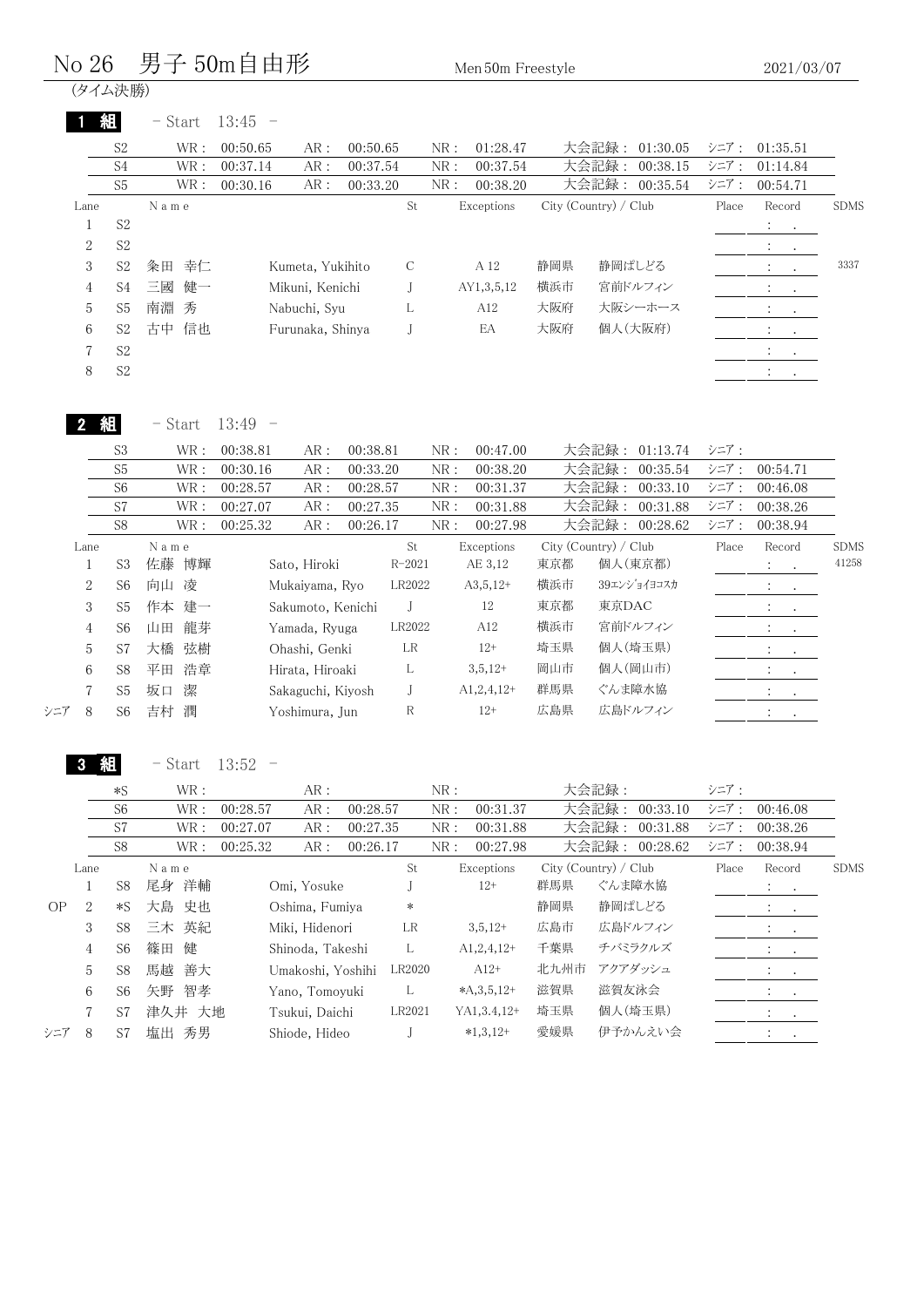|     |                | 組              | $-$ Start     | 13:55<br>$\overline{\phantom{0}}$ |                   |               |              |                  |                       |               |                |       |                                                                                                                                        |                      |
|-----|----------------|----------------|---------------|-----------------------------------|-------------------|---------------|--------------|------------------|-----------------------|---------------|----------------|-------|----------------------------------------------------------------------------------------------------------------------------------------|----------------------|
|     |                | S6             | WR:           | 00:28.57                          | 00:28.57<br>AR:   |               | NR:          | 00:31.37         |                       | 大会記録:         | 00:33.10       | シニア:  | 00:46.08                                                                                                                               |                      |
|     |                | S8             | WR:           | 00:25.32                          | AR:<br>00:26.17   |               | NR:          | 00:27.98         |                       | 大会記録:         | 00:28.62       | シニア:  | 00:38.94                                                                                                                               |                      |
|     |                | S <sub>9</sub> | WR:           | 00:24.00                          | AR:<br>00:25.51   |               | NR:          | 00:26.00         |                       | 大会記録:         | 00:26.53       | シニア:  | 00:31.50                                                                                                                               |                      |
|     |                | S10            | WR:           | 00:23.16                          | AR:<br>00:24.86   |               | NR:          | 00:26.62         |                       | 大会記録:         | 00:26.75       | シニア:  | 00:33.48                                                                                                                               |                      |
|     |                | S13            | WR:           | 00:23.20                          | AR:<br>00:23.31   |               | ${\rm NR}$ : | 00:25.05         |                       |               | 大会記録: 00:25.40 | シニア:  | 00:33.85                                                                                                                               |                      |
|     | Lane           |                | N a m e       |                                   |                   | St            |              | Exceptions       | City (Country) / Club |               |                | Place | Record                                                                                                                                 | <b>SDMS</b>          |
|     | $\mathbf{1}$   | S8             | 坪井 弘恭         | Tsuboi, Kosuke                    |                   | LR            |              | 1,2,4            | 川崎市                   |               | 宮前ドルフィン        |       | $\mathbb{Z}^n$ .<br>$\bullet$ .                                                                                                        |                      |
| シニア | $\sqrt{2}$     | S13            | 家長<br>晃       | Ienaga, Akira                     |                   | L             |              | $\boldsymbol{0}$ | 神戸市                   | 神戸楽泳会         |                |       | $\frac{1}{2}$ . The set of $\frac{1}{2}$                                                                                               |                      |
|     | 3              | S <sub>9</sub> | 屋所<br>倖明      |                                   | Yadokoro, Komei   | LR2020        |              | $12+$            | 岐阜県                   |               | すくすく岐阜         |       | $\mathcal{I}^{\mathcal{A}}$ .<br>$\sim$ 100 $\sim$                                                                                     |                      |
|     | $\overline{4}$ | S <sub>6</sub> | 冨樫<br>英之      |                                   | Togashi, Hideyuki | J             |              | $A1, 2, 4, 12+$  | 東京都                   | 東京DAC         |                |       | $\sim$                                                                                                                                 |                      |
| シニア | 5              | S8             | 石井 克利         |                                   | Ishii, Kastutoshi | L             |              | $3,5,12+$        | 千葉県                   |               | チバミラクルズ        |       |                                                                                                                                        |                      |
| シニア | 6              | S10            | 大政 秀之         |                                   | Omasa, Hideyuki   | L             |              | $*9$             | 愛媛県                   |               | 伊予かんえい会        |       | $\mathcal{L}^{\mathcal{L}}(\mathcal{L}^{\mathcal{L}}(\mathcal{L}^{\mathcal{L}}(\mathcal{L}^{\mathcal{L}}(\mathcal{L}^{\mathcal{L}})))$ |                      |
|     | 7              | S10            | 佃 総一郎         |                                   | Tsukuda Soichiro  | J             |              | $*8$             | 東京都                   | 東京DAC         |                |       | $\mathcal{I}^{\text{max}}$ , $\mathcal{I}^{\text{max}}$                                                                                |                      |
|     | 8              | S <sub>6</sub> | 川上 和成         |                                   | Kawakami, Kazush  | J             |              | 3,5,12           | 広島市                   |               | 広島ドルフィン        |       | $\mathbb{Z}^n$ . The $\mathbb{Z}^n$                                                                                                    |                      |
|     |                |                |               |                                   |                   |               |              |                  |                       |               |                |       |                                                                                                                                        |                      |
|     | 5              | 組              | $-$ Start     | $13:58 -$                         |                   |               |              |                  |                       |               |                |       |                                                                                                                                        |                      |
|     |                | S <sub>5</sub> | WR:           | 00:30.16                          | 00:33.20<br>AR:   |               | NR:          | 00:38.20         |                       | 大会記録:         | 00:35.54       | シニア:  | 00:54.71                                                                                                                               |                      |
|     |                | S <sub>6</sub> | WR :          | 00:28.57                          | 00:28.57<br>AR:   |               | NR:          | 00:31.37         |                       | 大会記録:         | 00:33.10       | シニア:  | 00:46.08                                                                                                                               |                      |
|     |                | S8             | WR :          | 00:25.32                          | 00:26.17<br>AR:   |               | NR:          | 00:27.98         |                       | 大会記録:         | 00:28.62       | シニア:  | 00:38.94                                                                                                                               |                      |
|     |                | S9             | WR :          | 00:24.00                          | 00:25.51<br>AR:   |               | NR:          | 00:26.00         |                       | 大会記録:         | 00:26.53       | シニア:  | 00:31.50                                                                                                                               |                      |
|     |                | S10            | WR :          | 00:23.16                          | AR:<br>00:24.86   |               | NR:          | 00:26.62         |                       |               | 大会記録: 00:26.75 | シニア:  | 00:33.48                                                                                                                               |                      |
|     | Lane           |                | $N$ a $m$ $e$ |                                   |                   | St            |              | Exceptions       | City (Country) / Club |               |                | Place | Record                                                                                                                                 | <b>SDMS</b>          |
|     | $\mathbf{1}$   | S8             | 松本 弦起         |                                   | Matsumoto, Genki  | $\rm LR$      |              | $12+$            | 兵庫県                   | 光都SC          |                |       |                                                                                                                                        |                      |
|     | $\,2$          | S8             | 新井 侑光         | Arai, Yuko                        |                   | JR2021        |              | $A12+$           | 兵庫県                   |               | 個人(兵庫県)        |       | $\mathbb{Z}^{\times}$                                                                                                                  |                      |
|     | $\,3$          | S10            | 黒岩 威彦         |                                   | Kuroiwa, Takehik  | $\mathbb R$   |              | $H12+$           | 東京都                   | 東京トリトン        |                |       | $\ddot{\phantom{a}}$<br>$\bullet$                                                                                                      |                      |
|     | $\overline{4}$ | S8             | 佐久間 勇人        |                                   | Sakuma, Hayato    | <b>JR</b>     |              | $A12+$           | 千葉県                   |               | チバミラクルズ        |       | $\mathcal{L}$<br>$\bullet$ .                                                                                                           |                      |
|     | 5              | S <sub>6</sub> | 田中<br>正幸      |                                   | Tanaka, Masayuki  | R             |              | A 1,2,4,12+      | 東京都                   |               | 峰村PSS東京        |       | $\ddot{\cdot}$<br>$\bullet$                                                                                                            | 19842                |
|     | 6              | S8             | 潤人<br>椎葉      | Shiiba, Junto                     |                   | R             |              | $A$ 12+          | 北九州市                  |               | アクアダッシュ        |       |                                                                                                                                        | 19806                |
|     | 7              | S <sub>5</sub> | 小石 昌矢         | Koishi, Masaya                    |                   | R             |              | A1, 3, 5, 12     | 横浜市                   |               | 宮前ドルフィン        |       |                                                                                                                                        | 44563                |
|     | 8              | S <sub>9</sub> | 山内 健琉         |                                   | Yamauchi, Takeru  | LR2024        |              | $A12+$           | 福岡市                   | AP福岡          |                |       | $\mathcal{X} \subset \mathcal{X}$ .                                                                                                    |                      |
|     |                |                |               |                                   |                   |               |              |                  |                       |               |                |       |                                                                                                                                        |                      |
|     | 6.             | 組              | - Start       | 14:00                             |                   |               |              |                  |                       |               |                |       |                                                                                                                                        |                      |
|     |                | S <sub>5</sub> | WR :          | 00:30.16                          | 00:33.20<br>AR:   |               | NR:          | 00:38.20         |                       |               | 大会記録: 00:35.54 | シニア:  | 00:54.71                                                                                                                               |                      |
|     |                | S <sub>6</sub> | WR :          | 00:28.57                          | 00:28.57<br>AR:   |               | NR:          | 00:31.37         |                       | 大会記録:         | 00:33.10       | シニア:  | 00:46.08                                                                                                                               |                      |
|     |                | S7             | WR :          | 00:27.07                          | 00:27.35<br>AR:   |               | NR:          | 00:31.88         |                       | 大会記録:         | 00:31.88       | シニア:  | 00:38.26                                                                                                                               |                      |
|     |                | S8             | WR :          | 00:25.32                          | 00:26.17<br>AR:   |               | NR:          | 00:27.98         |                       | 大会記録:         | 00:28.62       | シニア:  | 00:38.94                                                                                                                               |                      |
|     |                | S9             | WR :          | 00:24.00                          | 00:25.51<br>AR:   |               | NR:          | 00:26.00         |                       | 大会記録:         | 00:26.53       | シニア:  | 00:31.50                                                                                                                               |                      |
|     |                | S10            | WR :          | 00:23.16                          | 00:24.86<br>AR:   |               | NR:          | 00:26.62         |                       |               | 大会記録: 00:26.75 | シニア:  | 00:33.48                                                                                                                               |                      |
|     | Lane           |                | N a m e       |                                   |                   | St            |              | Exceptions       | City (Country) / Club |               |                | Place | Record                                                                                                                                 | <b>SDMS</b><br>26523 |
|     | $\mathbf{1}$   | S <sub>6</sub> | 三井 隆汰         | Mitsui, Ryuta                     |                   | R             |              | A 1,2,4,12+      | 東京都                   |               | 峰村PSS東京        |       | $\bullet$                                                                                                                              |                      |
|     | $\sqrt{2}$     | S10            | 石橋 湖巴         |                                   | Ishibashi, Kohaku | LR2023        |              | 1,3,5            | 北九州市                  |               | 個人(北九州市)       |       | $\ddot{\cdot}$                                                                                                                         |                      |
|     | $\,3$          | S <sub>5</sub> | 中村<br>智太郎     |                                   | Nakamura, Tomot   | $\mathcal{C}$ |              | $\rm{AYE}$ 7     | 和歌山県                  | <b>HISAKA</b> |                |       |                                                                                                                                        | 4426                 |
| シニア | 4              | S7             | 雄一<br>新谷      | Shintani, Yuichi                  |                   | J             |              | $12 +$           | 千葉県                   |               | チバミラクルズ        |       |                                                                                                                                        |                      |
| シニア | 5              | S <sub>9</sub> | 孝司<br>上田      | Ueda, Takashi                     |                   | J             |              | $*12+$           | 千葉県                   |               | チバミラクルズ        |       |                                                                                                                                        |                      |
| シニア | 6              | S8             | 幸二<br>渡辺      | Watanabe, Koji                    |                   | L             |              | $12+$            | 北九州市                  |               | アクアダッシュ        |       | $\ddot{\cdot}$<br>$\cdot$                                                                                                              |                      |
|     | 7              | S <sub>5</sub> | 日向<br>楓       | Hinata, Kaede                     |                   | $R - 2023$    |              | AYE 7,12+        | 横浜市                   |               | 宮前ドルフィン        |       | $\ddot{\cdot}$<br>$\bullet$                                                                                                            | 42261                |
|     | 8              | ${\rm S}5$     | 菅原 紘汰         | Sugawara, Kota                    |                   | $\mathsf C$   |              | AYE 7            | 秋田県                   |               | ミラクルスイミー       |       | $\ddot{\cdot}$                                                                                                                         | $42555\,$            |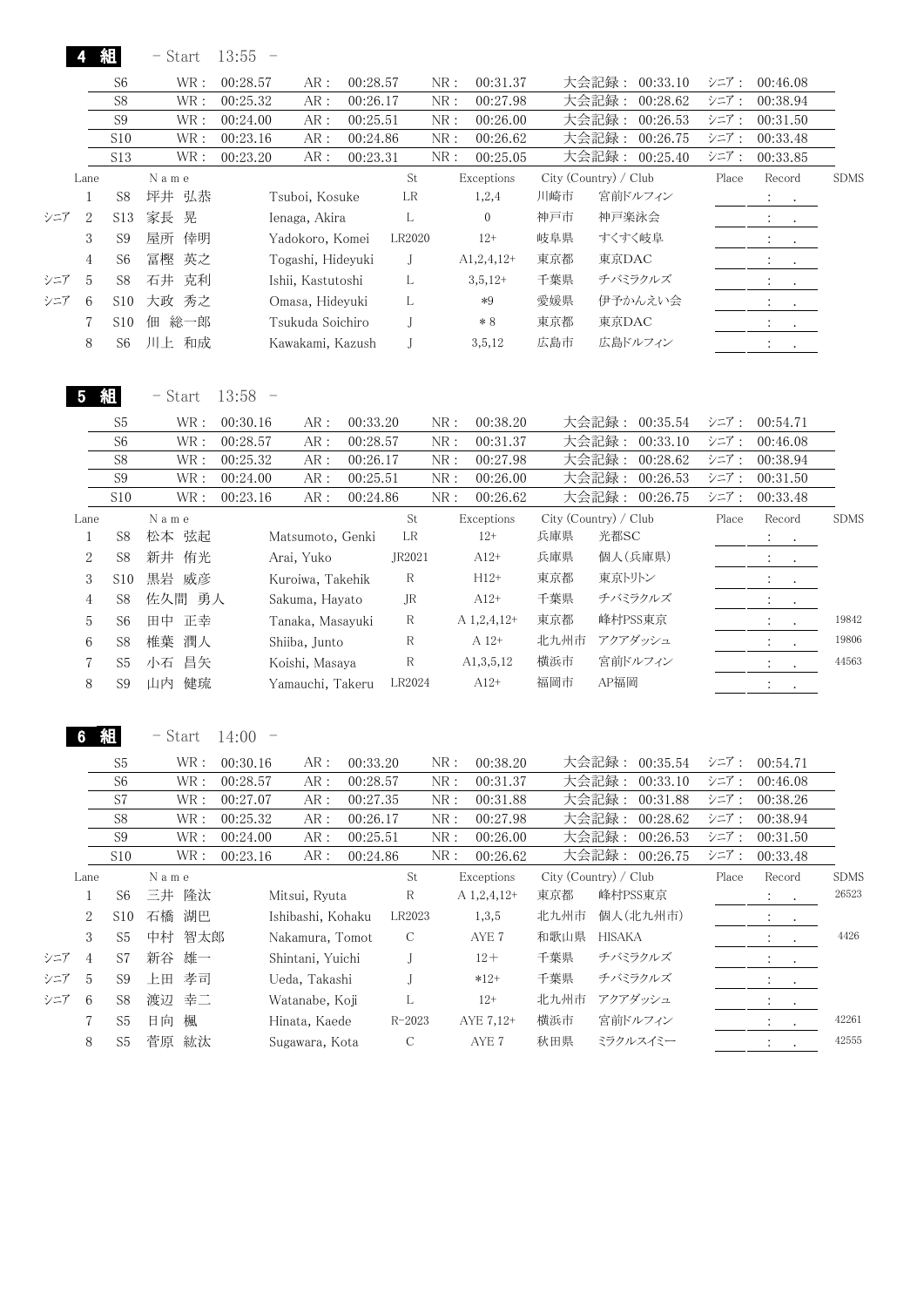|     |      | 組               | - Start   | 14:03    |                   |          |        |     |              |     |                       |       |                                                                                                                                                     |             |
|-----|------|-----------------|-----------|----------|-------------------|----------|--------|-----|--------------|-----|-----------------------|-------|-----------------------------------------------------------------------------------------------------------------------------------------------------|-------------|
|     |      | S4              | WR :      | 00:37.14 | AR:               | 00:37.54 |        | NR: | 00:37.54     |     | 大会記録:<br>00:38.15     | シニア:  | 01:14.84                                                                                                                                            |             |
|     |      | S <sub>6</sub>  | WR :      | 00:28.57 | AR:               | 00:28.57 |        | NR: | 00:31.37     |     | 大会記録:<br>00:33.10     | シニア:  | 00:46.08                                                                                                                                            |             |
|     |      | S <sub>8</sub>  | WR :      | 00:25.32 | AR:               | 00:26.17 |        | NR: | 00:27.98     |     | 大会記録:<br>00:28.62     | シニア:  | 00:38.94                                                                                                                                            |             |
|     |      | S <sub>9</sub>  | WR:       | 00:24.00 | AR:               | 00:25.51 |        | NR: | 00:26.00     |     | 大会記録:<br>00:26.53     | シニア:  | 00:31.50                                                                                                                                            |             |
|     |      | S11             | WR :      | 00:25.27 | AR:               | 00:25.27 |        | NR: | 00:26.37     |     | 大会記録:<br>00:26.54     | シニア:  | 00:34.68                                                                                                                                            |             |
|     |      | S <sub>12</sub> | WR :      | 00:22.99 | AR:               | 00:25.04 |        | NR: | 00:26.82     |     | 大会記録:<br>00:28.06     | シニア:  | 00:31.35                                                                                                                                            |             |
|     |      | S <sub>21</sub> | WR:       |          | AR :              |          |        | NR: |              |     | 大会記録:<br>00:29.76     | シニア:  | 00:33.09                                                                                                                                            |             |
|     | Lane |                 | N a m e   |          |                   |          | St     |     | Exceptions   |     | City (Country) / Club | Place | Record                                                                                                                                              | <b>SDMS</b> |
|     |      | S <sub>8</sub>  | 浩久<br>吉田  |          | Yoshida, Hirohisa |          |        |     | $3,5,12+$    | 川崎市 | 東京4TC                 |       | $\mathbf{A}$ and $\mathbf{A}$                                                                                                                       |             |
| シニア | 2    | S <sub>21</sub> | 健司<br>吉田  |          | Yoshida, Kenji    |          | L      |     | $\mathbf{0}$ | 千葉県 | チバミラクルズ               |       | $\cdot$<br>$\cdot$                                                                                                                                  |             |
| シニア | 3    | S <sub>11</sub> | 齋藤<br>勝利  |          | Saito, Katsutoshi |          | L      |     | TB           | 横浜市 | 横浜ドリーマー               |       | $\sim$<br>$\ddot{\phantom{0}}$                                                                                                                      |             |
|     | 4    | S12             | 隆史<br>清水  |          | Shimizu, Takashi  |          | L      |     | $\mathbf{0}$ | 兵庫県 | 兵庫SC                  |       | $\ddot{\phantom{0}}$<br>$\bullet$                                                                                                                   |             |
|     | 5    | S4              | 孝幸<br>鈴木  |          | Suzuki, Takayuki  |          | С      |     | $AY$ 3,5,12+ | 千葉県 | <b>GOLDWIN</b>        |       | $\ddot{\cdot}$<br>$\bullet$                                                                                                                         | 3713        |
|     | 6    | S <sub>6</sub>  | 航太郎<br>冨樫 |          | Togashi, Kotaro   |          | R      |     | $12+$        | 東京都 | 国士舘大学PST              |       | $\sim$ 100 $\pm$                                                                                                                                    | 20914       |
| シニア | 7    | S9              | 久明<br>土井  |          | Doi, Hisaaki      |          | L      |     | 9            | 滋賀県 | 滋賀友泳会                 |       | $\bullet$ .<br><br><br><br><br><br><br><br><br><br><br><br><br><br><br><br><br><br><br><br><br><br><br><br><br><br><br><br><br><br><br><br><br><br> |             |
|     | 8    | S <sub>9</sub>  | 大耀<br>川渕  |          | Kawabuchi, Taiyo  |          | LR2021 |     | 8            | 横浜市 | 宮前ドルフィン               |       | $\bullet$                                                                                                                                           |             |

8 組 - Start 14:06 -

|     |      | $*S$            | WR:      | AR:             |          | NR: |             |     | 大会記録:                 | シニア:  |                                                                                                                                                             |             |
|-----|------|-----------------|----------|-----------------|----------|-----|-------------|-----|-----------------------|-------|-------------------------------------------------------------------------------------------------------------------------------------------------------------|-------------|
|     |      | S7              | WR:      | AR:<br>00:27.07 | 00:27.35 | NR: | 00:31.88    |     | 大会記録:<br>00:31.88     | シニア:  | 00:38.26                                                                                                                                                    |             |
|     |      | S <sub>8</sub>  | WR :     | 00:25.32<br>AR: | 00:26.17 | NR: | 00:27.98    |     | 大会記録:<br>00:28.62     | シニア:  | 00:38.94                                                                                                                                                    |             |
|     |      | S <sub>9</sub>  | WR:      | 00:24.00<br>AR: | 00:25.51 | NR: | 00:26.00    |     | 大会記録:<br>00:26.53     | シニア:  | 00:31.50                                                                                                                                                    |             |
|     |      | S <sub>10</sub> | WR :     | 00:23.16<br>AR: | 00:24.86 | NR: | 00:26.62    |     | 大会記録: 00:26.75        | シニア:  | 00:33.48                                                                                                                                                    |             |
|     | Lane |                 | Name     |                 | St       |     | Exceptions  |     | City (Country) / Club | Place | Record                                                                                                                                                      | <b>SDMS</b> |
|     |      | S7              | 聖<br>和田  | Wada, Satoshi   | R        |     | $1,3,4,12+$ | 奈良県 | 個人(大阪府)               |       | $\mathcal{L} = \mathcal{L}$                                                                                                                                 | 20915       |
|     | 2    | S10             | 菊池<br>奏仁 | Kikuchi, Souji  | JR2021   |     | $12+$       | 埼玉県 | 個人(埼玉県)               |       | $\bullet$ .<br><br><br><br><br><br><br><br><br><br><br><br><br><br><br><br><br><br><br><br><br><br><br><br><br><br><br><br><br><br><br><br><br><br><br><br> |             |
| シニア | 3    | S <sub>10</sub> | 佐相<br>和希 | Saso, Kazuki    | R        |     | 9           | 愛媛県 | 伊予かんえい会               |       | $\ddot{\phantom{a}}$<br>$\sim 100$                                                                                                                          |             |
|     | 4    | S7              | 上垣 光     | Uegaki, Hikaru  | R        |     | A 12+       | 東京都 | 中央大学                  |       | $\sim$ $\sim$                                                                                                                                               | 20926       |
|     | 5    | S <sub>9</sub>  | 勇利<br>奈良 | Nara, Yuri      | JR2021   |     | $12+$       | 北海道 | 個人(北海道)               |       | $\ddot{\phantom{0}}$<br>$\sim$                                                                                                                              |             |
|     | 6    | S9              | 結城<br>和昭 | Yuki, Kazuaki   |          |     | $*8$        | 沖縄県 | 個人(沖縄県)               |       | <b>All Contracts</b>                                                                                                                                        |             |
| OP  | 7    | $*S$            | 伊藤<br>義人 | Ito, Yoshihito  | $\ast$   |     |             | 愛知県 | 個人(愛知県)               |       | $\sim$ $\sim$                                                                                                                                               |             |
|     | 8    | S8              | 長尾<br>慶士 | Nagao, Keiji    |          |     | 1,2,4       | 大阪府 | 大阪およごう会               |       |                                                                                                                                                             |             |

9 組 - Start 14:08 -

|     |                | S7              | WR :      | 00:27.07<br>AR:  | 00:27.35 |    | NR: | 00:31.88    |      | 大会記録:<br>00:31.88     | シニア:  | 00:38.26                                                                                                                                        |             |
|-----|----------------|-----------------|-----------|------------------|----------|----|-----|-------------|------|-----------------------|-------|-------------------------------------------------------------------------------------------------------------------------------------------------|-------------|
|     |                | S <sub>9</sub>  | WR :      | 00:24.00<br>AR:  | 00:25.51 |    | NR: | 00:26.00    |      | 大会記録:<br>00:26.53     | シニア:  | 00:31.50                                                                                                                                        |             |
|     |                | S10             | WR:       | 00:23.16<br>AR:  | 00:24.86 |    | NR: | 00:26.62    |      | 大会記録:<br>00:26.75     | シニア:  | 00:33.48                                                                                                                                        |             |
|     |                | S <sub>21</sub> | WR:       | AR:              |          |    | NR: |             |      | 大会記録:<br>00:29.76     | シニア:  | 00:33.09                                                                                                                                        |             |
|     | Lane           |                 | Name      |                  |          | St |     | Exceptions  |      | City (Country) / Club | Place | Record                                                                                                                                          | <b>SDMS</b> |
| シニア |                | S9              | 岩見 光浩     | Iwami, Mitsuhiro |          | L  |     | $12+$       |      | 北九州市 アクアダッシュ          |       | $\mathcal{L} = \mathcal{L}$ .                                                                                                                   |             |
|     | $\overline{2}$ | S10             | 並河 賢      | Namikawa, Ken    |          | L  |     | 3,5         | 京都市  | 京都 SC                 |       | $\mathbf{A} = \mathbf{A} \cdot \mathbf{A}$                                                                                                      |             |
|     | 3              | S10             | 今井 毅      | Imai, Takeshi    |          | L  |     | 8           | 栃木県  | 栃木とびうお                |       | $\bullet$ .<br><br><br><br><br><br><br><br><br><br><br><br><br><br><br><br><br><br><br><br><br><br><br><br><br><br><br><br><br><br><br><br><br> |             |
|     | 4              | S21             | 友澤 翔      | Tomozawa, Sho    |          | L  |     | $12 + x^2$  | 愛媛県  | 伊予かんえい会               |       | $\bullet$ , $\bullet$ , $\bullet$ ,                                                                                                             |             |
|     | 5              | S <sub>9</sub>  | 紺家 正太郎    | Konya, Shotaro   |          | L. |     | 1,3,5       | 神奈川県 | アルケミスト                |       |                                                                                                                                                 |             |
|     | 6              | S9              | 馬場<br>俊明  | Baba, Toshiaki   |          |    |     | $12+$       | 東京都  | JR東日本                 |       | $\mathbf{r} = \mathbf{r} \times \mathbf{r}$ .                                                                                                   |             |
|     | 7              | S <sub>9</sub>  | 秀真<br>大内  | Ouchi, Shuma     |          | L  |     | 9           | 京都市  | 京都 SC                 |       | $\ddot{\phantom{0}}$<br>$\bullet$                                                                                                               |             |
|     | 8              | S7              | 健太郎<br>風間 | Kazama, Kentaro  |          | R  |     | $1,3,4,12+$ | 川崎市  | ファンコミュニケーションズ         |       | $\bullet$<br>$\cdot$                                                                                                                            | 19811       |
|     |                |                 |           |                  |          |    |     |             |      |                       |       |                                                                                                                                                 |             |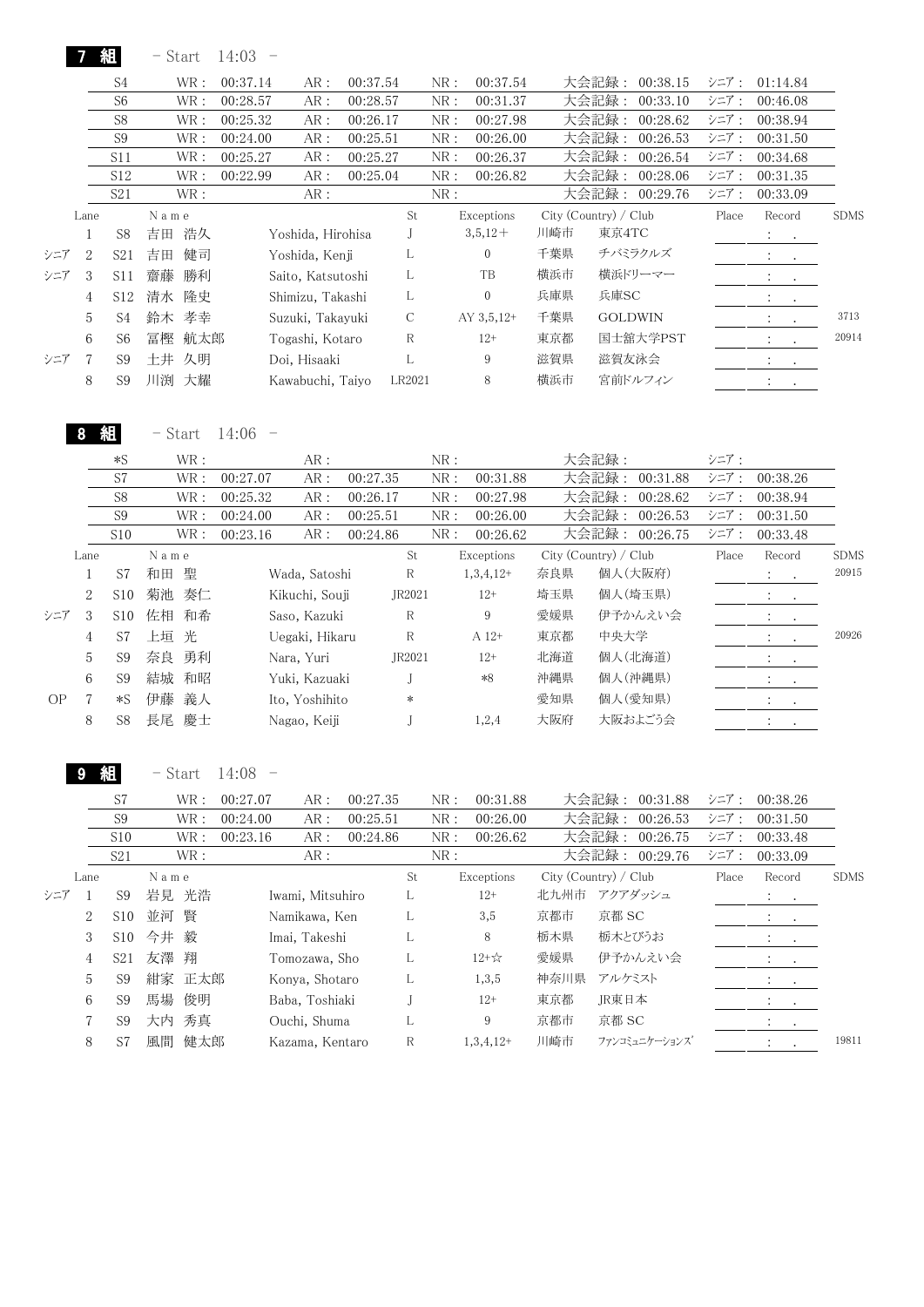| 翻<br>10 <sup>°</sup><br>- Start<br>14:11 |  |
|------------------------------------------|--|
|------------------------------------------|--|

|           |                | $*S$            | WR:       | AR:              |          | NR:        |              |     | 大会記録:                 | シニア:  |                                                                     |             |
|-----------|----------------|-----------------|-----------|------------------|----------|------------|--------------|-----|-----------------------|-------|---------------------------------------------------------------------|-------------|
|           |                | S7              | WR:       | AR:<br>00:27.07  | 00:27.35 | NR:        | 00:31.88     |     | 大会記録:<br>00:31.88     | シニア:  | 00:38.26                                                            |             |
|           |                | S10             | WR:       | AR:<br>00:23.16  | 00:24.86 | NR:        | 00:26.62     |     | 大会記録:<br>00:26.75     | シニア:  | 00:33.48                                                            |             |
|           |                | S <sub>13</sub> | WR:       | 00:23.20<br>AR:  | 00:23.31 | NR:        | 00:25.05     |     | 大会記録:<br>00:25.40     | シニア:  | 00:33.85                                                            |             |
|           |                | S15             | WR :      | AR:              |          | NR:        |              |     | 大会記録: 00:26.46        | シニア:  | 00:33.52                                                            |             |
|           | Lane           |                 | Name      |                  |          | St         | Exceptions   |     | City (Country) / Club | Place | Record                                                              | <b>SDMS</b> |
| シニア       |                | S10             | 浜千代 勧     | Hamachiyo, Tsuto |          |            | $\ast$       | 愛知県 | 個人(愛知県)               |       | $\mathcal{L}_{\text{max}}$ and $\mathcal{L}_{\text{max}}$           |             |
| <b>OP</b> | $\overline{2}$ | $*S$            | 川窪<br>誠之  | Kawakubo, Masay  |          | $\ast$     |              | 埼玉県 | 個人(埼玉県)               |       | $\sim$<br>$\ddot{\phantom{0}}$                                      |             |
|           | 3              | S7              | 帆孝<br>安田  | Yasuda, Hotaka   |          | $R - 2022$ | $A\,3,5,12+$ | 愛知県 | 日本福祉大学                |       | $\ddot{\phantom{0}}$<br>$\cdot$                                     | 30292       |
|           | 4              | S15             | 石賀<br>健大  | Ishiga, Takehiro |          |            |              | 千葉県 | チバミラクルズ               |       | <b>All Cards</b>                                                    |             |
| OP        | 5              | $*S$            | 阿蘓<br>修平  | Aso, Syuhei      |          | $\ast$     |              | 東京都 | 個人(東京都)               |       | $\ddot{\cdot}$<br>$\sim$ $\sim$                                     |             |
|           | 6              | S10             | 小城 琉夏     | Kojo, Ruka       |          | JR2021     | 1,3,5        | 大阪市 | 関大一中                  |       | <b>All Contracts</b>                                                |             |
|           |                | S <sub>13</sub> | 健太郎<br>田中 | Tanaka, Kentaro  |          | R          | $\mathbf{0}$ | 東京都 | 東京4TC                 |       | $\mathcal{L}_{\text{max}}$ , $\mathcal{L}_{\text{max}}$             |             |
| シニア       | 8              | S13             | 清見<br>文昭  | Seimi, Fumiaki   |          | L          | $\mathbf{0}$ | 広島市 | 広島ドルフィン               |       | $\bullet$ .<br><br><br><br><br><br><br><br><br><br><br><br><br><br> |             |
|           |                |                 |           |                  |          |            |              |     |                       |       |                                                                     |             |

**11 組** - Start 14:13 -

|      | S7              |      | WR:  | 00:27.07 | AR:              | 00:27.35 |            | NR: | 00:31.88     |     | 大会記録:<br>00:31.88     | シニア:  | 00:38.26                                 |             |
|------|-----------------|------|------|----------|------------------|----------|------------|-----|--------------|-----|-----------------------|-------|------------------------------------------|-------------|
|      | S <sub>9</sub>  |      | WR:  | 00:24.00 | AR:              | 00:25.51 |            | NR: | 00:26.00     |     | 大会記録:<br>00:26.53     | シニア:  | 00:31.50                                 |             |
|      | S10             |      | WR : | 00:23.16 | AR:              | 00:24.86 |            | NR: | 00:26.62     |     | 大会記録:<br>00:26.75     | シニア:  | 00:33.48                                 |             |
|      | S12             |      | WR : | 00:22.99 | AR:              | 00:25.04 |            | NR: | 00:26.82     |     | 大会記録:<br>00:28.06     | シニア:  | 00:31.35                                 |             |
|      | S15             |      | WR : |          | AR:              |          |            | NR: |              |     | 大会記録:<br>00:26.46     | シニア:  | 00:33.52                                 |             |
| Lane |                 | Name |      |          |                  |          | St.        |     | Exceptions   |     | City (Country) / Club | Place | Record                                   | <b>SDMS</b> |
|      | S7              | 江島   | 大佑   |          | Eiima, Daisuke   |          | $R - 2019$ |     | $1,2,4,12+$  | 横浜市 | シグマクシス                |       | $\sim$ 100 $\pm$<br>$\ddot{\phantom{0}}$ | 4776        |
| 2    | S <sub>10</sub> | 佐藤   | 雄祐   |          | Sato, Yusuke     |          |            |     | $\theta$     | 千葉県 | チバミラクルズ               |       | $\bullet$ , and $\bullet$ .              |             |
| 3    | S15             | 北嶋   | 昇    |          | Kitajima, Noboru |          |            |     |              | 茨城県 | 茨城DOSC                |       | $\ddot{\phantom{a}}$<br>$\sim$ 100 $\pm$ |             |
| 4    | S12             | 角野   | 正樹   |          | Kakuno, Masaki   |          | R          |     | $\theta$     | 東京都 | 東京DAC                 |       | <b>All Contracts</b>                     |             |
| 5    | S <sub>9</sub>  | 中村   | 俊介   |          | Nakamura, Shunsu |          |            |     | $12+$        | 東京都 | 個人(東京都)               |       | $\ddot{\cdot}$<br>$\sim 100$             |             |
| 6    | S <sub>10</sub> | 大島   | 茄巳琉  |          | Oshima, Kamiru   |          | R          |     | $12+$        | 栃木県 | 佐野日大高校                |       | $\bullet$<br>$\bullet$                   | 33190       |
|      | S <sub>10</sub> | 上園   | 温太   |          | Uezono, Onta     |          | JR2021     |     | 8            | 神戸市 | 神戸楽泳会                 |       | $\ddot{\cdot}$<br>$\sim$ $\sim$          |             |
| 8    | S <sub>12</sub> | 窪野   | 一輝   |          | Kubono, Hitoki   |          | R          |     | $\mathbf{T}$ | 東京都 | あいおいニッセイ              |       | $\cdot$<br>$\bullet$                     |             |
|      |                 |      |      |          |                  |          |            |     |              |     |                       |       |                                          |             |

12  $\text{A}$  - Start 14:16 -

|      | <b>JDSA</b>     |       | WR:   |          | AR:            |          |            | NR: |                |      | 大会記録:                 | シニア:  |                              |           |             |
|------|-----------------|-------|-------|----------|----------------|----------|------------|-----|----------------|------|-----------------------|-------|------------------------------|-----------|-------------|
|      | S9              |       | WR :  | 00:24.00 | AR:            | 00:25.51 |            | NR: | 00:26.00       |      | 大会記録:<br>00:26.53     | シニア:  | 00:31.50                     |           |             |
|      | S10             |       | WR:   | 00:23.16 | AR:            | 00:24.86 |            | NR: | 00:26.62       |      | 大会記録:<br>00:26.75     | シニア:  | 00:33.48                     |           |             |
|      | S <sub>13</sub> |       | WR :  | 00:23.20 | AR:            | 00:23.31 |            | NR: | 00:25.05       |      | 大会記録:<br>00:25.40     | シニア:  | 00:33.85                     |           |             |
| Lane |                 | Name  |       |          |                |          | St         |     | Exceptions     |      | City (Country) / Club | Place | Record                       |           | <b>SDMS</b> |
|      | S <sub>9</sub>  |       | 戸篠 星願 |          | Toshino, Seiga |          | $R - 2021$ |     | $3,5,12+$      | 大分県  | ビート延岡                 |       | $\mathcal{L}^{\text{max}}$ . |           | 26539       |
| 2    | S9              |       | 岡島 貫太 |          | Okajima, Kanta |          | $R - 2022$ |     | 3,5            | 愛知県  | 日本福祉大付                |       | $\sim$ $\sim$                |           | 42552       |
| 3    | S <sub>9</sub>  | 山田    | 拓朗    |          | Yamada, Takuro |          | C          |     | 1,3,5          | 東京都  | NTTドコモ                |       | $\mathcal{L} = \mathcal{L}$  |           | 5890        |
| 4    | JDSA 茨 隆太郎      |       |       |          | Ibara, Ryutaro |          |            |     |                | 神奈川県 | SMBC日興証券              |       | $\cdot$                      | $\bullet$ |             |
| 5    | S13             |       | 長野 凌生 |          | Nagano, Ryo    |          | $R - 2021$ |     | $\overline{0}$ | 東京都  | 野村不動産パートナ             |       | $\sim$                       |           | 20927       |
| 6    | S13             | 清水 滉太 |       |          | Shimizu, Kota  |          | $R - 2021$ |     | $\overline{0}$ | 東京都  | 国士舘大学PST              |       | $\ddot{\phantom{0}}$         | $\cdot$   | 33189       |
|      | S10             |       | 前田 一成 |          | Maeda, Issei   |          | R          |     | 8              | 宮崎県  | あいおいニッセイ              |       | $\cdot$                      | $\bullet$ | 23621       |
| 8    | S13             | 財津    | 瑞希    |          | Zaitsu, Mizuki |          | JR         |     | $\overline{0}$ | 大分県  | 大分PSC                 |       | $\ddot{\phantom{1}}$         |           |             |
|      |                 |       |       |          |                |          |            |     |                |      |                       |       |                              |           |             |